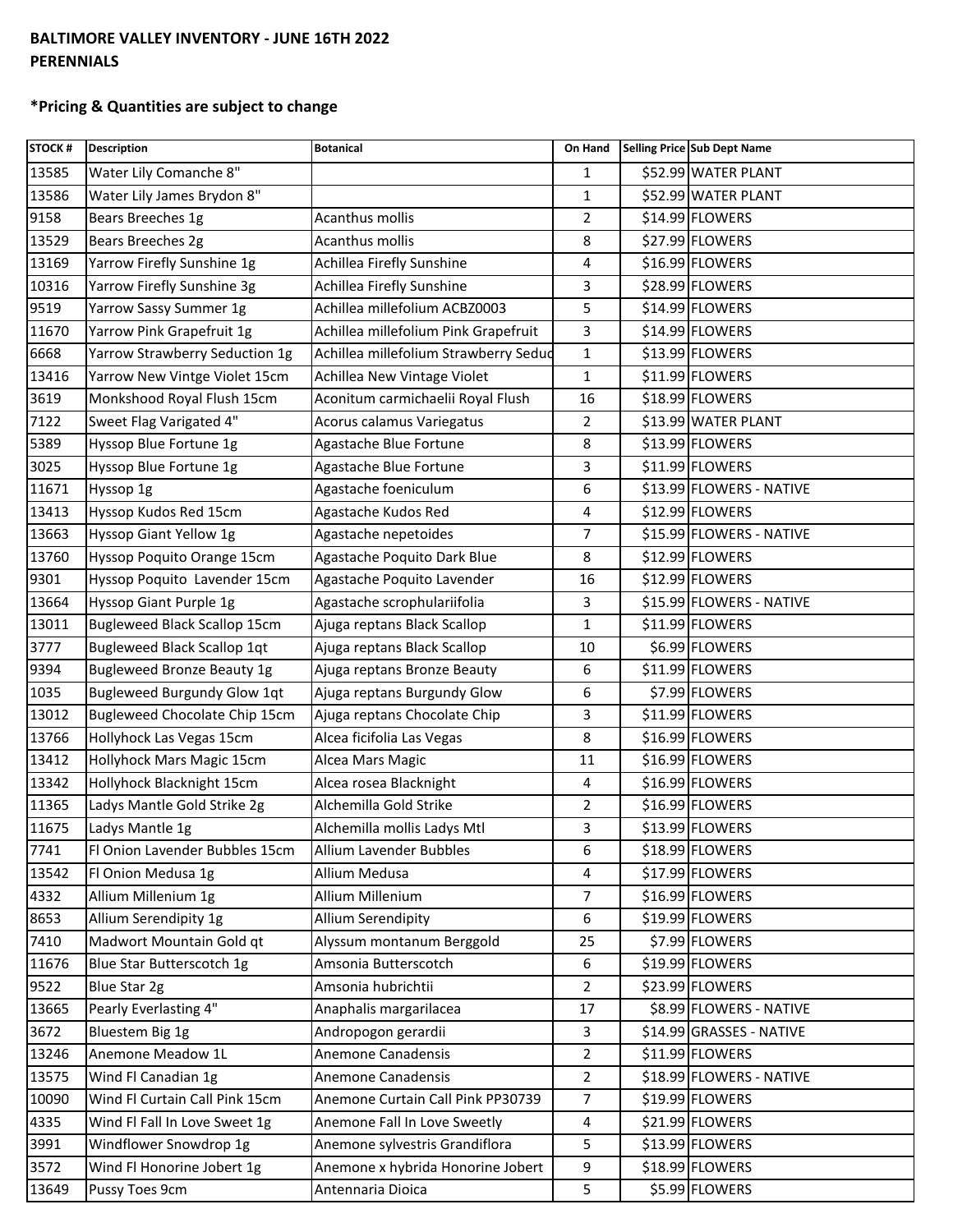| <b>STOCK#</b> | <b>Description</b>             | <b>Botanical</b>                        | On Hand        |               | Selling Price Sub Dept Name |
|---------------|--------------------------------|-----------------------------------------|----------------|---------------|-----------------------------|
| 3593          | Columbine Red White 15cm       | Aquilegia caerulea Kirigami Red White   | 1              |               | \$10.99 FLOWERS             |
| 13369         | Columbine Little Lanterns 1g   | Aquilegia canadensis Little Lanterns    | 6              |               | \$14.99 FLOWERS             |
| 13602         | Columbine EB Purple Yellow15cm | Aquilegia Early Bird Purple Yellow      | $\overline{2}$ |               | \$11.99 FLOWERS             |
| 6659          | Columbine Purple Blue 1g       | Aquilegia x hybrida Earlybird Purple B  | 11             |               | \$13.99 FLOWERS             |
| 7742          | Columbine Purple White 15cm    | Aquilegia x hybrida Earlybird Purple V  | 1              |               | \$11.99 FLOWERS             |
| 6662          | Rock Cress White 1g            | Arabis caucasica Snowcap                | 10             |               | \$13.99 FLOWERS             |
| 4318          | Wall Cress Spring Charm 15cm   | Arabis Spring Charm                     | 4              |               | \$13.99 FLOWERS             |
| 9395          | Wall Cress Spring Charm 1g     | Arabis Spring Charm                     | 3              |               | \$13.99 FLOWERS             |
| 13767         | Spikenard Sun King Japanese 2g | Aralia cordata Sun King                 | 4              |               | \$25.99 FLOWERS             |
| 9060          | Bearberry 9cm                  | Arctostaphylos uva-ursi                 | 26             |               | \$6.99 FLOWERS - NATIVE     |
| 12143         | Bearberry Massachusetts 1g     | Arctostaphylos uva-ursi Massachusett    | 6              |               | \$18.99 FLOWERS             |
| 9393          | Sea Thrift Alba 1g             | Armeria maritima Alba                   | 12             |               | \$13.99 FLOWERS             |
| 3550          | Wormwood Silver Mound 15cm     | Artemisia schmidtiana Silver Mound      | 8              |               | \$11.99 FLOWERS             |
| 13519         | Wormwood Silver Brocade 15cm   | Artemisia stelleriana Silver Brocade    | 11             |               | \$11.99 FLOWERS             |
| 3915          | Milkweed Swamp 1g              | Asclepias incarnata                     | 17             |               | \$11.99 FLOWERS             |
| 7413          | Milkweed Cinderella 1g         | Asclepias incarnata Cinderella          | 4              |               | \$13.99 FLOWERS             |
| 7412          | Milkweed Ice Ballet 1g         | Asclepias incarnata Ice Ballet          | 6              |               | \$13.99 FLOWERS             |
| 13666         | Milkweed Prairie 4"            | Asclepias sullivanti                    | 12             |               | \$8.99 FLOWERS - NATIVE     |
| 9402          | Butterfly Weed 1g              | Asclepias tuberosa                      | 1              |               | \$9.99 FLOWERS - NATIVE     |
| 13247         | <b>Butterfly Weed 1L</b>       | Asclepias tuberosa                      | 5              |               | \$10.99 FLOWERS - NATIVE    |
| 13528         | Butterfly Weed 2g              | Asclepias tuberosa                      | 10             |               | \$24.99 FLOWERS - NATIVE    |
| 10695         | Aster Island Bahamas 2g        | Aster Island Bahama                     | 3              |               | \$16.99 FLOWERS             |
| 4498          | Aster Woods Blue 1g            | Aster Woods Blue                        | $\mathbf{1}$   |               | \$13.99 FLOWERS             |
| 13407         | Astilbe Younique Carmine 2g    | Astilbe Younique Carmine PP20324        | 11             |               | \$21.99 FLOWERS             |
| 8933          | False Spirea Vision in Pk 15cm | Astilbe chinensis Little Vision In Pink | 1              |               | \$17.99 FLOWERS             |
| 9561          | False Spirea Vision In Pink 1g | Astilbe chinensis Visions in Pink       | 3              |               | \$11.99 FLOWERS             |
| 13576         | False Spirea Visions White 1g  | Astilbe chinensis Visions in White      | 5              |               | \$16.99 FLOWERS             |
| 9562          | False Spirea Perkeo 1g         | Astilbe cri Perkeo                      | $\overline{7}$ |               | \$12.99 FLOWERS             |
| 1098          | False Spirea Younique Carmine  | Astilbe Verscarmine                     | $\overline{2}$ |               | \$14.99 FLOWERS             |
| 1099          | False Spirea Younique Lilac 1g | Astilbe Verslilac                       | 7              |               | \$14.99 FLOWERS             |
| 1101          | False Spirea Younique White 1g | Astilbe Verswhite                       | $\overline{7}$ |               | \$14.99 FLOWERS             |
| 1092          | False Spirea Fanal 1g          | Astilbe x arendsii Fanal                | $\overline{7}$ |               | \$14.99 FLOWERS             |
| 6624          | Fern Lady in Red 1g            | Athyrium angustum forma rubellum        | 5              |               | \$14.99 FERN - NATIVE       |
| 11913         | Fern Pewter Lace 1g            | Athyrium nipponicum Pewter Lace         | 8              | \$14.99 FERNS |                             |
| 6623          | Fern Jap Regal Red Painted 1g  | Athyrium nipponicum Regal Red           | 6              | \$14.99 FERNS |                             |
| 12386         | False Indigo Blueberry Sund 2g | Baptisia Blueberry Sundae               | 1              |               | \$35.99 FLOWERS             |
| 13411         | False Indigo Burgundy Blast 2g | Baptisia Burgundy Blast                 | 5              |               | \$36.99 FLOWERS             |
| 11682         | False Indigo Dark Chocolate 2g | Baptisia Dark Chocolate                 | 4              |               | \$36.99 FLOWERS             |
| 13541         | False Indigo Lemon Meringue 2g | Baptisia Decadence Lemon Meringue       | 9              |               | \$35.99 FLOWERS             |
| 13533         | False Indigo Vanilla Cream 2g  | Baptisia Decadence Vanilla Cream        | 9              |               | \$35.99 FLOWERS             |
| 12389         | False Indigo Lemon Meringue 2g | Baptisia Lemon Meringue                 | 10             |               | \$36.99 FLOWERS             |
| 12387         | False Indigo Pink Lemonade 2g  | Baptisia Pink Lemonade                  | 3              |               | \$34.99 FLOWERS             |
| 12388         | False Indigo Pink Truffles 2g  | <b>Baptisia Pink Truffles</b>           | 9              |               | \$35.99 FLOWERS             |
| 6672          | Saxifrage Heartleaf 1g         | Bergenia cordifolia                     | 6              |               | \$13.99 FLOWERS             |
| 7748          | Saxifrage Miss Piggy 1g        | Bergenia cordifolia Miss Piggy          | 8              |               | \$20.99 FLOWERS             |
| 13248         | Oats Side Oats 1g              | <b>Boutelous Curtipendula</b>           | 12             |               | \$14.99 GRASSES - NATIVE    |
| 13548         | Brunnera Jack Of Diamonds 1g   | Brunnera Jack Of Diamonds               | 6              |               | \$23.99 FLOWERS             |
| 13549         | Brunnera Jack of Diamonds 8"   | Brunnera Jack Of Diamonds               | 5              |               | \$28.99 FLOWERS             |
| 8990          | Brunnera JackDiamonds 1g       | <b>Brunnera Jack Of Diamonds</b>        | 4              |               | \$25.99 FLOWERS             |
| 6674          | Brunnera Jack Frost 1g         | Brunnera macrophylla Jack Frost         | 6              |               | \$21.99 FLOWERS             |
| 1208          | Brunnera Queen Of Hearts 1g    | Brunnera macrophylla Queen of Hear      | 2              |               | \$25.99 FLOWERS             |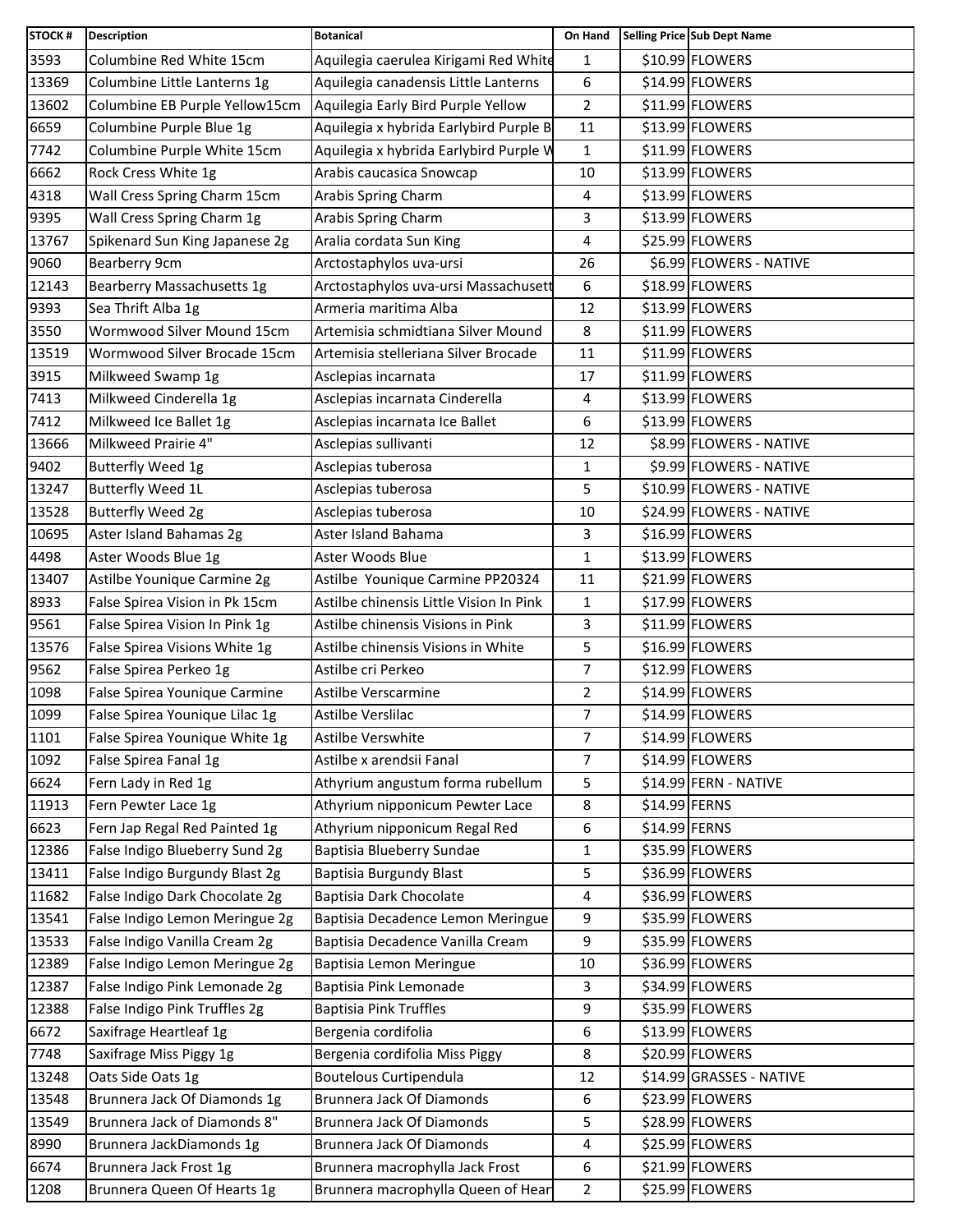| STOCK # | <b>Description</b>                    | <b>Botanical</b>                        | On Hand        | Selling Price Sub Dept Name |
|---------|---------------------------------------|-----------------------------------------|----------------|-----------------------------|
| 10047   | Brunnera Sea Heart 15cm               | Brunnera macrophylla Sea Heart          | 3              | \$23.99 FLOWERS             |
| 3573    | Brunnera Silver Heart 15cm            | Brunnera macrophylla Silver Heart       | 2              | \$23.99 FLOWERS             |
| 13288   | Butterfly Bush Chry Pink 15cm         | Buddleia Chry Pink 15cm                 | 8              | \$13.99 FLOWERS             |
| 13414   | <b>Butterfly Bush Cranberry 15cm</b>  | <b>Buddleia Chrysalis Cranberry</b>     | 1              | \$13.99 FLOWERS             |
| 13339   | Butterfly Bush Purple 15cm            | Buddleia Chrysalis Purple               | $\overline{2}$ | \$13.99 FLOWERS             |
| 13340   | Butterfly Bush Chrys White 15c        | <b>Buddleia Chrysalis White</b>         | 13             | \$13.99 FLOWERS             |
| 1212    | Butterfly Bush Black Knight 2g        | Buddleia davidii Black Knight           | 1              | \$26.99 FLOWERS             |
| 8821    | Butterfly Bush Buzz Rasp 15cm         | Buddleia davidii Buzz Hot Raspberry     | $\mathbf 1$    | \$13.99 FLOWERS             |
| 4924    | Butterfly Bush Ivory 2g               | Buddleia davidii Buzz Ivory             | 5              | \$23.99 FLOWERS             |
| 3606    | Butterfly Bush Midnight 15cm          | Buddleia davidii Buzz Midnight          | $\mathbf{1}$   | \$13.99 FLOWERS             |
| 13527   | <b>Butterfly Bush Grand Cascade2g</b> | Buddleia davidii Grand Cascade          | 10             | \$27.99 FLOWERS             |
| 4925    | Butterfly Bush Magenta Mu 15cm        | Buddleia davidii munchkin Buzz Mage     | 5              | \$23.99 FLOWERS             |
| 7419    | Butterfly Bush Lav Cupcake 1g         | Buddleia Lavender Cupcake PP28221       | 4              | \$16.99 FLOWERS             |
| 12187   | Butterfly Bush Miss Ruby 2g           | <b>Buddleia Miss Ruby</b>               | 1              | \$32.99 FLOWERS             |
| 9564    | Butterfly Bush P Blue Heaven2g        | <b>Buddleia Podaras 8</b>               | 5              | \$28.99 FLOWERS             |
| 7421    | Butterfly Bush Prince Charm 1g        | <b>Buddleia Prince Charming</b>         | 3              | \$16.99 FLOWERS             |
| 6618    | Butterfly Bush Pug Blue 2g            | <b>Buddleia SMNBDBT</b>                 | 12             | \$33.99 FLOWERS             |
| 11845   | Butterfly Bush Pug Pink 2g            | Buddleia SMNBDPT Pugster Pinker         | 10             | \$33.99 FLOWERS             |
| 11941   | Feather Reed Eldorado 1g              | Calamagrostis actiflora Eldorado        | 4              | \$14.99 GRASSES             |
| 8728    | Feather Reed Karl Foerster 1g         | Calamagrostis acutiflora Karl Foerster  | $\overline{2}$ | \$16.99 GRASSES             |
| 11737   | Feather Reed Karl Forester 2g         | Calamagrostis acutiflora Karl Foerster  | 1              | \$23.99 GRASSES             |
| 3327    | Feather Reed Karl Forester 2g         | Calamagrostis acutiflora Karl Foerster  | $\overline{2}$ | \$20.99 GRASSES             |
| 13372   | Feather Reed Karl Forester 5g         | Calamagrostis acutiflora Karl Foerster  | 4              | \$34.99 GRASSES             |
| 11738   | Feather Reed Lighting Strik 1g        | Calamagrostis acutiflora Lightning Stri | $\mathbf{1}$   | \$18.99 GRASSES             |
| 13249   | Feather Reed Native 1g                | Calamagrostis Canadensis                | 17             | \$14.99 GRASSES - NATIVE    |
| 13371   | Feather Reed Cheju Do 1g              | Calamagrostis Cheju Do                  | 6              | \$16.99 FLOWERS             |
| 11939   | Feather Reed Overdam 1g               | Calamagrostis x acutiflora Overdam      | 9              | \$14.99 GRASSES             |
| 11940   | Feather Reed Overdam 2g               | Calamagrostis x acutiflora Overdam      | $\mathbf 1$    | \$20.99 GRASSES             |
| 9403    | Feather Reed Avalanche 1g             | Calamagrostis x Avalanche               | 3              | $$14.99$ GRASSES            |
| 13370   | Feather Reed Avalanche 2g             | Calamagrostis x Avalanche               | 6              | \$23.99 GRASSES             |
| 4102    | Calamint Marvelette Blue 15cm         | Calamintha nepeta Marvelette Blue       | 6              | \$11.99 FLOWERS             |
| 13615   | Belleflower Common 1l                 | Campanula americana                     | 9              | \$10.99 FLOWERS - NATIVE    |
| 6676    | Bellflower Pearl White 1g             | Campanula carpatica Pearl White         | 2              | \$13.99 FLOWERS             |
| 11872   | Bellflower Rapido Blue 11cm           | Campanula carpatica Rapido Blue         | 20             | \$7.99 FLOWERS              |
| 9400    | Bellflower Rapido Blue 1g             | Campanula carpatica Rapido Blue         | 11             | \$11.99 FLOWERS             |
| 11873   | Bellflower Rapido White 11cm          | Campanula carpatica Rapido White        | 10             | \$7.99 FLOWERS              |
| 9297    | Bellflower Rapido White 15cm          | Campanula carpatica Rapido White        | 4              | \$11.99 FLOWERS             |
| 13415   | Bellflower Dark Blue 15cm             | Campanula Dark Blue                     | 9              | \$12.99 FLOWERS             |
| 7423    | Bellflower Calycanthema Mix qt        | Campanula medium Calycanthema M         | 5              | \$7.99 FLOWERS              |
| 13616   | Belleflower Scottish 1l               | Campanula Rotundifolia                  | 10             | \$10.99 FLOWERS             |
| 13667   | Harebell 4"                           | Campanula Rotundifolia                  | 13             | \$8.99 FLOWERS - NATIVE     |
| 13338   | Bellflower Spring Bell Blue15c        | Campanula Spring Bell 2.0 Blue          | 25             | \$12.99 FLOWERS             |
| 8971    | Sedge Firefox 15cm                    | Carex buchanni Firefox                  | $\mathbf{1}$   | \$12.99 GRASSES             |
| 6101    | Sedge Ice Dance 1g                    | Carex morrowii Ice Dance                | 10             | \$14.99 GRASSES             |
| 13577   | Batchelors Button Ameth Snow1g        | Centaurea montana Amethyst Dream        | 1              | \$16.99 FLOWERS             |
| 11686   | Red Valerian Rosenrot 1g              | Centranthus ruber Rosenrot              | 4              | \$14.99 FLOWERS             |
| 3571    | Snow In Summer 15cm                   | Cerastium tomentosum                    | 12             | \$11.99 FLOWERS             |
| 11004   | Snow in Summer 1g                     | Cerastium tomentosum                    | $\mathbf{1}$   | \$12.99 FLOWERS             |
| 4936    | Northern Sea Oats 1g                  | Chasmanthium latifolium                 | 12             | $$14.99$ GRASSES            |
| 11246   | Northern Sea Oats 2g                  | Chasmanthium latifolium                 | 12             | \$19.99 GRASSES             |
| 11687   | Bugbane Hillside Bl Beauty 1g         | Cimicifuga Hillside Black Beauty        | 12             | \$27.99 FLOWERS             |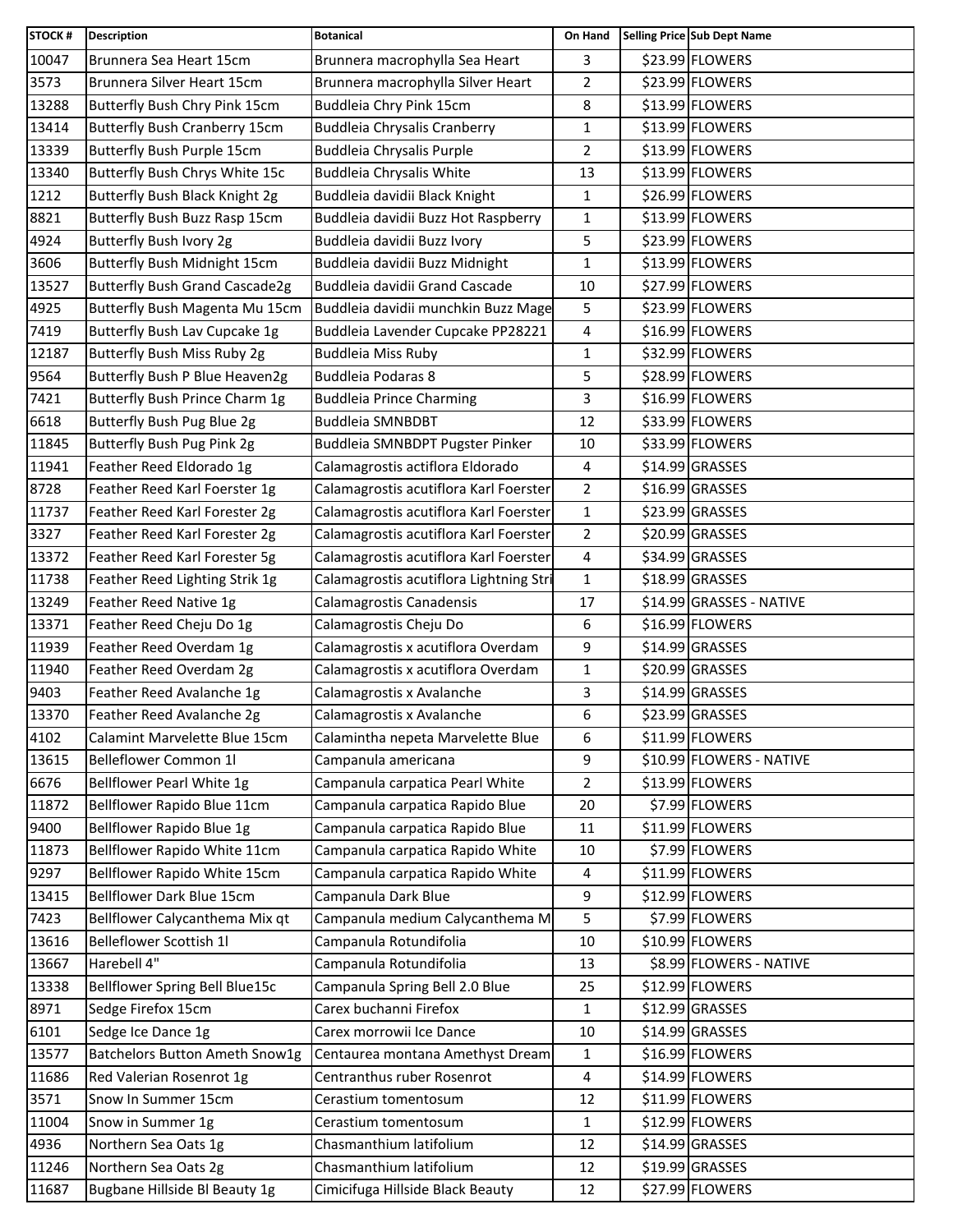| STOCK # | <b>Description</b>                    | <b>Botanical</b>                       | On Hand        | Selling Price Sub Dept Name |
|---------|---------------------------------------|----------------------------------------|----------------|-----------------------------|
| 7754    | <b>Bugbane Brunette 15cm</b>          | Cimicifuga racemosa Brunette           | 10             | \$29.99 FLOWERS             |
| 10634   | <b>Bugbane Brunette 1g</b>            | Cimicifuga simplex Brunette            | $\overline{2}$ | \$22.99 FLOWERS             |
| 9026    | Lily of the Valley 1g pan             | Convallaria majalis                    | 48             | \$10.99 FLOWERS - NATIVE    |
| 6681    | Tickseed Cream 1g                     | Coreopsis Balupteam                    | 1              | \$13.99 FLOWERS             |
| 13539   | Tickseed Uptick Yellow/Red Lt         | Coreopsis Baluptowed                   | 4              | \$7.99 FLOWERS              |
| 9388    | <b>Tickseed Early Sunrise 1g</b>      | Coreopsis Early Sunrise                | $\overline{2}$ | \$13.99 FLOWERS             |
| 13526   | <b>Tickseed Fall Sens Quartz 15cm</b> | <b>Coreopsis Fall Sensation Quartz</b> | $\overline{2}$ | \$13.99 FLOWERS             |
| 13762   | Tickseed Fall Sen Sandston15cm        | Coreopsis Fall Sensation Sandstone     | 8              | \$13.99 FLOWERS             |
| 6680    | Tickseed Solan Gold Sphere 1g         | Coreopsis grandiflora Solan Gold Sphe  | 1              | \$13.99 FLOWERS             |
| 11688   | Tickseed Sunshine Superman 1g         | Coreopsis pubescens Sunshine Superr    | $\mathbf{1}$   | \$13.99 FLOWERS             |
| 12402   | Tickseed Red Elf 1g                   | Coreopsis Red Elf                      | 3              | \$14.99 FLOWERS             |
| 13427   | Tickseed Red Hot Vanilla 15cm         | Coreopsis Red Hot Vanilla              | 16             | \$13.99 FLOWERS             |
| 11503   | <b>Tickseed American Dream 2g</b>     | Coreopsis rosea American Dream         | 5              | \$18.99 FLOWERS             |
| 8974    | Tickseed Super Star 15cm              | Coreopsis Superstar                    | 4              | \$12.99 FLOWERS             |
| 13547   | Tickseed Uptick Cream/Red Lt          | Coreopsis Uptick Cream and Red         | 17             | \$7.99 FLOWERS              |
| 13443   | <b>Tickseed Vermillion 15cm</b>       | Coreopsis Vermillion                   | 3              | \$13.99 FLOWERS             |
| 9830    | Tickseed Hot Paprika 1g               | Coreopsis verticillata Hot Paprika     | 1              | \$16.99 FLOWERS             |
| 10153   | <b>Tickseed Moonbeam 1g</b>           | Coreopsis verticillata Moonbeam        | 6              | \$12.99 FLOWERS             |
| 13530   | <b>Tickseed Moonbeam 1g</b>           | Coreopsis verticillata Moonbeam        | 6              | \$15.99 FLOWERS             |
| 6792    | Dogwood Bunchberry 9cm                | Cornus canadensis                      | 19             | \$7.99 FLOWERS              |
| 6678    | Montbretia George Davidson 1g         | Crocosmia George Davidson              | 10             | \$13.99 FLOWERS             |
| 6679    | Montbretia Lucifer 1g                 | Crocosmia Lucifer                      | 1              | \$13.99 FLOWERS             |
| 6677    | Montbretia Emberglow 1g               | Crocosmia x Emberglow                  | 11             | \$13.99 FLOWERS             |
| 7431    | Ice Plant Fire Spinner qt             | Delosperma Fire Spinner                | 1              | \$8.99 FLOWERS              |
| 11961   | Ice Plant Fire Wonder 1g              | Delosperma Fire Wonder                 | $\overline{2}$ | \$13.99 FLOWERS             |
| 11962   | Ice Plant Golden Wonder 1g            | Delosperma Golden Wonder               | 4              | \$13.99 FLOWERS             |
| 11963   | Ice Plant Violet Wonder 1g            | Delosperma Violet Wonder               | 1              | \$13.99 FLOWERS             |
| 3597    | Larkspur Aurora Blue 15cm             | Delphinium Aurora Blue                 | 5              | \$11.99 FLOWERS             |
| 13525   | Larkspur Aurora Lavender 15cm         | Delphinium Aurora Blue                 | $\overline{2}$ | \$11.99 FLOWERS             |
| 3596    | Larkspur Aurora Deep Purp 15cm        | Delphinium Aurora Dark Purple          | $\mathbf 1$    | \$11.99 FLOWERS             |
| 11689   | Larkspur Cobalt Blue 1g               | Delphinium Cobalt Blue                 | 6              | \$21.99 FLOWERS             |
| 8926    | Larkspur Dark Blue White Bee          | Delphinium elatum Dark Blue White B    | 5              | \$11.99 FLOWERS             |
| 12408   | Larkspur Blue Mirror 1g               | Delphinium grandiflorum Blue Mirror    | 6              | \$14.99 FLOWERS             |
| 3663    | Larkspur Delfix Blue 11cm             | Delphinium grandiflorum Delfix Blue    | 10             | \$7.99 FLOWERS              |
| 11874   | Larkspur Delfix White                 | Delphinium grandiflorum Delfix White   | 10             | \$7.99 FLOWERS              |
| 3696    | Larkspur Diamonds Blue 15cm           | Delphinium grandiflorum Diamonds B     | 1              | \$11.99 FLOWERS             |
| 3253    | Larkspur Summer Nights 15cm           | Delphinium grandiflorum Summer Nig     | 8              | \$11.99 FLOWERS             |
| 4501    | Larkspur Guardian Lavender 1g         | Delphinium Guardian Lavender           | 5              | \$13.99 FLOWERS             |
| 8943    | Larkspur Dk Bee 15cm                  | Delphinium Magic Fountains Dark Bee    | $\overline{2}$ | \$11.99 FLOWERS             |
| 4109    | Larkspur Dark Blue DrkBee 15cm        | Delphinium Magic Fountains Dark Blu    | $\overline{2}$ | \$11.99 FLOWERS             |
| 3139    | Larkspur Dark Blue WhtBee 15cm        | Delphinium Magic Fountains Dark Blu    | 5              | \$11.99 FLOWERS             |
| 3142    | Larkspur White 15cm                   | Delphinium Magic Fountains White       | 3              | \$11.99 FLOWERS             |
| 13641   | Larkspur Purple Passion 1g            | Delphinium Purple Passion              | 2              | \$12.99 FLOWERS             |
| 3692    | Larkspur Summer Morning 15cm          | Delphinium Summer Morning              | 3              | \$11.99 FLOWERS             |
| 6687    | Larkspur Summer Morning 1g            | Delphinium Summer Morning              | 3              | \$13.99 FLOWERS             |
| 13599   | Larkspur Red Lark 15cm                | Delpinium Red Lark                     | 8              | \$32.99 FLOWERS             |
| 11944   | Tufted Hair Grass 1g                  | Deschampsia cespitosa                  | 3              | \$14.99 GRASSES - NATIVE    |
| 10339   | Dianthus Red Picotee 2g               | Dianthus barbatus Barbarini Red Picot  | 1              | \$20.99 FLOWERS             |
| 13534   | Dianthus Beauties Kohori Pk Lt        | Dianthus Beauties Kohori Pink          | 36             | \$8.99 FLOWERS              |
| 13031   | Dianthus Bright Lights 15cm           | Dianthus Bright Lights                 | 4              | \$11.99 FLOWERS             |
| 3137    | Dianthus Bumbleberry Pie 15cm         | Dianthus Bumbleberry Pie               | $\overline{7}$ | \$11.99 FLOWERS             |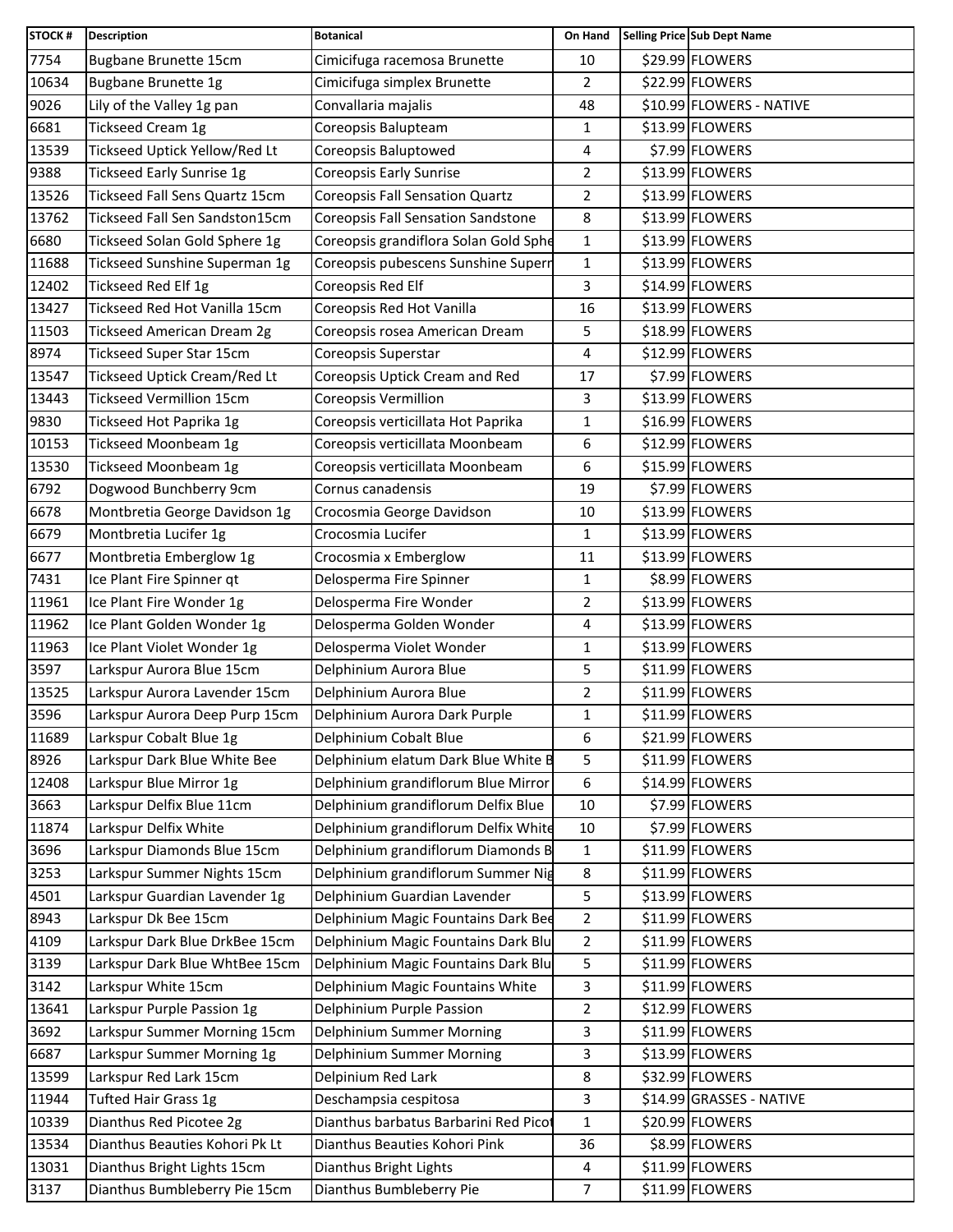| <b>STOCK#</b> | <b>Description</b>                    | <b>Botanical</b>                                                 | On Hand        |               | Selling Price Sub Dept Name |
|---------------|---------------------------------------|------------------------------------------------------------------|----------------|---------------|-----------------------------|
| 11690         | Dianthus Coral Reef qt                | Dianthus Coral Reef                                              | $\mathbf{1}$   |               | \$8.99 FLOWERS              |
| 11691         | Dianthus Fizzy qt                     | Dianthus Fizzy                                                   | $\mathbf{1}$   |               | \$8.99 FLOWERS              |
| 6696          | Dianthus Kahori Scarlet 1g            | Dianthus Kahori Scarlet                                          | $\overline{2}$ |               | \$13.99 FLOWERS             |
| 11692         | Dianthus Neon Star qt                 | Dianthus Neon Star                                               | 6              |               | \$8.99 FLOWERS              |
| 10076         | Dianthus Delilah Magenta 15cm         | Dianthus plumaris Delilah Magenta Bi                             | 3              |               | \$11.99 FLOWERS             |
| 13033         | Dianthus Delilah Purple 15cm          | Dianthus Purple                                                  | 8              |               | \$11.99 FLOWERS             |
| 11693         | Dianthus Radiance qt                  | Dianthus Radiance                                                | $\overline{2}$ |               | \$8.99 FLOWERS              |
| 13034         | Dianthus Starburst 15cm               | Dianthus Starburst                                               | 1              |               | \$11.99 FLOWERS             |
| 11694         | Dianthus Sugar Plum qt                | Dianthus Sugar Plum                                              | 8              |               | \$8.99 FLOWERS              |
| 13620         | Dutchman's Breeches 6cm               | Dicentra cucullaria                                              | 10             |               | \$8.99 FLOWERS              |
| 1409          | <b>Bleeding Heart Kingof Heart 1g</b> | Dicentra King of Hearts                                          | 4              |               | \$15.99 FLOWERS             |
| 12409         | <b>Bleeding Heart Luxuriant 1g</b>    | Dicentra Luxuriant                                               | 10             |               | \$15.99 FLOWERS             |
| 12411         | <b>Bleeding Heart Pink 1g</b>         | Dicentra spectabilis                                             | 6              |               | \$13.99 FLOWERS             |
| 3131          | Bleeding Heart White 15cm             | Dicentra spectabilis Alba                                        | 7              |               | \$16.99 FLOWERS             |
| 3334          | Bleeding Heart Gold Heart 1g          | Dicentra spectabilis Gold Heart                                  | $\overline{2}$ |               | \$21.99 FLOWERS             |
| 3821          | Bleeding Heart Valentine 1g           | Dicentra spectabilis Hordival                                    | 11             |               | \$13.99 FLOWERS             |
| 13537         | <b>Bleeding Heart Valentine 1g</b>    | Dicentra Valentine                                               | 3              |               | \$20.99 FLOWERS             |
| 13642         | Gas Plant Lt                          | Dictamnus alb rosea                                              | $\overline{2}$ |               | \$13.99 FLOWERS             |
| 13343         | Foxglove Arctic Fox Rose 1g           | Digitalis hybrida Arctic Fox Rose                                | $\overline{2}$ |               | \$12.99 FLOWERS             |
| 13356         | Foxglove Arctic Fox Rose 2g           | Digitalis hybrida Arctic Fox Rose                                | 1              |               | \$22.99 FLOWERS             |
| 13578         | Foxglove Foxy 1g                      | Digitalis purpurea Foxy                                          | 6              |               | \$13.99 FLOWERS             |
| 13668         | Aster Flat Topped White 4"            | Doellingeria Umbellata                                           | 16             |               | \$8.99 FLOWERS - NATIVE     |
| 13621         | Leopards Bane 1g                      | Doronicum ori Little Leo                                         | 32             |               | \$12.99 FLOWERS             |
| 13684         | Fern Woodland 2g                      | Dryopteris erythrosora                                           | 6              |               | \$18.99 FERN - NATIVE       |
| 11915         | Fern Autumn Brilliance 1g             | Dryopteris erythrosora Brilliance                                | 10             | \$14.99 FERNS |                             |
| 11914         | Fern Barnesii 1g                      | Dryopteris filix mas Barnesii                                    | 11             | \$14.99 FERNS |                             |
| 13643         | Coneflower Ruby Star 1g               | Echiancea Ruby Star                                              | $\overline{2}$ |               | \$12.99 FLOWERS             |
| 3143          | Coneflower Salsa Red 15cm             | Echinacea Balsomsed                                              | 16             |               | \$17.99 FLOWERS             |
| 6701          | Coneflower Salsa Red 1g               | Echinacea Balsomsed                                              | 1              |               | \$21.99 FLOWERS             |
| 10067         | Coneflower Canary Feathers 15c        | Echinacea Canary Feathers PP32653                                | $\mathbf{1}$   |               | \$18.99 FLOWERS             |
| 1441          | Coneflower Cheyenne Spirit 15c        | Echinacea Cheyenne Spirit                                        | 8              |               | \$13.99 FLOWERS             |
| 13544         | Coneflower Cheyenne Spirit 2g         | Echinacea Cheyenne Spirit                                        | 9              |               | \$24.99 FLOWERS             |
| 13764         | Coneflower Lovely Lolly 15cm          | Echinacea Lovely Lolly                                           | 8              |               | \$23.99 FLOWERS             |
| 11696         | Coneflower Paradoxa qt                | Echinacea paradoxa                                               | 11             |               | \$7.99 FLOWERS              |
| 11695         | Coneflower Green Twister qt           | Echinacea pupurea Green Twister                                  | 11             |               | \$7.99 FLOWERS              |
| 12545         | Coneflower Purple 1g                  | Echinacea purpurea                                               | 5              |               | \$13.99 FLOWERS             |
| 10327         | Coneflower Purple 1g                  | Echinacea purpurea                                               | $\mathbf{1}$   |               | \$13.99 FLOWERS             |
| 12416         | Coneflower Magnus 1g                  | Echinacea purpurea Magnus                                        | 17             |               | \$13.99 FLOWERS             |
| 3274          |                                       | Coneflower PowWow White 15cm Echinacea purpurea PowWow White     | 3              |               | \$11.99 FLOWERS             |
| 13598         | Coneflower PowWow white 15cm          | Echinacea purpurea PowWow White                                  | 8              |               | \$11.99 FLOWERS             |
| 13592         | Coneflower PowWow White2g             | Echinacea purpurea PowWow White                                  | 11             |               | \$21.99 FLOWERS             |
| 3997          |                                       | Coneflower PowWow Wildberry 2g Echinacea purpurea PowWow Wild Be | 5              |               | \$21.99 FLOWERS             |
| 8991          |                                       | Coneflower PowWowWildberry 15 Echinacea purpurea PowWow Wild Be  | 5              |               | \$11.99 FLOWERS             |
| 6697          | Coneflower Rainbow Marcella 1g        | Echinacea Rainbow Marcella                                       | 5              |               | \$21.99 FLOWERS             |
| 8992          | Coneflower Poco Yellow 15cm           | Echinacea sombrero Poco Yellow                                   | $\overline{7}$ |               | \$17.99 FLOWERS             |
| 13724         | Coneflower Salsa Red 1g               | Echinacea sombrero Salsa Red                                     | 16             |               | \$22.99 FLOWERS             |
| 9294          | Coneflower Salsa Red 2g               | Echinacea sombrero Salsa Red                                     | 13             |               | \$25.99 FLOWERS             |
| 10071         | Coneflower Tres Amigos 15cm           | Echinacea sombrero Tres Amigos                                   | 3              |               | \$17.99 FLOWERS             |
| 8975          | Coneflower Soft Orange 15cm           | Echinacea x hydbrid Soft Orange                                  | $\mathbf{1}$   |               | \$13.99 FLOWERS             |
| 4799          | Globe Thistle Blue Glow 1g            | Echinops ritro                                                   | 30             |               | \$11.99 FLOWERS             |
| 13254         | Rye Wild 1L                           | Elymus canandensis                                               | 9              |               | \$12.99 GRASSES - NATIVE    |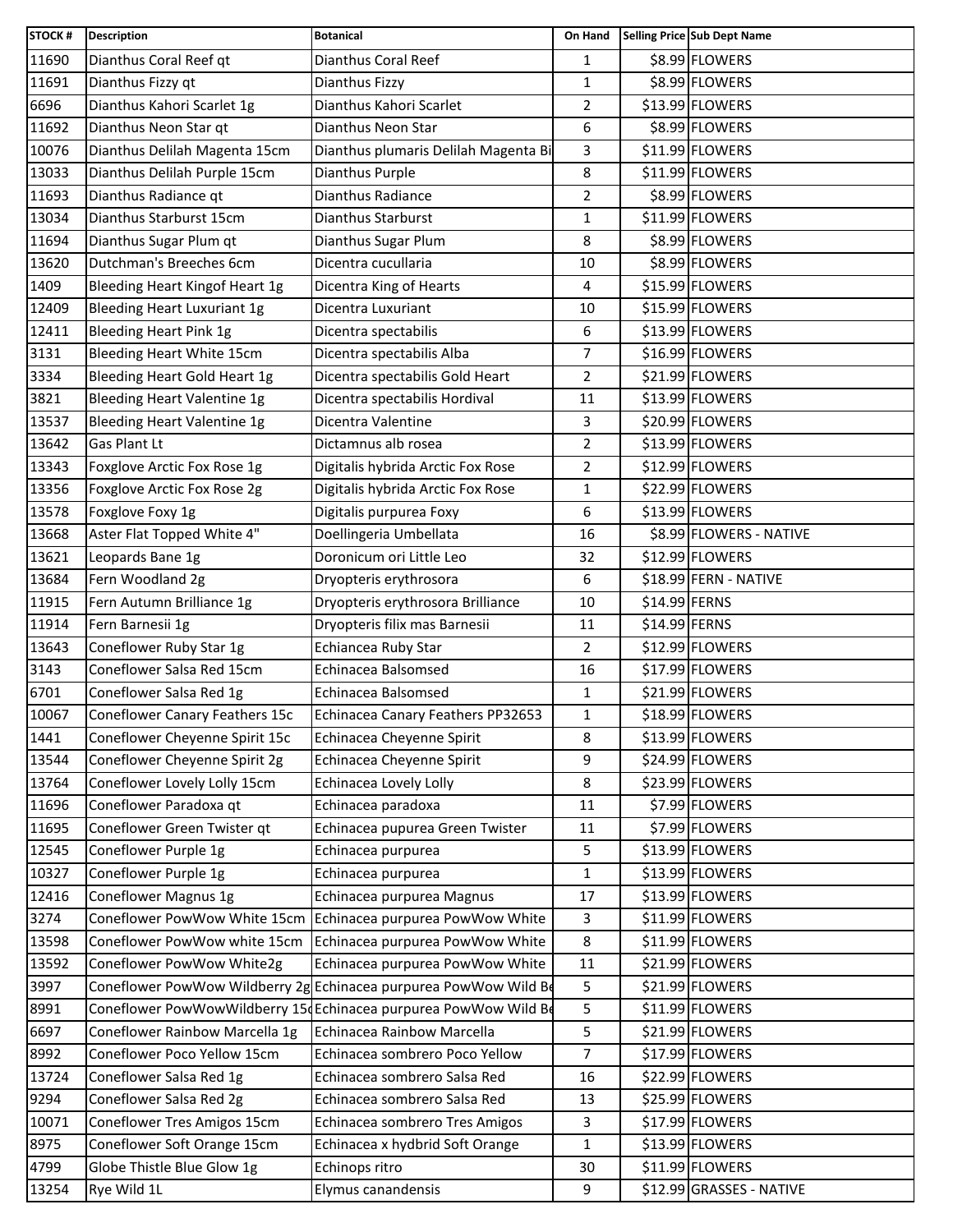| <b>STOCK#</b> | <b>Description</b>                  | <b>Botanical</b>                        | On Hand        | Selling Price Sub Dept Name |
|---------------|-------------------------------------|-----------------------------------------|----------------|-----------------------------|
| 9182          | Frohnleiten Fairy Wings1Litre       | Epimedium Per Frohnleiten               | 4              | \$13.99 FLOWERS             |
| 8508          | Spring Heath SpringwoodPink 1g      | Erica carnea Springwood Pink            | 3              | \$19.99 FLOWERS             |
| 3275          | Sea Holly Blue Glitter 15cm         | Eryngium planum Blue Glitter            | $\overline{2}$ | \$14.99 FLOWERS             |
| 13633         | <b>Burning Bush Little Moses 5g</b> | Euonymus alatus Odom                    | 4              | \$112.99 GRASSES            |
| 9235          | Joe Pye Wood Baby Joe 15cm          | Eupatorium dubium Baby Joe              | 1              | \$22.99 FLOWERS             |
| 13567         | Boneset 1g                          | Eupatorium perfoliatum                  | 12             | \$14.99 FLOWERS - NATIVE    |
| 13670         | Boneset 4"                          | Eupatorium perfoliatum                  | 3              | \$8.99 FLOWERS - NATIVE     |
| 10049         | Joe Pye Weed Euphoria Ruby 15c      | Eupatorium purpureum Euphoria Rub       | 16             | \$12.99 FLOWERS             |
| 7766          | Joe Pye Weed Chocolate 15cm         | Eupatorium rugosum Chocolate            | 8              | \$12.99 FLOWERS             |
| 9552          | Spurge Green 1g                     | Euphorbis polychroma Green              | 9              | \$6.99 FLOWERS              |
| 13566         | Joe Pye Weed Spotted 1g             | Eutrochium maculatum                    | 12             | \$13.99 FLOWERS - NATIVE    |
| 13669         | Joe Pye Weed Spotted 4"             | Eutrochium maculatum                    | 10             | \$8.99 FLOWERS - NATIVE     |
| 11699         | Fern Cinnamon 1g                    | Fern osmunda cinnamomea                 | 6              | \$17.99 FERN - NATIVE       |
| 6654          | Festuca Beyond Blue 1g              | Festuca glauca Casca11 Beyond Blue      | 2              | \$15.99 GRASSES             |
| 8652          | Festuca Elijah Blue 15cm            | Festuca glauca Elijah Blue              | 17             | \$13.99 GRASSES             |
| 13324         | Queen of the Praire 4"              | Filipendula rubra                       | 5              | \$7.99 FLOWERS              |
| 13323         | Queen of the Prairie 1g             | Filipendula rubra                       | 8              | \$13.99 FLOWERS             |
| 7767          | Blanket Fl Barbican Red 15cm        | Gaillardia aristata Barbican Red        | 11             | \$13.99 FLOWERS             |
| 8960          | Blanket Fl Spintop Red 15cm         | Gaillardia aristata Spintop Red         | 12             | \$12.99 FLOWERS             |
| 10318         | Blanket Fl Spintop Yellow 15cm      | Gaillardia aristata Spintop Yellow Tou  | 8              | \$12.99 FLOWERS             |
| 3998          | Blanket Fl Arizona Apricot 1g       | Gaillardia x grandiflora Arizona Aprico | $\overline{2}$ | \$13.99 FLOWERS             |
| 13580         | Blanket Fl Arizona Red 1g           | Gaillardia x grandiflora Arizona Red Sh | 4              | \$13.99 FLOWERS             |
| 4001          | Blanket Fl Mesa Bright BiCo 1g      | Gaillardia x grandiflora Mesa Bright Bi | $\mathbf{1}$   | \$13.99 FLOWERS             |
| 4358          | Blanker Fl Mesa Peach 1g            | Gaillardia x grandiflora Mesa Peach     | 6              | \$13.99 FLOWERS             |
| 4509          | Blanket Fl Mesa Red 2g              | Gaillardia x grandiflora Mesa Red       | 1              | \$21.99 FLOWERS             |
| 3262          | Sweet Woodruff 15cm                 | Galium odoratum                         | 10             | \$11.99 FLOWERS             |
| 9432          | Gaura Whirling Butterflies 15c      | Gaura lindheimeri Whirling Butterflies  | $\overline{7}$ | \$12.99 FLOWERS             |
| 11701         | Gentian Blue Cross 1g               | Gentian cruciata Bue Cross              | 3              | \$15.99 FLOWERS             |
| 4260          | Geranium Azure Rush 15cm            | Geranium Azure Rush                     | $\mathbf{1}$   | \$20.99 FLOWERS             |
| 9911          | Geranium Boom Chocolatta 1g         | Geranium pratense Boom Chocolatta       | 5              | \$18.99 FLOWERS             |
| 10396         | Geranium Boom Chocolatta 2g         | Geranium pratense Boom Chocolatta       | 1              | \$20.99 FLOWERS             |
| 1557          | Geranium Rozanne 15cm               | Geranium Rozanne                        | 2              | \$19.99 FLOWERS             |
| 12421         | Geranium Rozanne 2g                 | Geranium Rozanne                        | 4              | \$29.99 FLOWERS             |
| 11966         | Geranium Album 1g                   | Geranium sanguineum Album               | 5              | \$13.99 FLOWERS             |
| 1554          | Geranium Max Frei 15cm              | Geranium sanguineum Max Frei            | 8              | \$14.99 FLOWERS             |
| 6703          | Geranium New Hampshire Purp 1g      | Geranium sanguineum New Hampshir        | 1              | \$15.99 FLOWERS             |
| 6702          | Geranium Biokovo 1g                 | Geranium x cantabrigiense Biokovo       | 11             | \$15.99 FLOWERS             |
| 7448          | Geranium Biokovo 1g                 | Geranium x cantabrigiense Biokovo       | 2              | \$13.99 FLOWERS             |
| 11702         | Geum Blazing Sunset 1g              | <b>Geum Blazing Sunset</b>              | 6              | \$13.99 FLOWERS             |
| 7451          | Geum Koi qt                         | Geum coccineum Koi                      | 6              | \$7.99 FLOWERS              |
| 11968         | Geum Orange 1g                      | Geum Tempo Orange                       | 19             | \$17.99 FLOWERS             |
| 8986          | Bowmans Root 15cm                   | Gillenia trifoliata                     | 1              | \$23.99 FLOWERS             |
| 9045          | Babys Breath Summer Spark 1g        | Gypsophila paniculata ESM Chispa        | 9              | \$22.99 FLOWERS             |
| 3561          | Babys Breath Festival Star 1g       | Gypsophila paniculata Festival Star     | 3              | \$17.99 FLOWERS             |
| 13036         | Babys Breath Summer Sparkl15cm      | Gypsophila x Summer Sparkles            | 8              | \$13.99 FLOWERS             |
| 9046          | Babys Breath Pixie Splash qt        | Gypsophilia cerastioides Pixie Splash   | 10             | \$7.99 FLOWERS              |
| 11946         | Jap Woodland Variegated 1g          | Hakonechloa macra Albo Striata          | $\overline{7}$ | \$17.99 GRASSES             |
| 3013          | Jap Woodland All Gold 1g            | Hakonechloa macra All Gold              | 23             | \$17.99 GRASSES             |
| 13396         | Jap Woodland All Gold 1g            | Hakonechloa macra All Gold              | 9              | \$19.99 GRASSES             |
| 9615          | Jap Woodland All Gold 2g            | Hakonechloa macra All Gold              | 17             | \$36.99 GRASSES             |
| 7531          | Jap Woodland Golden 1g              | Hakonechloa macra Aureola               | 8              | \$20.99 GRASSES             |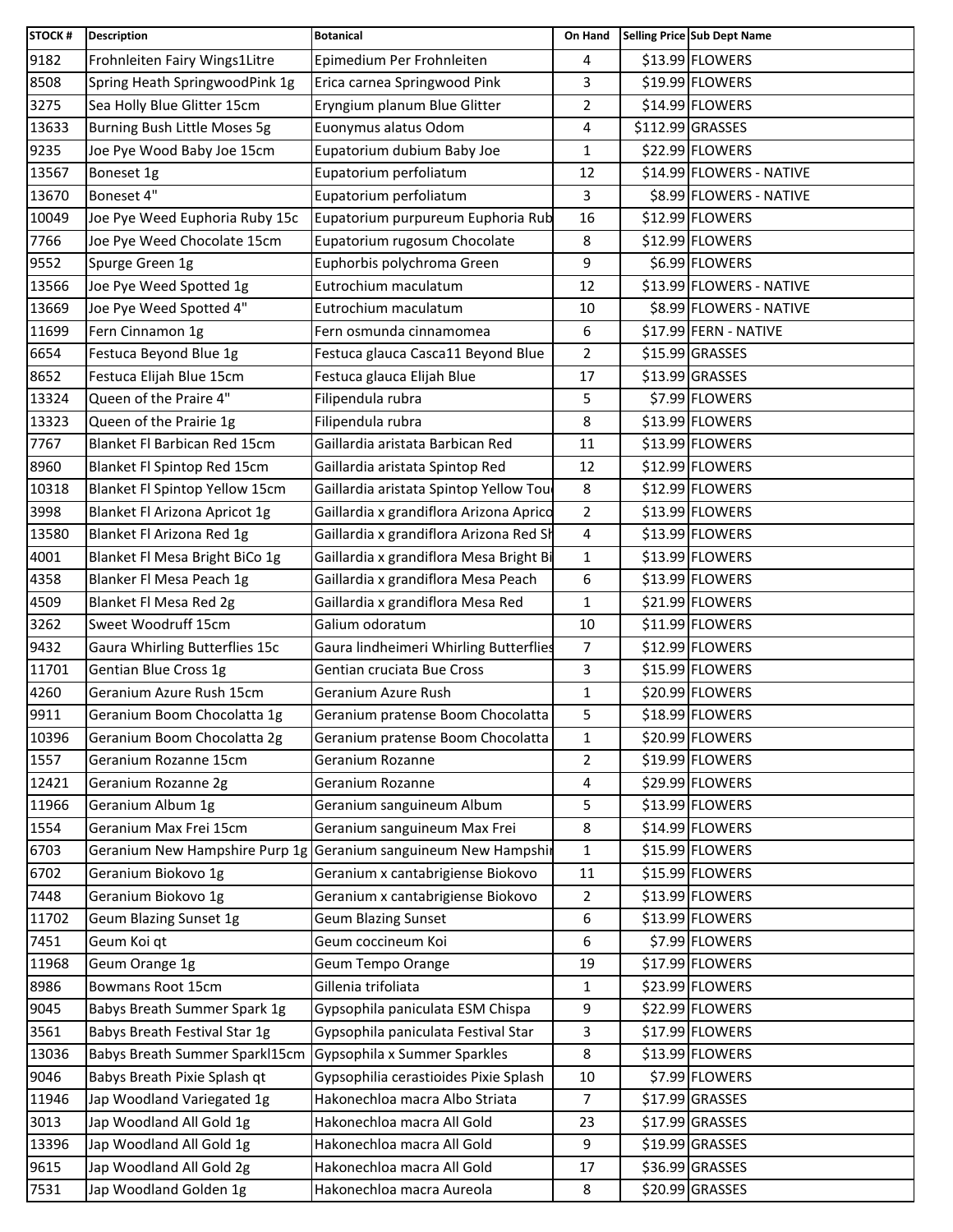| <b>STOCK#</b> | <b>Description</b>             | <b>Botanical</b>                      | On Hand        | Selling Price Sub Dept Name |
|---------------|--------------------------------|---------------------------------------|----------------|-----------------------------|
| 11230         | Sneezeweed Salud Golden 2G     | Helenium autumnale Balsaluglo         | $\overline{2}$ | \$19.99 FLOWERS             |
| 11231         | Sneezeweed Salud Yellow 2g     | Helenium autumnale Balsalulow         | 4              | \$19.99 FLOWERS             |
| 13759         | SneezeWeed HayDay Red 15cm     | Helenium HayDay Red                   | 8              | \$13.99 FLOWERS             |
| 3363          | Blue Oat Grass 1g              | Helictotrichon sempervirens           | 8              | \$16.99 GRASSES             |
| 9187          | Blue Oat Grass Sapphire 2g     | Helictotrichon sempervirens Sapphire  | 29             | \$14.99 GRASSES             |
| 13672         | Oxeye Sweet 4"                 | Heliopsis Helianghoides               | 15             | \$8.99 FLOWERS - NATIVE     |
| 10321         | False Sunfl Bleeding Heart 15c | Heliopsis helianthoides Bleeding Hear | 6              | \$14.99 FLOWERS             |
| 10885         | False Sunfl Sunstruck 1g       | Heliopsis helianthoides Sunstruck     | 1              | \$9.99 FLOWERS              |
| 10055         | False Sunfl Sunstruck 2g       | Heliopsis helianthoides Sunstruck     | 6              | \$28.99 FLOWERS             |
| 7455          | Lenten Rose Blush Bridemaid 1g | Helleborus Blushing Bridesmaid        | $\overline{2}$ | \$34.99 FLOWERS             |
| 13242         | Lenten Rose Ice N Roses Whit1g | Helleborus Ice N Roses White          | 12             | \$26.99 FLOWERS             |
| 13276         | Helleborus Ivory Prince 1g     | Helleborus Ivory Prince               | 1              | \$26.99 FLOWERS             |
| 13240         | Helleborus New York Night 1g   | Helleborus New York Night             | 6              | \$29.99 FLOWERS             |
| 13239         | Lenten Rose Black 1g           | <b>Helleborus Niger</b>               | 3              | \$17.99 FLOWERS             |
| 12925         | Lenten Rose Spring Promise 1g  | <b>Helleborus Spring Promise</b>      | $\mathbf{1}$   | \$26.99 FLOWERS             |
| 6620          | Daylily Chicago Apache 1g      | Hemerocallis Chicago Apache           | 6              | \$14.99 FLOWERS             |
| 3965          | Daylily Happy Returns 1g       | Hemerocallis Happy Returns            | $\overline{2}$ | \$14.99 FLOWERS             |
| 10767         | Daylily Happy Returns 2g       | Hemerocallis Happy Returns            | $\overline{2}$ | \$24.99 FLOWERS             |
| 6621          | Daylily Orange Crush 1g        | Hemerocallis Orange Crush             | 7              | \$14.99 FLOWERS             |
| 6622          | Daylily Purple de Oro 1g       | Hemerocallis Purple de Oro            | 4              | \$14.99 FLOWERS             |
| 3011          | Daylily Rosy Returns 1g        | Hemerocallis Rosy Returns             | $\mathbf{1}$   | \$14.99 FLOWERS             |
| 13591         | Daylily Ruby Stella 1g         | Hemerocallis Ruby Stella              | 11             | \$14.99 FLOWERS             |
| 10626         | Daylily Ruby Stella 2g         | Hemerocallis Ruby Stella              | 1              | \$19.99 FLOWERS             |
| 13038         | Daylily Star of the North 15cm | Hemerocallis Star of the North        | 2              | \$21.99 FLOWERS             |
| 13571         | Daylily Stella de Oro 1g       | Hemerocallis Stella de Oro            | 12             | \$13.99 FLOWERS             |
| 10787         | Daylily Stella de Oro 1g       | Hemerocallis Stella de Oro            | 1              | \$11.99 FLOWERS             |
| 3525          | Daylily Stella de Oro 1g       | Hemerocallis Stella de Oro            | 9              | \$14.99 FLOWERS             |
| 11286         | Daylily Stella de Oro 2g       | Hemerocallis Stella de Oro            | $\mathbf{1}$   | \$19.99 FLOWERS             |
| 13709         | DayLily Stella de Oro 2g       | Hemerocallis Stella de Oro            | 6              | \$14.99 FLOWERS             |
| 12393         | Cora Bell Black 2g             | Heuchera Black                        | 5              | \$34.99 FLOWERS             |
| 12423         | Cora Bell Caramel 1g           | Heuchera Caramel                      | 4              | \$19.99 FLOWERS             |
| 4510          | Cora Bell Fire Alarm 1g        | Heuchera Fire Alarm                   | 4              | \$21.99 FLOWERS             |
| 3250          | Cora Bell Forever Red 15cm     | Heuchera Forever Red                  | 8              | \$23.99 FLOWERS             |
| 11707         | Cora Bell Frilly 1g            | <b>Heuchera Frilly</b>                | 4              | \$22.99 FLOWERS             |
| 7777          | Cora Bell Lemon Love 15cm      | Heuchera Lemon Love                   | $\mathbf{1}$   | \$20.99 FLOWERS             |
| 7460          | Cora Bell Lemon Love 1g        | Heuchera Lemon Love                   | 2              | \$24.99 FLOWERS             |
| 10300         | Cora Bell Lime Marmalade 1g    | Heuchera Lime Marmalade               | 3              | \$21.99 FLOWERS             |
| 1646          | Cora Bell Marmalade 1g         | Heuchera Marmalade                    | 3              | \$23.99 FLOWERS             |
| 12424         | Cora Bell Obsidian 1g          | Heuchera Obsidian                     | 4              | \$21.99 FLOWERS             |
| 6707          | Cora Bell Peach Flambe 1g      | Heuchera Peach Flambe                 | $\mathbf{1}$   | \$21.99 FLOWERS             |
| 11974         | Cora Bell Peachberry Ice 1g    | Heuchera Peachberry Ice               | 3              | \$21.99 FLOWERS             |
| 13538         | Cora Bell Plum Pudding 1g      | Heuchera Plum Pudding                 | 3              | \$19.99 FLOWERS             |
| 1652          | Cora Bell Primo Black Pearl 1g | Heuchera Primo Black Pearl            | 12             | \$23.99 FLOWERS             |
| 3578          | Cora Bell Primo Peachberry 1g  | Heuchera Primo Peachberry Ice         | 5              | \$23.99 FLOWERS             |
| 6709          | Cora Bell September Morning 1g | Heuchera September Morning            | 3              | \$15.99 FLOWERS             |
| 11973         | Cora Bell Caramel 1g           | Heuchera villosa Caramel              | 3              | \$19.99 FLOWERS             |
| 5367          | Foamy Bell Pumpkin Spice 1g    | Heucherella Pumpkin Spice             | 5              | \$21.99 FLOWERS             |
| 12427         | Foamy Bell Red Rover 1g        | Heucherella Red Rover                 | 11             | \$23.99 FLOWERS             |
| 3295          | Foamy Bell Solar Eclipse 15cm  | Heucherella Solar Eclipse             | 8              | \$23.99 FLOWERS             |
| 11708         | Hibiscus French Vanilla 2g     | Hibiscus French Vanilla               | 4              | \$28.99 FLOWERS             |
| 10718         | Hibiscus Luna Asst 1g          | Hibiscus moscheutos Luna Asst         | 3              | \$9.99 FLOWERS              |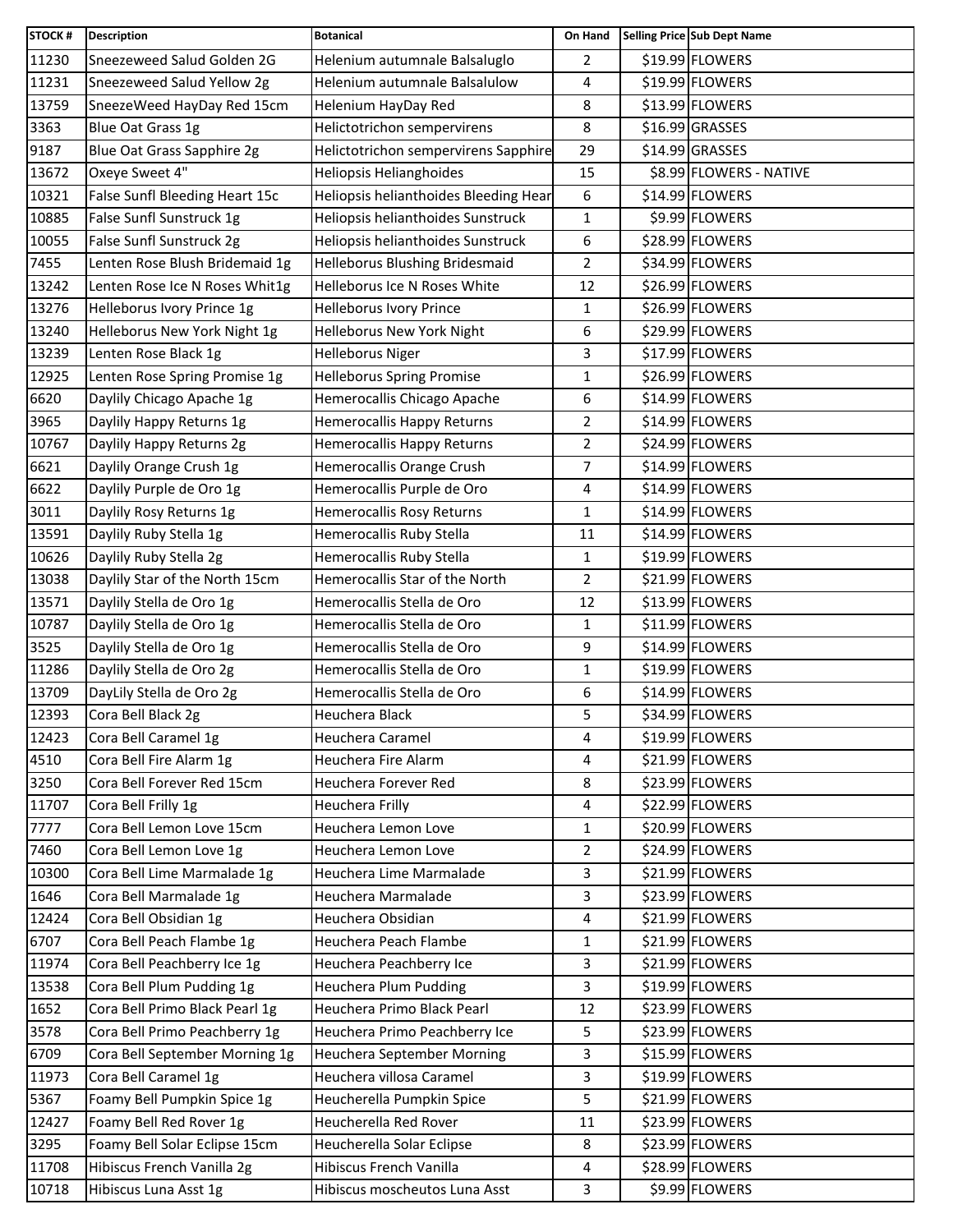| \$12.99 FLOWERS<br>Hibiscus Luna Pink Swirl 1g<br>12<br>Hibiscus moscheutos Luna Pink Swirl<br>\$12.99 FLOWERS<br>Hibiscus Luna Red 1g<br>Hibiscus moscheutos Luna Red<br>12<br>\$12.99 FLOWERS<br>Hibiscus Luna Rose 1g<br>Hibiscus moscheutos Luna Rose<br>9<br>5<br>Hibiscus Sumer Cranberry Cr 2g<br>Hibiscus Summer Cranberry Crush<br>\$41.99 FLOWERS<br>\$10.99 WATER PLANT<br>Mare's Tail<br>Hippuris vulgaris<br>3<br>\$15.99 FLOWERS<br>Hosta Abiqua Drinking Gourd 1g<br>Hosta Abiqua Drinking Gourd<br>$\overline{2}$<br>4<br>\$19.99 FLOWERS<br>Hosta Autumn Frost 1g<br>Hosta Autumn Frost<br>\$17.99 FLOWERS<br>Hosta Avocado 15cm<br>Hosta Avocado<br>1<br>\$15.99 FLOWERS<br>Hosta Big Daddy 1g<br>Hosta Big Daddy<br>18<br>\$16.99 FLOWERS<br>Hosta Blue Angel 15cm<br>Hosta Blue Angel<br>$\mathbf{1}$<br>\$11.99 FLOWERS<br>$\overline{2}$<br>Hosta Blue Mouse Ears 1g<br>Hosta Blue Mouse Ears<br>\$13.99 FLOWERS<br>Hosta Blue Mouse Ears Qt<br>Hosta Blue Mouse Ears<br>1<br>\$14.99 FLOWERS<br>Hosta Blueberry Muffin 15cm<br>Hosta Blueberry Muffin<br>$\overline{2}$<br>\$14.99 FLOWERS<br>Hosta Brim Cup 15cm<br>Hosta Brim Cup<br>1<br>\$18.99 FLOWERS<br>Hosta Captains Adventure 2g<br>$\overline{2}$<br>Hosta Captains Adventure<br>Hosta Diamond Lake 1g<br>Hosta Diamond Lake<br>\$19.99 FLOWERS<br>13<br>Hosta Empress Wu 8"<br>\$25.99 FLOWERS<br>Hosta Empress Wu<br>11<br>\$19.99 FLOWERS<br>3<br>Hosta Empress Wu1g<br>Hosta Empress Wu<br>\$15.99 FLOWERS<br>Hosta White Variegated 1g<br>Hosta fortunei Albomarginata<br>1<br>Hosta fortunei Aureomarginata<br>\$11.99 FLOWERS<br>Hosta Aureomarginata 15cm<br>13<br>\$15.99 FLOWERS<br>Hosta Fragrant Bouquet 1g<br>Hosta Fragrant Bouquet<br>8<br>\$16.99 FLOWERS<br>Hosta Francee 2g<br>Hosta Francee<br>6<br>\$15.99 FLOWERS<br>Hosta Frances William 1g<br>Hosta Frances William<br>11<br>Hosta Guacomole 5g<br>\$33.99 FLOWERS<br>Hosta Guacamole<br>4<br>\$15.99 FLOWERS<br>Hosta Halcyon 1g<br>Hosta Halcyon<br>3<br>7<br>\$14.99 FLOWERS<br>Hosta Komodo Dragon 15cm<br>Hosta Komodo Dragon<br>\$14.99 FLOWERS<br>Hosta LakesideSpruceGoose 1g<br>Hosta Lakeside Spruce Goose<br>$\mathbf{1}$<br>Hosta Mighty Mouse 5"<br>$\overline{2}$<br>\$16.99 FLOWERS<br><b>Hosta Mighty Mouse</b><br>Hosta Mini Skirt 5"<br>\$16.99 FLOWERS<br>Hosta Mini Skirt<br>2<br>\$16.99 FLOWERS<br>5<br>Hosta Pandoras Box 5"<br>Hosta Pandoras Box<br>\$14.99 FLOWERS<br>$\overline{2}$<br>Hosta Patriot 15cm<br>Hosta Patriot<br>\$19.99 FLOWERS<br>Hosta Patriot 2g<br>Hosta Patriot<br>6<br>\$15.99 FLOWERS<br>Hosta Pilgrim 1g<br>$\mathbf{1}$<br>Hosta Pilgrim<br>\$28.99 FLOWERS<br>Hosta Prairie Sky 2g<br>Hosta Prairie Sky<br>5<br>Hosta School Mouse 5"<br>\$16.99 FLOWERS<br>Hosta School Mouse<br>2<br>\$19.99 FLOWERS<br>Hosta Seducer 1g<br>Hosta Seducer<br>1<br>\$14.99 FLOWERS<br><b>Hosta Stained Glass 15cm</b><br><b>Hosta Stained Glass</b><br>5<br>\$15.99 FLOWERS<br><b>Hosta Stained Glass 1g</b><br><b>Hosta Stained Glass</b><br>1<br>Hosta Sum&Substance 15cm<br>\$14.99 FLOWERS<br>Hosta Sum&Substance<br>$\overline{2}$<br>\$25.99 FLOWERS<br>Hosta Sun Mouse 1g<br>Hosta Sun Mouse<br>$\mathbf{1}$<br>\$17.99 FLOWERS<br>Hosta T Rex 15cm<br>Hosta T Rex<br>3<br>\$15.99 FLOWERS<br>Hosta Wide Brim<br>$\mathbf{1}$<br>Hosta Wide Brim 1g<br>\$19.99 FLOWERS<br>Hosta Wu La La 1g<br>Hosta WuLaLa<br>9<br>\$17.99 GRASSES<br>Imperata cylindrica Red Baron<br>Japanese Grass Red Baron 1g<br>3<br>\$14.99 GRASSES<br>Japanese Grass Red Baron 1g<br>Imperata cylindrica Red Baron<br>6<br>Imperata cylindrica Red Baron<br>\$20.99 GRASSES<br>Japanese Grass Red Baron 2g<br>6<br>3<br>\$11.99 FLOWERS<br>Iris Assorted 1g<br>Iris<br>Iris Northern Blue Flag 1g<br>\$15.99 FLOWERS - NATIVE<br>$\mathbf{1}$<br>Iris<br>\$10.99 FLOWERS<br>Iris sib Colour Unknown 1g<br>2<br>Iris<br>\$18.99 FLOWERS<br>Iris Arpege 15cm<br>3<br>Iris Arpege<br>\$18.99 FLOWERS<br>Iris Cherished 15cm<br>Iris Cherished<br>4 | <b>STOCK#</b> | <b>Description</b> | <b>Botanical</b> | On Hand | Selling Price Sub Dept Name |
|-------------------------------------------------------------------------------------------------------------------------------------------------------------------------------------------------------------------------------------------------------------------------------------------------------------------------------------------------------------------------------------------------------------------------------------------------------------------------------------------------------------------------------------------------------------------------------------------------------------------------------------------------------------------------------------------------------------------------------------------------------------------------------------------------------------------------------------------------------------------------------------------------------------------------------------------------------------------------------------------------------------------------------------------------------------------------------------------------------------------------------------------------------------------------------------------------------------------------------------------------------------------------------------------------------------------------------------------------------------------------------------------------------------------------------------------------------------------------------------------------------------------------------------------------------------------------------------------------------------------------------------------------------------------------------------------------------------------------------------------------------------------------------------------------------------------------------------------------------------------------------------------------------------------------------------------------------------------------------------------------------------------------------------------------------------------------------------------------------------------------------------------------------------------------------------------------------------------------------------------------------------------------------------------------------------------------------------------------------------------------------------------------------------------------------------------------------------------------------------------------------------------------------------------------------------------------------------------------------------------------------------------------------------------------------------------------------------------------------------------------------------------------------------------------------------------------------------------------------------------------------------------------------------------------------------------------------------------------------------------------------------------------------------------------------------------------------------------------------------------------------------------------------------------------------------------------------------------------------------------------------------------------------------------------------------------------------------------------------------------------------------------------------------------------------------------------------------------------------------------------------------------------------------------------------------------------------------------------------------------------------------------------------------------------------------------------------------------------------------------------------------------------------------------------------------------------------------------------------------------------------------------------------------------------------------------------------------------------------------------------------------------------------|---------------|--------------------|------------------|---------|-----------------------------|
|                                                                                                                                                                                                                                                                                                                                                                                                                                                                                                                                                                                                                                                                                                                                                                                                                                                                                                                                                                                                                                                                                                                                                                                                                                                                                                                                                                                                                                                                                                                                                                                                                                                                                                                                                                                                                                                                                                                                                                                                                                                                                                                                                                                                                                                                                                                                                                                                                                                                                                                                                                                                                                                                                                                                                                                                                                                                                                                                                                                                                                                                                                                                                                                                                                                                                                                                                                                                                                                                                                                                                                                                                                                                                                                                                                                                                                                                                                                                                                                                                               | 6712          |                    |                  |         |                             |
|                                                                                                                                                                                                                                                                                                                                                                                                                                                                                                                                                                                                                                                                                                                                                                                                                                                                                                                                                                                                                                                                                                                                                                                                                                                                                                                                                                                                                                                                                                                                                                                                                                                                                                                                                                                                                                                                                                                                                                                                                                                                                                                                                                                                                                                                                                                                                                                                                                                                                                                                                                                                                                                                                                                                                                                                                                                                                                                                                                                                                                                                                                                                                                                                                                                                                                                                                                                                                                                                                                                                                                                                                                                                                                                                                                                                                                                                                                                                                                                                                               | 6710          |                    |                  |         |                             |
|                                                                                                                                                                                                                                                                                                                                                                                                                                                                                                                                                                                                                                                                                                                                                                                                                                                                                                                                                                                                                                                                                                                                                                                                                                                                                                                                                                                                                                                                                                                                                                                                                                                                                                                                                                                                                                                                                                                                                                                                                                                                                                                                                                                                                                                                                                                                                                                                                                                                                                                                                                                                                                                                                                                                                                                                                                                                                                                                                                                                                                                                                                                                                                                                                                                                                                                                                                                                                                                                                                                                                                                                                                                                                                                                                                                                                                                                                                                                                                                                                               | 6713          |                    |                  |         |                             |
|                                                                                                                                                                                                                                                                                                                                                                                                                                                                                                                                                                                                                                                                                                                                                                                                                                                                                                                                                                                                                                                                                                                                                                                                                                                                                                                                                                                                                                                                                                                                                                                                                                                                                                                                                                                                                                                                                                                                                                                                                                                                                                                                                                                                                                                                                                                                                                                                                                                                                                                                                                                                                                                                                                                                                                                                                                                                                                                                                                                                                                                                                                                                                                                                                                                                                                                                                                                                                                                                                                                                                                                                                                                                                                                                                                                                                                                                                                                                                                                                                               | 4849          |                    |                  |         |                             |
|                                                                                                                                                                                                                                                                                                                                                                                                                                                                                                                                                                                                                                                                                                                                                                                                                                                                                                                                                                                                                                                                                                                                                                                                                                                                                                                                                                                                                                                                                                                                                                                                                                                                                                                                                                                                                                                                                                                                                                                                                                                                                                                                                                                                                                                                                                                                                                                                                                                                                                                                                                                                                                                                                                                                                                                                                                                                                                                                                                                                                                                                                                                                                                                                                                                                                                                                                                                                                                                                                                                                                                                                                                                                                                                                                                                                                                                                                                                                                                                                                               | 9516          |                    |                  |         |                             |
|                                                                                                                                                                                                                                                                                                                                                                                                                                                                                                                                                                                                                                                                                                                                                                                                                                                                                                                                                                                                                                                                                                                                                                                                                                                                                                                                                                                                                                                                                                                                                                                                                                                                                                                                                                                                                                                                                                                                                                                                                                                                                                                                                                                                                                                                                                                                                                                                                                                                                                                                                                                                                                                                                                                                                                                                                                                                                                                                                                                                                                                                                                                                                                                                                                                                                                                                                                                                                                                                                                                                                                                                                                                                                                                                                                                                                                                                                                                                                                                                                               | 1713          |                    |                  |         |                             |
|                                                                                                                                                                                                                                                                                                                                                                                                                                                                                                                                                                                                                                                                                                                                                                                                                                                                                                                                                                                                                                                                                                                                                                                                                                                                                                                                                                                                                                                                                                                                                                                                                                                                                                                                                                                                                                                                                                                                                                                                                                                                                                                                                                                                                                                                                                                                                                                                                                                                                                                                                                                                                                                                                                                                                                                                                                                                                                                                                                                                                                                                                                                                                                                                                                                                                                                                                                                                                                                                                                                                                                                                                                                                                                                                                                                                                                                                                                                                                                                                                               | 3551          |                    |                  |         |                             |
|                                                                                                                                                                                                                                                                                                                                                                                                                                                                                                                                                                                                                                                                                                                                                                                                                                                                                                                                                                                                                                                                                                                                                                                                                                                                                                                                                                                                                                                                                                                                                                                                                                                                                                                                                                                                                                                                                                                                                                                                                                                                                                                                                                                                                                                                                                                                                                                                                                                                                                                                                                                                                                                                                                                                                                                                                                                                                                                                                                                                                                                                                                                                                                                                                                                                                                                                                                                                                                                                                                                                                                                                                                                                                                                                                                                                                                                                                                                                                                                                                               | 9310          |                    |                  |         |                             |
|                                                                                                                                                                                                                                                                                                                                                                                                                                                                                                                                                                                                                                                                                                                                                                                                                                                                                                                                                                                                                                                                                                                                                                                                                                                                                                                                                                                                                                                                                                                                                                                                                                                                                                                                                                                                                                                                                                                                                                                                                                                                                                                                                                                                                                                                                                                                                                                                                                                                                                                                                                                                                                                                                                                                                                                                                                                                                                                                                                                                                                                                                                                                                                                                                                                                                                                                                                                                                                                                                                                                                                                                                                                                                                                                                                                                                                                                                                                                                                                                                               | 1719          |                    |                  |         |                             |
|                                                                                                                                                                                                                                                                                                                                                                                                                                                                                                                                                                                                                                                                                                                                                                                                                                                                                                                                                                                                                                                                                                                                                                                                                                                                                                                                                                                                                                                                                                                                                                                                                                                                                                                                                                                                                                                                                                                                                                                                                                                                                                                                                                                                                                                                                                                                                                                                                                                                                                                                                                                                                                                                                                                                                                                                                                                                                                                                                                                                                                                                                                                                                                                                                                                                                                                                                                                                                                                                                                                                                                                                                                                                                                                                                                                                                                                                                                                                                                                                                               | 9096          |                    |                  |         |                             |
|                                                                                                                                                                                                                                                                                                                                                                                                                                                                                                                                                                                                                                                                                                                                                                                                                                                                                                                                                                                                                                                                                                                                                                                                                                                                                                                                                                                                                                                                                                                                                                                                                                                                                                                                                                                                                                                                                                                                                                                                                                                                                                                                                                                                                                                                                                                                                                                                                                                                                                                                                                                                                                                                                                                                                                                                                                                                                                                                                                                                                                                                                                                                                                                                                                                                                                                                                                                                                                                                                                                                                                                                                                                                                                                                                                                                                                                                                                                                                                                                                               | 11248         |                    |                  |         |                             |
|                                                                                                                                                                                                                                                                                                                                                                                                                                                                                                                                                                                                                                                                                                                                                                                                                                                                                                                                                                                                                                                                                                                                                                                                                                                                                                                                                                                                                                                                                                                                                                                                                                                                                                                                                                                                                                                                                                                                                                                                                                                                                                                                                                                                                                                                                                                                                                                                                                                                                                                                                                                                                                                                                                                                                                                                                                                                                                                                                                                                                                                                                                                                                                                                                                                                                                                                                                                                                                                                                                                                                                                                                                                                                                                                                                                                                                                                                                                                                                                                                               | 13039         |                    |                  |         |                             |
|                                                                                                                                                                                                                                                                                                                                                                                                                                                                                                                                                                                                                                                                                                                                                                                                                                                                                                                                                                                                                                                                                                                                                                                                                                                                                                                                                                                                                                                                                                                                                                                                                                                                                                                                                                                                                                                                                                                                                                                                                                                                                                                                                                                                                                                                                                                                                                                                                                                                                                                                                                                                                                                                                                                                                                                                                                                                                                                                                                                                                                                                                                                                                                                                                                                                                                                                                                                                                                                                                                                                                                                                                                                                                                                                                                                                                                                                                                                                                                                                                               | 13040         |                    |                  |         |                             |
|                                                                                                                                                                                                                                                                                                                                                                                                                                                                                                                                                                                                                                                                                                                                                                                                                                                                                                                                                                                                                                                                                                                                                                                                                                                                                                                                                                                                                                                                                                                                                                                                                                                                                                                                                                                                                                                                                                                                                                                                                                                                                                                                                                                                                                                                                                                                                                                                                                                                                                                                                                                                                                                                                                                                                                                                                                                                                                                                                                                                                                                                                                                                                                                                                                                                                                                                                                                                                                                                                                                                                                                                                                                                                                                                                                                                                                                                                                                                                                                                                               | 9100          |                    |                  |         |                             |
|                                                                                                                                                                                                                                                                                                                                                                                                                                                                                                                                                                                                                                                                                                                                                                                                                                                                                                                                                                                                                                                                                                                                                                                                                                                                                                                                                                                                                                                                                                                                                                                                                                                                                                                                                                                                                                                                                                                                                                                                                                                                                                                                                                                                                                                                                                                                                                                                                                                                                                                                                                                                                                                                                                                                                                                                                                                                                                                                                                                                                                                                                                                                                                                                                                                                                                                                                                                                                                                                                                                                                                                                                                                                                                                                                                                                                                                                                                                                                                                                                               | 1723          |                    |                  |         |                             |
|                                                                                                                                                                                                                                                                                                                                                                                                                                                                                                                                                                                                                                                                                                                                                                                                                                                                                                                                                                                                                                                                                                                                                                                                                                                                                                                                                                                                                                                                                                                                                                                                                                                                                                                                                                                                                                                                                                                                                                                                                                                                                                                                                                                                                                                                                                                                                                                                                                                                                                                                                                                                                                                                                                                                                                                                                                                                                                                                                                                                                                                                                                                                                                                                                                                                                                                                                                                                                                                                                                                                                                                                                                                                                                                                                                                                                                                                                                                                                                                                                               | 13041         |                    |                  |         |                             |
|                                                                                                                                                                                                                                                                                                                                                                                                                                                                                                                                                                                                                                                                                                                                                                                                                                                                                                                                                                                                                                                                                                                                                                                                                                                                                                                                                                                                                                                                                                                                                                                                                                                                                                                                                                                                                                                                                                                                                                                                                                                                                                                                                                                                                                                                                                                                                                                                                                                                                                                                                                                                                                                                                                                                                                                                                                                                                                                                                                                                                                                                                                                                                                                                                                                                                                                                                                                                                                                                                                                                                                                                                                                                                                                                                                                                                                                                                                                                                                                                                               | 13581         |                    |                  |         |                             |
|                                                                                                                                                                                                                                                                                                                                                                                                                                                                                                                                                                                                                                                                                                                                                                                                                                                                                                                                                                                                                                                                                                                                                                                                                                                                                                                                                                                                                                                                                                                                                                                                                                                                                                                                                                                                                                                                                                                                                                                                                                                                                                                                                                                                                                                                                                                                                                                                                                                                                                                                                                                                                                                                                                                                                                                                                                                                                                                                                                                                                                                                                                                                                                                                                                                                                                                                                                                                                                                                                                                                                                                                                                                                                                                                                                                                                                                                                                                                                                                                                               | 3549          |                    |                  |         |                             |
|                                                                                                                                                                                                                                                                                                                                                                                                                                                                                                                                                                                                                                                                                                                                                                                                                                                                                                                                                                                                                                                                                                                                                                                                                                                                                                                                                                                                                                                                                                                                                                                                                                                                                                                                                                                                                                                                                                                                                                                                                                                                                                                                                                                                                                                                                                                                                                                                                                                                                                                                                                                                                                                                                                                                                                                                                                                                                                                                                                                                                                                                                                                                                                                                                                                                                                                                                                                                                                                                                                                                                                                                                                                                                                                                                                                                                                                                                                                                                                                                                               | 9125          |                    |                  |         |                             |
|                                                                                                                                                                                                                                                                                                                                                                                                                                                                                                                                                                                                                                                                                                                                                                                                                                                                                                                                                                                                                                                                                                                                                                                                                                                                                                                                                                                                                                                                                                                                                                                                                                                                                                                                                                                                                                                                                                                                                                                                                                                                                                                                                                                                                                                                                                                                                                                                                                                                                                                                                                                                                                                                                                                                                                                                                                                                                                                                                                                                                                                                                                                                                                                                                                                                                                                                                                                                                                                                                                                                                                                                                                                                                                                                                                                                                                                                                                                                                                                                                               | 10812         |                    |                  |         |                             |
|                                                                                                                                                                                                                                                                                                                                                                                                                                                                                                                                                                                                                                                                                                                                                                                                                                                                                                                                                                                                                                                                                                                                                                                                                                                                                                                                                                                                                                                                                                                                                                                                                                                                                                                                                                                                                                                                                                                                                                                                                                                                                                                                                                                                                                                                                                                                                                                                                                                                                                                                                                                                                                                                                                                                                                                                                                                                                                                                                                                                                                                                                                                                                                                                                                                                                                                                                                                                                                                                                                                                                                                                                                                                                                                                                                                                                                                                                                                                                                                                                               | 1730          |                    |                  |         |                             |
|                                                                                                                                                                                                                                                                                                                                                                                                                                                                                                                                                                                                                                                                                                                                                                                                                                                                                                                                                                                                                                                                                                                                                                                                                                                                                                                                                                                                                                                                                                                                                                                                                                                                                                                                                                                                                                                                                                                                                                                                                                                                                                                                                                                                                                                                                                                                                                                                                                                                                                                                                                                                                                                                                                                                                                                                                                                                                                                                                                                                                                                                                                                                                                                                                                                                                                                                                                                                                                                                                                                                                                                                                                                                                                                                                                                                                                                                                                                                                                                                                               | 13710         |                    |                  |         |                             |
|                                                                                                                                                                                                                                                                                                                                                                                                                                                                                                                                                                                                                                                                                                                                                                                                                                                                                                                                                                                                                                                                                                                                                                                                                                                                                                                                                                                                                                                                                                                                                                                                                                                                                                                                                                                                                                                                                                                                                                                                                                                                                                                                                                                                                                                                                                                                                                                                                                                                                                                                                                                                                                                                                                                                                                                                                                                                                                                                                                                                                                                                                                                                                                                                                                                                                                                                                                                                                                                                                                                                                                                                                                                                                                                                                                                                                                                                                                                                                                                                                               | 4352          |                    |                  |         |                             |
|                                                                                                                                                                                                                                                                                                                                                                                                                                                                                                                                                                                                                                                                                                                                                                                                                                                                                                                                                                                                                                                                                                                                                                                                                                                                                                                                                                                                                                                                                                                                                                                                                                                                                                                                                                                                                                                                                                                                                                                                                                                                                                                                                                                                                                                                                                                                                                                                                                                                                                                                                                                                                                                                                                                                                                                                                                                                                                                                                                                                                                                                                                                                                                                                                                                                                                                                                                                                                                                                                                                                                                                                                                                                                                                                                                                                                                                                                                                                                                                                                               | 13718         |                    |                  |         |                             |
|                                                                                                                                                                                                                                                                                                                                                                                                                                                                                                                                                                                                                                                                                                                                                                                                                                                                                                                                                                                                                                                                                                                                                                                                                                                                                                                                                                                                                                                                                                                                                                                                                                                                                                                                                                                                                                                                                                                                                                                                                                                                                                                                                                                                                                                                                                                                                                                                                                                                                                                                                                                                                                                                                                                                                                                                                                                                                                                                                                                                                                                                                                                                                                                                                                                                                                                                                                                                                                                                                                                                                                                                                                                                                                                                                                                                                                                                                                                                                                                                                               | 1736          |                    |                  |         |                             |
|                                                                                                                                                                                                                                                                                                                                                                                                                                                                                                                                                                                                                                                                                                                                                                                                                                                                                                                                                                                                                                                                                                                                                                                                                                                                                                                                                                                                                                                                                                                                                                                                                                                                                                                                                                                                                                                                                                                                                                                                                                                                                                                                                                                                                                                                                                                                                                                                                                                                                                                                                                                                                                                                                                                                                                                                                                                                                                                                                                                                                                                                                                                                                                                                                                                                                                                                                                                                                                                                                                                                                                                                                                                                                                                                                                                                                                                                                                                                                                                                                               | 10970         |                    |                  |         |                             |
|                                                                                                                                                                                                                                                                                                                                                                                                                                                                                                                                                                                                                                                                                                                                                                                                                                                                                                                                                                                                                                                                                                                                                                                                                                                                                                                                                                                                                                                                                                                                                                                                                                                                                                                                                                                                                                                                                                                                                                                                                                                                                                                                                                                                                                                                                                                                                                                                                                                                                                                                                                                                                                                                                                                                                                                                                                                                                                                                                                                                                                                                                                                                                                                                                                                                                                                                                                                                                                                                                                                                                                                                                                                                                                                                                                                                                                                                                                                                                                                                                               | 10639         |                    |                  |         |                             |
|                                                                                                                                                                                                                                                                                                                                                                                                                                                                                                                                                                                                                                                                                                                                                                                                                                                                                                                                                                                                                                                                                                                                                                                                                                                                                                                                                                                                                                                                                                                                                                                                                                                                                                                                                                                                                                                                                                                                                                                                                                                                                                                                                                                                                                                                                                                                                                                                                                                                                                                                                                                                                                                                                                                                                                                                                                                                                                                                                                                                                                                                                                                                                                                                                                                                                                                                                                                                                                                                                                                                                                                                                                                                                                                                                                                                                                                                                                                                                                                                                               | 13769         |                    |                  |         |                             |
|                                                                                                                                                                                                                                                                                                                                                                                                                                                                                                                                                                                                                                                                                                                                                                                                                                                                                                                                                                                                                                                                                                                                                                                                                                                                                                                                                                                                                                                                                                                                                                                                                                                                                                                                                                                                                                                                                                                                                                                                                                                                                                                                                                                                                                                                                                                                                                                                                                                                                                                                                                                                                                                                                                                                                                                                                                                                                                                                                                                                                                                                                                                                                                                                                                                                                                                                                                                                                                                                                                                                                                                                                                                                                                                                                                                                                                                                                                                                                                                                                               | 10968         |                    |                  |         |                             |
|                                                                                                                                                                                                                                                                                                                                                                                                                                                                                                                                                                                                                                                                                                                                                                                                                                                                                                                                                                                                                                                                                                                                                                                                                                                                                                                                                                                                                                                                                                                                                                                                                                                                                                                                                                                                                                                                                                                                                                                                                                                                                                                                                                                                                                                                                                                                                                                                                                                                                                                                                                                                                                                                                                                                                                                                                                                                                                                                                                                                                                                                                                                                                                                                                                                                                                                                                                                                                                                                                                                                                                                                                                                                                                                                                                                                                                                                                                                                                                                                                               | 13044         |                    |                  |         |                             |
|                                                                                                                                                                                                                                                                                                                                                                                                                                                                                                                                                                                                                                                                                                                                                                                                                                                                                                                                                                                                                                                                                                                                                                                                                                                                                                                                                                                                                                                                                                                                                                                                                                                                                                                                                                                                                                                                                                                                                                                                                                                                                                                                                                                                                                                                                                                                                                                                                                                                                                                                                                                                                                                                                                                                                                                                                                                                                                                                                                                                                                                                                                                                                                                                                                                                                                                                                                                                                                                                                                                                                                                                                                                                                                                                                                                                                                                                                                                                                                                                                               | 10422         |                    |                  |         |                             |
|                                                                                                                                                                                                                                                                                                                                                                                                                                                                                                                                                                                                                                                                                                                                                                                                                                                                                                                                                                                                                                                                                                                                                                                                                                                                                                                                                                                                                                                                                                                                                                                                                                                                                                                                                                                                                                                                                                                                                                                                                                                                                                                                                                                                                                                                                                                                                                                                                                                                                                                                                                                                                                                                                                                                                                                                                                                                                                                                                                                                                                                                                                                                                                                                                                                                                                                                                                                                                                                                                                                                                                                                                                                                                                                                                                                                                                                                                                                                                                                                                               | 4006          |                    |                  |         |                             |
|                                                                                                                                                                                                                                                                                                                                                                                                                                                                                                                                                                                                                                                                                                                                                                                                                                                                                                                                                                                                                                                                                                                                                                                                                                                                                                                                                                                                                                                                                                                                                                                                                                                                                                                                                                                                                                                                                                                                                                                                                                                                                                                                                                                                                                                                                                                                                                                                                                                                                                                                                                                                                                                                                                                                                                                                                                                                                                                                                                                                                                                                                                                                                                                                                                                                                                                                                                                                                                                                                                                                                                                                                                                                                                                                                                                                                                                                                                                                                                                                                               | 11986         |                    |                  |         |                             |
|                                                                                                                                                                                                                                                                                                                                                                                                                                                                                                                                                                                                                                                                                                                                                                                                                                                                                                                                                                                                                                                                                                                                                                                                                                                                                                                                                                                                                                                                                                                                                                                                                                                                                                                                                                                                                                                                                                                                                                                                                                                                                                                                                                                                                                                                                                                                                                                                                                                                                                                                                                                                                                                                                                                                                                                                                                                                                                                                                                                                                                                                                                                                                                                                                                                                                                                                                                                                                                                                                                                                                                                                                                                                                                                                                                                                                                                                                                                                                                                                                               | 13535         |                    |                  |         |                             |
|                                                                                                                                                                                                                                                                                                                                                                                                                                                                                                                                                                                                                                                                                                                                                                                                                                                                                                                                                                                                                                                                                                                                                                                                                                                                                                                                                                                                                                                                                                                                                                                                                                                                                                                                                                                                                                                                                                                                                                                                                                                                                                                                                                                                                                                                                                                                                                                                                                                                                                                                                                                                                                                                                                                                                                                                                                                                                                                                                                                                                                                                                                                                                                                                                                                                                                                                                                                                                                                                                                                                                                                                                                                                                                                                                                                                                                                                                                                                                                                                                               | 13768         |                    |                  |         |                             |
|                                                                                                                                                                                                                                                                                                                                                                                                                                                                                                                                                                                                                                                                                                                                                                                                                                                                                                                                                                                                                                                                                                                                                                                                                                                                                                                                                                                                                                                                                                                                                                                                                                                                                                                                                                                                                                                                                                                                                                                                                                                                                                                                                                                                                                                                                                                                                                                                                                                                                                                                                                                                                                                                                                                                                                                                                                                                                                                                                                                                                                                                                                                                                                                                                                                                                                                                                                                                                                                                                                                                                                                                                                                                                                                                                                                                                                                                                                                                                                                                                               | 7784          |                    |                  |         |                             |
|                                                                                                                                                                                                                                                                                                                                                                                                                                                                                                                                                                                                                                                                                                                                                                                                                                                                                                                                                                                                                                                                                                                                                                                                                                                                                                                                                                                                                                                                                                                                                                                                                                                                                                                                                                                                                                                                                                                                                                                                                                                                                                                                                                                                                                                                                                                                                                                                                                                                                                                                                                                                                                                                                                                                                                                                                                                                                                                                                                                                                                                                                                                                                                                                                                                                                                                                                                                                                                                                                                                                                                                                                                                                                                                                                                                                                                                                                                                                                                                                                               | 8973          |                    |                  |         |                             |
|                                                                                                                                                                                                                                                                                                                                                                                                                                                                                                                                                                                                                                                                                                                                                                                                                                                                                                                                                                                                                                                                                                                                                                                                                                                                                                                                                                                                                                                                                                                                                                                                                                                                                                                                                                                                                                                                                                                                                                                                                                                                                                                                                                                                                                                                                                                                                                                                                                                                                                                                                                                                                                                                                                                                                                                                                                                                                                                                                                                                                                                                                                                                                                                                                                                                                                                                                                                                                                                                                                                                                                                                                                                                                                                                                                                                                                                                                                                                                                                                                               | 3662          |                    |                  |         |                             |
|                                                                                                                                                                                                                                                                                                                                                                                                                                                                                                                                                                                                                                                                                                                                                                                                                                                                                                                                                                                                                                                                                                                                                                                                                                                                                                                                                                                                                                                                                                                                                                                                                                                                                                                                                                                                                                                                                                                                                                                                                                                                                                                                                                                                                                                                                                                                                                                                                                                                                                                                                                                                                                                                                                                                                                                                                                                                                                                                                                                                                                                                                                                                                                                                                                                                                                                                                                                                                                                                                                                                                                                                                                                                                                                                                                                                                                                                                                                                                                                                                               | 7785          |                    |                  |         |                             |
|                                                                                                                                                                                                                                                                                                                                                                                                                                                                                                                                                                                                                                                                                                                                                                                                                                                                                                                                                                                                                                                                                                                                                                                                                                                                                                                                                                                                                                                                                                                                                                                                                                                                                                                                                                                                                                                                                                                                                                                                                                                                                                                                                                                                                                                                                                                                                                                                                                                                                                                                                                                                                                                                                                                                                                                                                                                                                                                                                                                                                                                                                                                                                                                                                                                                                                                                                                                                                                                                                                                                                                                                                                                                                                                                                                                                                                                                                                                                                                                                                               | 9918          |                    |                  |         |                             |
|                                                                                                                                                                                                                                                                                                                                                                                                                                                                                                                                                                                                                                                                                                                                                                                                                                                                                                                                                                                                                                                                                                                                                                                                                                                                                                                                                                                                                                                                                                                                                                                                                                                                                                                                                                                                                                                                                                                                                                                                                                                                                                                                                                                                                                                                                                                                                                                                                                                                                                                                                                                                                                                                                                                                                                                                                                                                                                                                                                                                                                                                                                                                                                                                                                                                                                                                                                                                                                                                                                                                                                                                                                                                                                                                                                                                                                                                                                                                                                                                                               | 7786          |                    |                  |         |                             |
|                                                                                                                                                                                                                                                                                                                                                                                                                                                                                                                                                                                                                                                                                                                                                                                                                                                                                                                                                                                                                                                                                                                                                                                                                                                                                                                                                                                                                                                                                                                                                                                                                                                                                                                                                                                                                                                                                                                                                                                                                                                                                                                                                                                                                                                                                                                                                                                                                                                                                                                                                                                                                                                                                                                                                                                                                                                                                                                                                                                                                                                                                                                                                                                                                                                                                                                                                                                                                                                                                                                                                                                                                                                                                                                                                                                                                                                                                                                                                                                                                               | 1764          |                    |                  |         |                             |
|                                                                                                                                                                                                                                                                                                                                                                                                                                                                                                                                                                                                                                                                                                                                                                                                                                                                                                                                                                                                                                                                                                                                                                                                                                                                                                                                                                                                                                                                                                                                                                                                                                                                                                                                                                                                                                                                                                                                                                                                                                                                                                                                                                                                                                                                                                                                                                                                                                                                                                                                                                                                                                                                                                                                                                                                                                                                                                                                                                                                                                                                                                                                                                                                                                                                                                                                                                                                                                                                                                                                                                                                                                                                                                                                                                                                                                                                                                                                                                                                                               | 13045         |                    |                  |         |                             |
|                                                                                                                                                                                                                                                                                                                                                                                                                                                                                                                                                                                                                                                                                                                                                                                                                                                                                                                                                                                                                                                                                                                                                                                                                                                                                                                                                                                                                                                                                                                                                                                                                                                                                                                                                                                                                                                                                                                                                                                                                                                                                                                                                                                                                                                                                                                                                                                                                                                                                                                                                                                                                                                                                                                                                                                                                                                                                                                                                                                                                                                                                                                                                                                                                                                                                                                                                                                                                                                                                                                                                                                                                                                                                                                                                                                                                                                                                                                                                                                                                               | 7621          |                    |                  |         |                             |
|                                                                                                                                                                                                                                                                                                                                                                                                                                                                                                                                                                                                                                                                                                                                                                                                                                                                                                                                                                                                                                                                                                                                                                                                                                                                                                                                                                                                                                                                                                                                                                                                                                                                                                                                                                                                                                                                                                                                                                                                                                                                                                                                                                                                                                                                                                                                                                                                                                                                                                                                                                                                                                                                                                                                                                                                                                                                                                                                                                                                                                                                                                                                                                                                                                                                                                                                                                                                                                                                                                                                                                                                                                                                                                                                                                                                                                                                                                                                                                                                                               | 3526          |                    |                  |         |                             |
|                                                                                                                                                                                                                                                                                                                                                                                                                                                                                                                                                                                                                                                                                                                                                                                                                                                                                                                                                                                                                                                                                                                                                                                                                                                                                                                                                                                                                                                                                                                                                                                                                                                                                                                                                                                                                                                                                                                                                                                                                                                                                                                                                                                                                                                                                                                                                                                                                                                                                                                                                                                                                                                                                                                                                                                                                                                                                                                                                                                                                                                                                                                                                                                                                                                                                                                                                                                                                                                                                                                                                                                                                                                                                                                                                                                                                                                                                                                                                                                                                               | 5433          |                    |                  |         |                             |
|                                                                                                                                                                                                                                                                                                                                                                                                                                                                                                                                                                                                                                                                                                                                                                                                                                                                                                                                                                                                                                                                                                                                                                                                                                                                                                                                                                                                                                                                                                                                                                                                                                                                                                                                                                                                                                                                                                                                                                                                                                                                                                                                                                                                                                                                                                                                                                                                                                                                                                                                                                                                                                                                                                                                                                                                                                                                                                                                                                                                                                                                                                                                                                                                                                                                                                                                                                                                                                                                                                                                                                                                                                                                                                                                                                                                                                                                                                                                                                                                                               | 5167          |                    |                  |         |                             |
|                                                                                                                                                                                                                                                                                                                                                                                                                                                                                                                                                                                                                                                                                                                                                                                                                                                                                                                                                                                                                                                                                                                                                                                                                                                                                                                                                                                                                                                                                                                                                                                                                                                                                                                                                                                                                                                                                                                                                                                                                                                                                                                                                                                                                                                                                                                                                                                                                                                                                                                                                                                                                                                                                                                                                                                                                                                                                                                                                                                                                                                                                                                                                                                                                                                                                                                                                                                                                                                                                                                                                                                                                                                                                                                                                                                                                                                                                                                                                                                                                               | 11988         |                    |                  |         |                             |
|                                                                                                                                                                                                                                                                                                                                                                                                                                                                                                                                                                                                                                                                                                                                                                                                                                                                                                                                                                                                                                                                                                                                                                                                                                                                                                                                                                                                                                                                                                                                                                                                                                                                                                                                                                                                                                                                                                                                                                                                                                                                                                                                                                                                                                                                                                                                                                                                                                                                                                                                                                                                                                                                                                                                                                                                                                                                                                                                                                                                                                                                                                                                                                                                                                                                                                                                                                                                                                                                                                                                                                                                                                                                                                                                                                                                                                                                                                                                                                                                                               | 5407          |                    |                  |         |                             |
|                                                                                                                                                                                                                                                                                                                                                                                                                                                                                                                                                                                                                                                                                                                                                                                                                                                                                                                                                                                                                                                                                                                                                                                                                                                                                                                                                                                                                                                                                                                                                                                                                                                                                                                                                                                                                                                                                                                                                                                                                                                                                                                                                                                                                                                                                                                                                                                                                                                                                                                                                                                                                                                                                                                                                                                                                                                                                                                                                                                                                                                                                                                                                                                                                                                                                                                                                                                                                                                                                                                                                                                                                                                                                                                                                                                                                                                                                                                                                                                                                               | 13425         |                    |                  |         |                             |
|                                                                                                                                                                                                                                                                                                                                                                                                                                                                                                                                                                                                                                                                                                                                                                                                                                                                                                                                                                                                                                                                                                                                                                                                                                                                                                                                                                                                                                                                                                                                                                                                                                                                                                                                                                                                                                                                                                                                                                                                                                                                                                                                                                                                                                                                                                                                                                                                                                                                                                                                                                                                                                                                                                                                                                                                                                                                                                                                                                                                                                                                                                                                                                                                                                                                                                                                                                                                                                                                                                                                                                                                                                                                                                                                                                                                                                                                                                                                                                                                                               | 13419         |                    |                  |         |                             |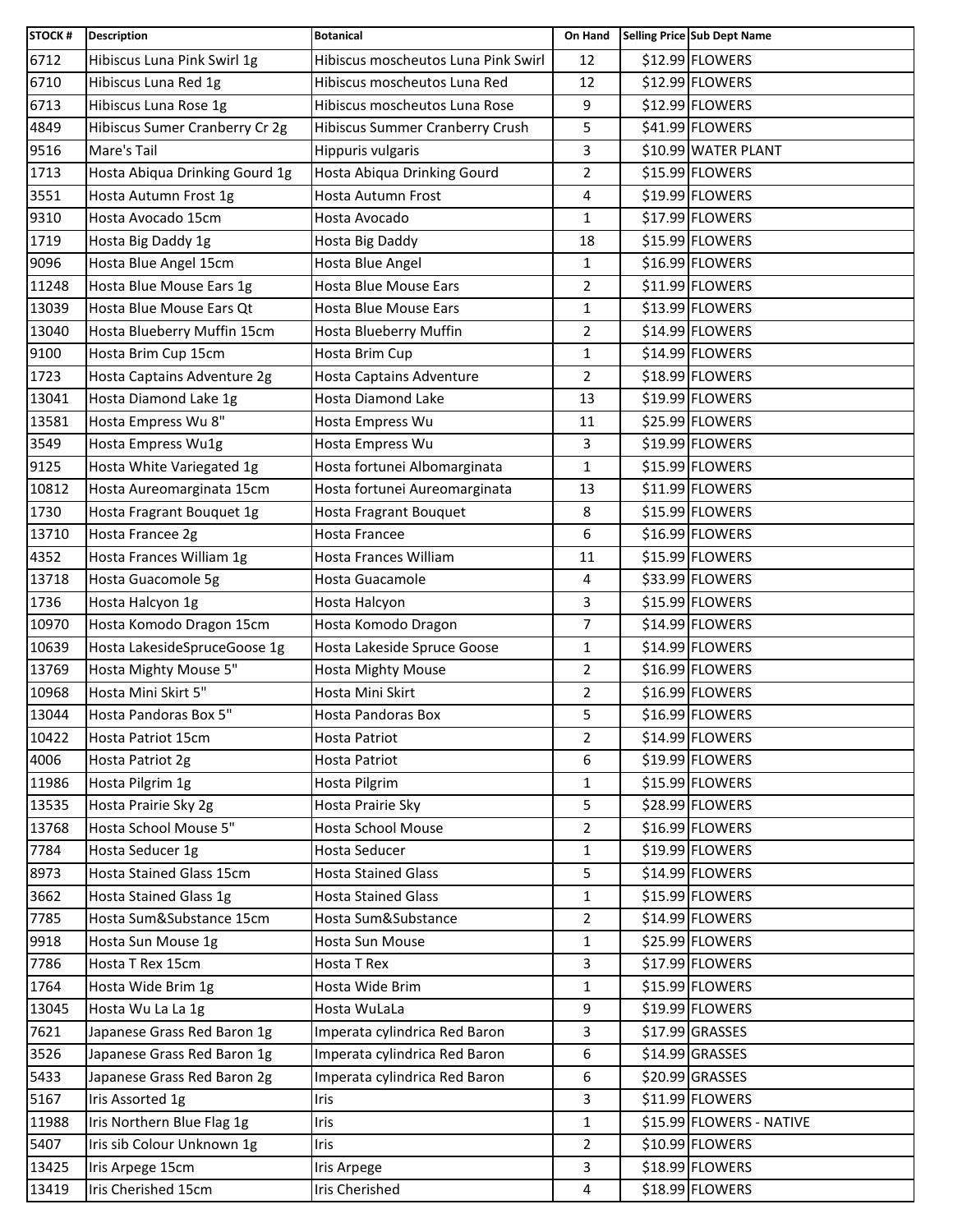| STOCK # | <b>Description</b>             | <b>Botanical</b>                    | On Hand        | Selling Price Sub Dept Name |
|---------|--------------------------------|-------------------------------------|----------------|-----------------------------|
| 10160   | Iris Crystal Halo 1g           | Iris ensata Crystal Halo            | 1              | \$13.99 WATER PLANT         |
| 13420   | Iris Honey Glazed 15cm         | Iris Honey Glazed                   | 7              | \$18.99 FLOWERS             |
| 10163   | Iris Aurea Variegata 1g        | Iris pallida Aureovariegata         | 1              | \$14.99 FLOWERS             |
| 6718    | Iris Variegated Sweet Gold 1g  | Iris pallida Aureovariegata         | 6              | \$17.99 FLOWERS             |
| 6719    | Iris Variegated Sweet 1g       | Iris pallida Variegata              | 6              | \$17.99 FLOWERS             |
| 7125    | Iris Yellow 4"                 | Iris pseudacorus Yellow             | 1              | \$10.99 WATER PLANT         |
| 3336    | Iris Caesars Brother 1g        | Iris sibirica Caesars Brother       | 10             | \$15.99 FLOWERS             |
| 1831    | Iris Summer Olympics 1g        | Iris Summer Olympics                | 3              | \$15.99 FLOWERS             |
| 7114    | Corkscrew Rush 4"              | Juncus effusus Spiralis             | 4              | \$10.99 WATER PLANT         |
| 11989   | Red Hot Poker Mango Popsicle1g | Kniphofia Mango Popsicle            | 2              | \$19.99 FLOWERS             |
| 13765   | Red Hot Poker Pyro Hot Cold 1g | Kniphofia Pyromania Hot Cold        | 6              | \$23.99 FLOWERS             |
| 6720    | Red Hot Poker Orange Blaze 1g  | Kniphofia pyromania Orange Blaze    | 1              | \$21.99 FLOWERS             |
| 10086   | Red Hot Poker Orange Blaze 1g  | Kniphofia pyromania Orange Blaze    | 1              | \$23.99 FLOWERS             |
| 10309   | Red Hot Poker Solar Flare 1g   | Kniphofia pyromania Solar Flare     | 6              | \$23.99 FLOWERS             |
| 1889    | Lamium Pink Pewter 15cm        | Lamium maculatum Pink Pewter        | 3              | \$11.99 FLOWERS             |
| 3790    | Lamium Pink Pewter qt          | Lamium maculatum Pink Pewter        | 7              | \$7.99 FLOWERS              |
| 3256    | Lamium Purple Dragon 15cm      | Lamium maculatum Purple Dragon      | 2              | \$11.99 FLOWERS             |
| 8929    | Lamium White Nancy 15cm        | Lamium maculatum White Nancy        | 11             | \$11.99 FLOWERS             |
| 11120   | Lamium White Nancy 1g          | Lamium maculatum White Nancy        | 6              | \$9.99 FLOWERS              |
| 1897    | Lavender Hidcote 15cm          | Lavandula angustifolia Hidcote      | 8              | \$11.99 FLOWERS             |
| 13730   | Lavender Hidcote 2g            | Lavandula angustifolia Hidcote      | 5              | \$30.99 FLOWERS             |
| 9542    | Lavender Hidcote Superior 1g   | Lavandula angustifolia Hidcote      | 1              | \$14.99 FLOWERS             |
| 1900    | Lavender Hidcote Blue 1g       | Lavandula angustifolia Hidcote Blue | 15             | \$13.99 FLOWERS             |
| 9303    | Lavender Munstead 15cm         | Lavandula angustifolia Munstead     | 16             | \$11.99 FLOWERS             |
| 1904    | Lavender Munstead 1g           | Lavandula angustifolia Munstead     | 31             | \$13.99 FLOWERS             |
| 3166    | Lavender Munstead 2g           | Lavandula angustifolia Munstead     | $\mathbf{1}$   | \$22.99 FLOWERS             |
| 13685   | Lavender Munstead 3g           | Lavandula angustifolia Munstead     | 19             | \$22.99 FLOWERS             |
| 1908    | Lavender SuperBlue 1g          | Lavandula angustifolia SuperBlue    | $\overline{2}$ | \$13.99 FLOWERS             |
| 4008    | Lavender Spanish Anouk Rose 1g | Lavandula stoechas Anouk Deluxe 179 | 9              | \$15.99 FLOWERS             |
| 3565    | Lavender Phenomenal 2g         | Lavandula x intermedia Phenomenal   | 5              | \$21.99 FLOWERS             |
| 11717   | Shasta Daisy Whitecap 1g       | Leuanthemum x superbum Whitecap     | 1              | \$14.99 FLOWERS             |
| 8945    | Shasta Saidy RealNeatImprov 15 | Leucanthemum Real Neat Improved     | 5              | \$13.99 FLOWERS             |
| 9102    | Shasta Daisy Real Sunbeam 15cm | Leucanthemum Real Sunbeam           | 6              | \$13.99 FLOWERS             |
| 13046   | Shasta Daisy Spun Silk 1g      | Leucanthemum Spun Silk              | 2              | \$18.99 FLOWERS             |
| 8979    | Shasta Daisy Banana Cream 1g   | Leucanthemum superbum Banana Cre    | $\overline{7}$ | \$18.99 FLOWERS             |
| 13047   | Shasta Daisy WestStarLibra15cm | Leucanthemum Western Star Libra     | 2              | \$13.99 FLOWERS             |
| 9300    | Shasta Daisy White Magic 15cm  | Leucanthemum White Magic            | 9              | \$12.99 FLOWERS             |
| 3609    | Shasta Daisy Becky 15cm        | Leucanthemum x superbum Becky       | 6              | \$12.99 FLOWERS             |
| 3684    | Shasta Daisy Becky 1g          | Leucanthemum x superbum Becky       | 1              | \$13.99 FLOWERS             |
| 7472    | Shasta Daisy Spellbook 1g      | Leucanthemum x superbum BL14007     | $\overline{7}$ | \$14.99 FLOWERS             |
| 10455   | Shasta Daisy Cream Puff 2g     | Leucanthemum x superbum Cream Pu    | 1              | \$22.99 FLOWERS             |
| 3297    | Shasta Daisy Daisy May 1g      | Leucanthemum x superbum Daisy Du    | 6              | \$18.99 FLOWERS             |
| 6743    | Shasta Daisy Real Charm 1g     | Leucanthemum x superbum Real Char   | 5              | \$13.99 FLOWERS             |
| 4770    | Shasta Daisy Real Glory 1g     | Leucanthemum x superbum Real Drea   | $\mathbf{1}$   | \$13.99 FLOWERS             |
| 4011    | Shasta Daisy Snowcap 1g        | Leucanthemum x superbum Snowcap     | $\overline{2}$ | \$13.99 FLOWERS             |
| 9770    | Shasta Daisy Spoonful Sugar 2g | Leucanthemum x superbum Spoonful    | $\overline{2}$ | \$14.99 FLOWERS             |
| 10080   | Shasta Daisy Sweet Birdy 15cm  | Leucanthemum x superbum Sweet Da    | 3              | \$12.99 FLOWERS             |
| 13466   | Lewisia Sunset Lt              | Lewisia Sunset                      | 5              | \$8.99 FLOWERS              |
| 13725   | Liatris White Blazing Star 1g  | Liatris spicata Alba                | 16             | \$13.99 FLOWERS             |
| 8942    | Liatris Floristan White 15cm   | Liatris spicata Floristan White     | 18             | \$13.99 FLOWERS             |
| 11993   | Liatris Floristan White 1g     | Liatris spicata Floristan White     | 10             | \$13.99 FLOWERS             |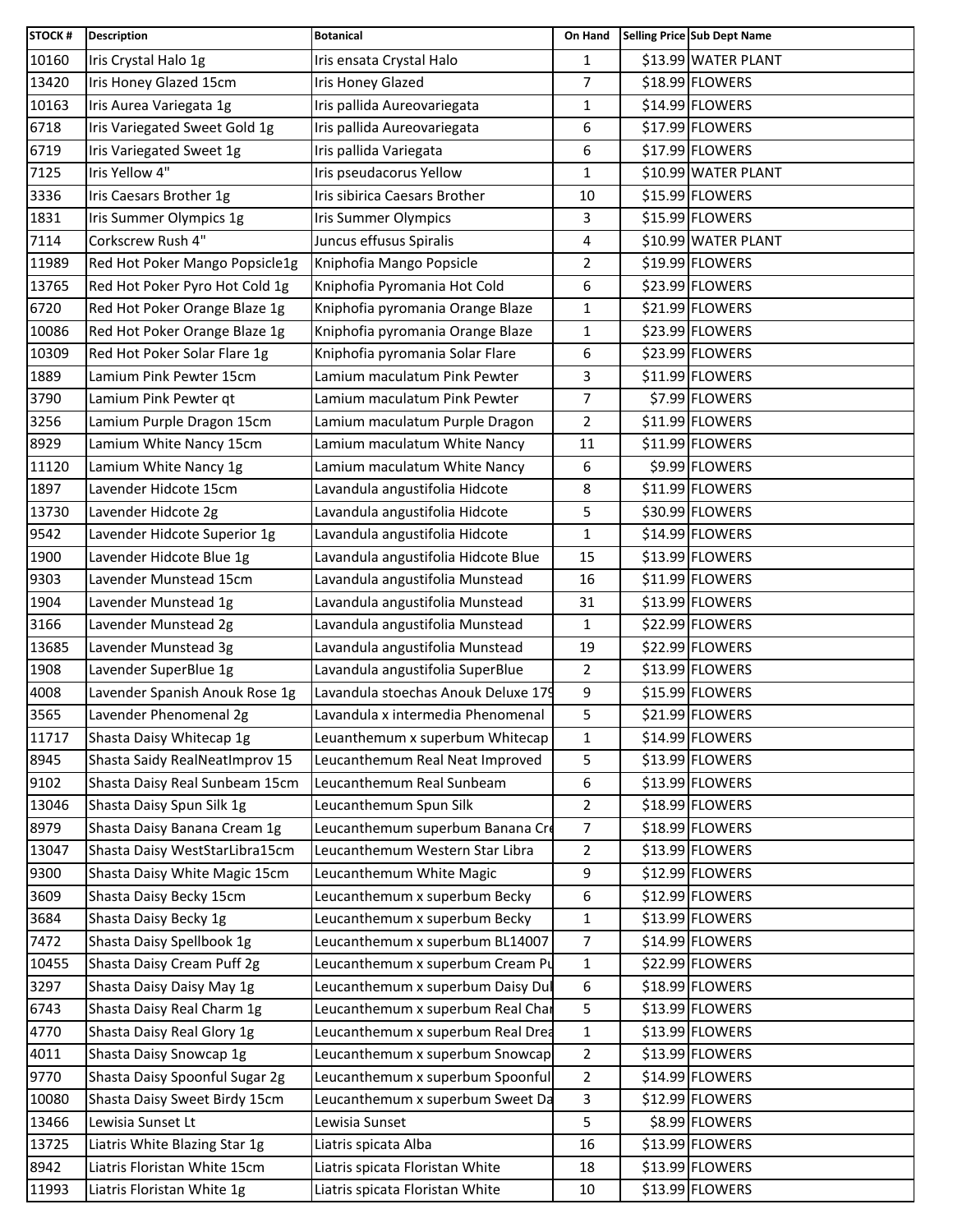| <b>STOCK#</b> | <b>Description</b>             | <b>Botanical</b>                   | On Hand        | Selling Price Sub Dept Name |
|---------------|--------------------------------|------------------------------------|----------------|-----------------------------|
| 9771          | Liatris Kobold                 | Liatris spicata Kobold             | 5              | \$14.99 FLOWERS             |
| 13505         | Liatris Kobold Gayfeather 2g   | Liatris spicata Kobold             | 9              | \$21.99 FLOWERS             |
| 10669         | Ligularia Bottle Rocket 1g     | Ligularia Bottle Rocket            | 1              | \$16.99 FLOWERS             |
| 6722          | Ligularia Bottle Rocket 1g     | Ligularia Bottle Rocket            | 9              | \$21.99 FLOWERS             |
| 9286          | Ligularia BrittMarieCrawf 15cm | Ligularia Britt Marie Crawford     | 8              | \$29.99 FLOWERS             |
| 12432         | Ligularia Cafe Noir 1g         | Ligularia Osiris Cafe Noir         | 3              | \$21.99 FLOWERS             |
| 13165         | Ligularia The Rocket 15cm      | Ligularia The Rocket               | 8              | \$17.99 FLOWERS             |
| 13593         | Lily Asiatic Tiny Diamonds 1g  | Lilium asiatic Tiny Diamond        | 2              | \$15.99 FLOWERS             |
| 13594         | Lily Asiatic Tiny Padhye 2g    | Lilium asiatic Tiny Padhye         | $\overline{2}$ | \$22.99 FLOWERS             |
| 13153         | Table Dance Oriental Lily 1g   | Lilium Table Dance                 | 5              | \$8.99 FLOWERS              |
| 13364         | Lily Oriental Zambesi 1g       | Lilium Zambesi                     | 11             | \$9.99 FLOWERS              |
| 13152         | Zambesi Oriental Lily 1g       | Lilium Zambesi                     | 9              | \$8.99 FLOWERS              |
| 7475          | Static 1g                      | Limonium tataricum                 | 4              | \$13.99 FLOWERS             |
| 13711         | Lithodora Grace Ward 1g        | Lithodora diffusa Grace Ward       | 6              | \$13.99 FLOWERS             |
| 10043         | Cardinal Flower 1g             | Lobelia cardinalis                 | 10             | \$11.99 FLOWERS - NATIVE    |
| 7113          | Cardinal Flower 8"             | Lobelia cardinalis                 | $\mathbf{1}$   | \$27.99 FLOWERS - NATIVE    |
| 4207          | Cardinal Flower liter          | Lobelia cardinalis                 | 4              | \$10.99 FLOWERS - NATIVE    |
| 11991         | Cardinal Flower Black Truffl1g | Lobelia cardinalis Black Truffle   | 6              | \$15.99 FLOWERS             |
| 1962          | Lupin Gallery Blue 15cm        | Lupinus Gallery Blue               | 2              | \$11.99 FLOWERS             |
| 3287          | Lupin Gallery Pink 15cm        | Lupinus Gallery Pink               | 1              | \$11.99 FLOWERS             |
| 13341         | Lupin Mini Blue Bicolour 15cm  | Lupinus Mini Gallery Blue Bicolour | $\mathbf{1}$   | \$11.99 FLOWERS             |
| 13520         | Lupin Mini Gallery Blue Bi 2g  | Lupinus Mini Gallery Blue Bicolour | 5              | \$19.99 FLOWERS             |
| 13523         | Lupin Mini Gallery Pink 2g     | Lupinus Mini Gallery Pink          | 6              | \$19.99 FLOWERS             |
| 13524         | Lupin Mini Gallery Red 2g      | Lupinus Mini Gallery Red           | 7              | \$19.99 FLOWERS             |
| 3259          | Lupin Mini Gallery Yellow 15cm | Lupinus Mini Gallery Yellow        | 2              | \$11.99 FLOWERS             |
| 12395         | Lupin Popsicle Red 1g          | Lupinus Popsicle Red               | 10             | \$15.99 FLOWERS             |
| 13596         | Lupin Staircase Org White 10"  | Lupinus Staircase Orange White     | 3              | \$39.99 FLOWERS             |
| 13595         | Lupin Staircase Red 10"        | Lupinus Staircase Red              | 5              | \$39.99 FLOWERS             |
| 13597         | Lupin Staricase Rose White 10" | Lupinus Staircase Rose White       | 4              | \$39.99 FLOWERS             |
| 7478          | Campion Rose qt                | Lychnis coronaria                  | $\overline{2}$ | \$7.99 FLOWERS              |
| 3302          | Campion Orange Gnome 15cm      | Lychnis x arkwrightii Orange Gnome | 4              | \$16.99 FLOWERS             |
| 10051         | Mallow Zebrina 2g              | Malva sylvestris Zebrina           | 8              | \$18.99 FLOWERS             |
| 6625          | Fern Ostrich 1g                | Matteuccia struthiopteris          | 4              | \$14.99 FERN - NATIVE       |
| 13065         | Fern Ostrich 2g                | Matteuccia struthiopteris          | $\overline{2}$ | \$14.99 FERN - NATIVE       |
| 7111          | Bog Bean 4"                    | Menyanthes trifoliata Bog          | 3              | \$10.99 WATER PLANT         |
| 9775          | Maiden Grass Gold Breeze 1g    | Miscanthus sinenis Gold Breeze     | 10             | \$17.99 GRASSES             |
| 9545          | Maiden Grass Adagio 1g         | Miscanthus sinensis Adagio         | 3              | \$14.99 GRASSES             |
| 9546          | Maiden Grass Autumn Light 1g   | Miscanthus sinensis Autumn Light   | 4              | \$16.99 GRASSES             |
| 8732          | Maiden Grass Dixieland 1G      | Miscanthus sinensis Dixieland      | 6              | $$16.99$ GRASSES            |
| 3527          | Maiden Grass Gracillimus 1g    | Miscanthus sinensis Gracillimus    | 15             | \$14.99 GRASSES             |
| 5434          | Maiden Grass Gracillimus 2g    | Miscanthus sinensis Gracillimus    | 5              | \$20.99 GRASSES             |
| 4750          | Maiden Grass Graziella 1g      | Miscanthus sinensis Graziella      | 5              | \$14.99 GRASSES             |
| 5328          | Maiden Grass Graziella 2g      | Miscanthus sinensis Graziella      | 6              | \$20.99 GRASSES             |
| 7533          | Maiden Grass Huron Sunrise 1g  | Miscanthus sinensis Huron Sunrise  | 12             | \$16.99 GRASSES             |
| 4751          | Maiden Grass Huron Sunrise 1g  | Miscanthus sinensis Huron Sunrise  | 4              | $$14.99$ GRASSES            |
| 6655          | Maiden Grass Little Kitten 1g  | Miscanthus sinensis Little Kitten  | $\mathbf{1}$   | \$14.99 GRASSES             |
| 13636         | Maiden Grass Little Kitten 1g  | Miscanthus sinensis Little Kitten  | 11             | \$14.99 GRASSES             |
| 11426         | Maiden Grass Malepartus 15cm   | Miscanthus sinensis Malepartus     | 1              | \$20.99 GRASSES             |
| 13377         | Maiden Grass Malepartus 1g     | Miscanthus sinensis Malepartus     | 9              | \$16.99 FLOWERS             |
| 7534          | Maiden Grass Morning Light 1g  | Miscanthus sinensis Morning Light  | 2              | \$16.99 GRASSES             |
| 11425         | Maiden Grass Morning Light 1g  | Miscanthus sinensis Morning Light  | $\mathbf{1}$   | \$14.99 GRASSES             |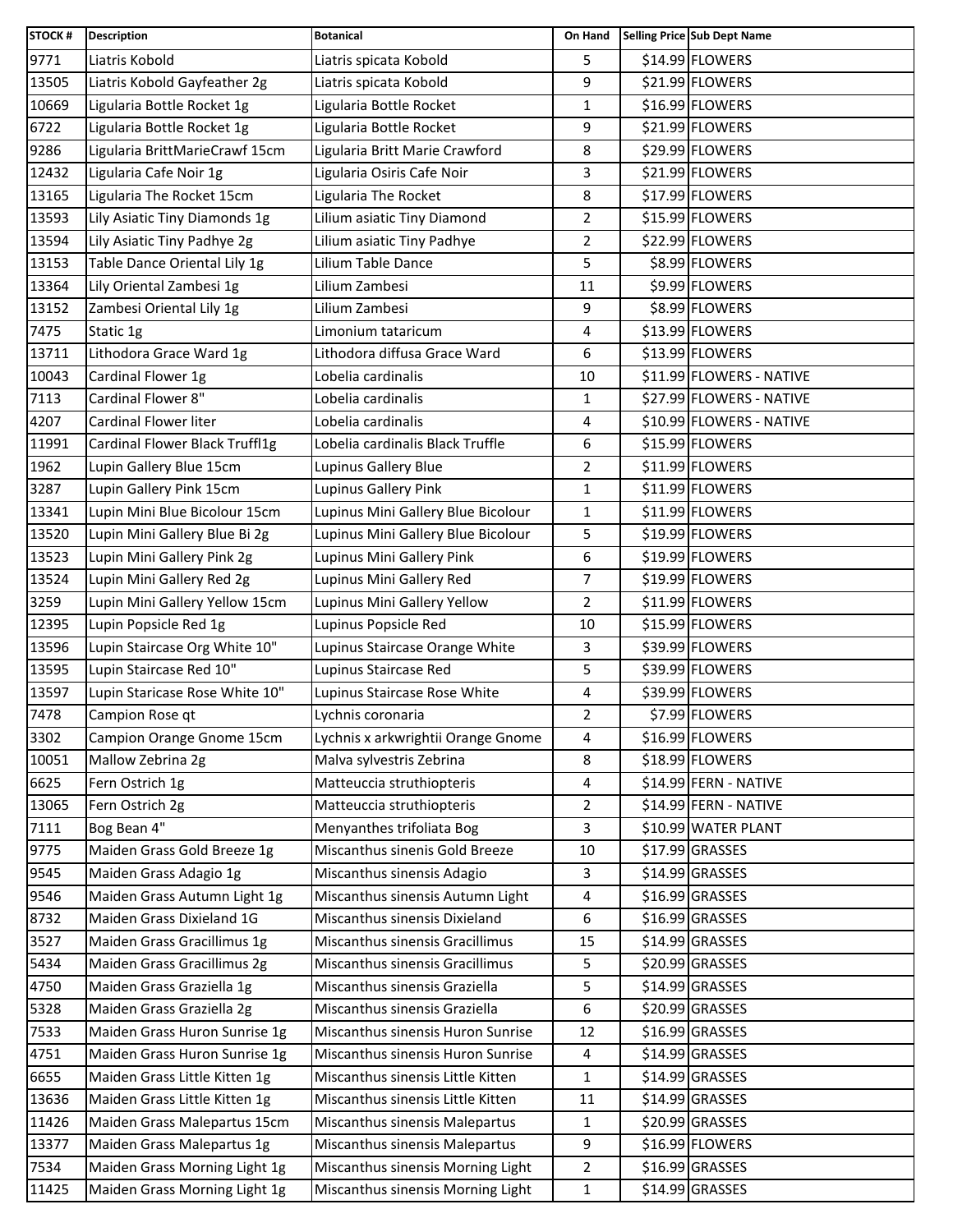| <b>STOCK#</b> | <b>Description</b>                                       | <b>Botanical</b>                 | On Hand        | Selling Price Sub Dept Name |
|---------------|----------------------------------------------------------|----------------------------------|----------------|-----------------------------|
| 3380          | Maiden Grass Nippon 15cm                                 | Miscanthus sinensis Nippon       | $\mathbf{1}$   | \$14.99 GRASSES             |
| 3328          | Maiden Grass Nippon 1g                                   | Miscanthus sinensis Nippon       | $\overline{7}$ | $$14.99$ GRASSES            |
| 3673          | Flame Grass 1g                                           | Miscanthus sinensis Purpurascens | 6              | $$14.99$ GRASSES            |
| 13378         | Maiden Grass Silberfeder 1g                              | Miscanthus sinensis Silberfeder  | $\mathbf{1}$   | \$16.99 GRASSES             |
| 6656          | Porcupine Grass 1g                                       | Miscanthus sinensis Strictus     | 1              | \$13.99 GRASSES             |
| 7535          | Porcupine Grass 1g                                       | Miscanthus sinensis Strictus     | 1              | \$14.99 GRASSES             |
| 4752          | Porcupine Grass 2g                                       | Miscanthus sinensis Strictus     | 19             | \$20.99 GRASSES             |
| 5298          | Giant Silver Grass 2g                                    | Miscanthus x giganteus           | 18             | \$20.99 GRASSES             |
| 13379         | Grass Moor Grass Purple 1g                               | Molinia caerulea Variegata       | $\mathbf{1}$   | \$16.99 FLOWERS             |
| 13763         | BeeBalm Bee Mine Lavender 15cm                           | Monarda Bee Mine Lavender        | 8              | \$12.99 FLOWERS             |
| 13600         | Beebalm Bee Mine Pink 15cm                               | Monarda Bee Mine Pink            | 6              | \$12.99 FLOWERS             |
| 13757         | BeeBalm Bee Mine Red 15cm                                | Monarda Bee Mine Red             | 8              | \$12.99 FLOWERS             |
| 3576          | Beebalm Bee You Bee Free 15cm                            | Monarda Bee You Bee Free         | 4              | \$12.99 FLOWERS             |
| 7795          | Beebalm Bee You Bee Happy 15cm Monarda Bee You Bee Happy |                                  | 12             | \$12.99 FLOWERS             |
| 3574          | Beebalm Bee You Bee Lieve 15cm                           | Monarda Bee You Bee Lieve        | 6              | \$12.99 FLOWERS             |
| 3575          | Beebalm Bee You Bee Merry 15cm Monarda Bee You Bee Merry |                                  | 18             | \$12.99 FLOWERS             |
| 2070          | Beebalm Bee You Bee True 15cm                            | Monarda Bee You Bee True         | 11             | \$12.99 FLOWERS             |
| 13756         | BeeBalm Cherry Pops 15cm                                 | Monarda Cherry Pops              | 8              | \$14.99 FLOWERS             |
| 6723          | Beebalm Balmy Purple 1g                                  | Monarda didyma Balbalmurp        | 5              | \$13.99 FLOWERS             |
| 3280          | Beebalm Fireball 15cm                                    | Monarda didyma Fireball          | 11             | \$12.99 FLOWERS             |
| 13673         | Beragmot Wild 4"                                         | Monarda fistulosa                | 3              | \$8.99 FLOWERS - NATIVE     |
| 3611          | Beebalm Grape Gumball 1g                                 | Monarda Grape Gumball            | 4              | \$14.99 FLOWERS             |
| 13164         | Beebalm Jacob Cline 15cm                                 | Monarda Jacob Cline              | 16             | \$11.99 FLOWERS             |
| 3679          | Beebalm Leading Lady Plum 1g                             | Monarda Leading Lady Plum        | 7              | \$19.99 FLOWERS             |
| 13531         | Beebalm Leading Lady Razzber1g                           | Monarda Leading Lady Razzberry   | 6              | \$17.99 FLOWERS             |
| 2076          | Beebalm Pardon My Cerise 1g                              | Monarda Pardon My Cerise         | 4              | \$19.99 FLOWERS             |
| 7796          | Beebalm SugarBuzz BerryTaff15c                           | Monarda Sugar Buzz Berry Taffy   | 5              | \$14.99 FLOWERS             |
| 7486          | Catmint Blue Prelude 1g                                  | Nepeta Blue Prelude              | 3              | \$14.99 FLOWERS             |
| 4254          | Catmint Cats Pajamas 1g                                  | Nepeta Cats Pajamas              | $\overline{7}$ | \$16.99 FLOWERS             |
| 11722         | Catmint Pink Cat qt                                      | Nepeta nervosa Pink Cat          | 15             | \$7.99 FLOWERS              |
| 6725          | Catmint Purrsian Blue 1g                                 | Nepeta x faassenii Purrsian Blue | 9              | \$13.99 FLOWERS             |
| 13318         | Water Lily Peach Glow Hardy 8"                           | Nymphaea Peach Glow              | $\mathbf{1}$   | \$51.99 WATER PLANT         |
| 7095          | Water Lily Spatterdock Ywl 4"                            | Nymphaea Spatterdock Yellow      | 6              | \$42.99 WATER PLANT         |
| 13450         | Evening Primrose 1g                                      | Oenothera                        | $\overline{2}$ | \$13.99 FLOWERS             |
| 11007         | Ozarks Sundrops 1g                                       | Oenothera Macrocarpa             | $\mathbf{1}$   | \$11.99 FLOWERS             |
| 5928          | Cactus Eastern Prickly Pear 8"                           | Opuntia compressa                | 5              | \$19.99 FLOWERS - NATIVE    |
| 11497         | Spurge Japanese 15cm                                     | Pachysandra terminalis           | 11             | \$14.99 FLOWERS             |
| 9863          | Spurge Japanese pk/10                                    | Pachysandra terminalis           | 4              | \$25.99 FLOWERS             |
| 11997         | Peony Barrington Belle 2g                                | Paeonia Barrington Bell          | 4              | \$30.99 FLOWERS             |
| 11453         | Peony Bowl of Beauty 2g                                  | Paeonia Bowl Of Beauty           | 6              | \$29.99 FLOWERS             |
| 12216         | Peony Coral Charm 1/pkg                                  | Paeonia Coral Charm              | 6              | \$10.99 SEEDS & BULBS       |
| 12965         | Peony Coral Charm 1g                                     | Paeonia Coral Charm              | $\mathbf{1}$   | \$19.99 SEEDS & BULBS       |
| 11448         | Peony Coral Sunset 2g                                    | Paeonia Coral Sunset             | 6              | \$29.99 FLOWERS             |
| 12968         | Peony Duchess De Nemours 1g                              | Paeonia Duchess De Nemours       | 3              | \$19.99 SEEDS & BULBS       |
| 7491          | Peony Bartzella 2g                                       | Paeonia itoh Bartzella           | $\overline{2}$ | \$79.99 FLOWERS             |
| 11450         | Peony Kansas 2g                                          | Paeonia Kansas                   | 8              | \$29.99 FLOWERS             |
| 11451         | Peony Karl Rosenfeld 2g                                  | Paeonia Karl Rosenfeld           | 8              | \$29.99 FLOWERS             |
| 12966         | Peony Krinkled White 1g                                  | Paeonia Krinkled White           | 3              | \$19.99 SEEDS & BULBS       |
| 12967         | Peony Mighty Mo 1g                                       | Paeonia Mighty Mo                | 5              | \$19.99 SEEDS & BULBS       |
| 11452         | Peony Sara Bernhardt 2g                                  | Paeonia Sarah Bernhardt          | 5              | \$29.99 FLOWERS             |
| 12396         | Peony Shirley Temple 2g                                  | Paeonia Shirley Temple           | 2              | \$38.99 FLOWERS             |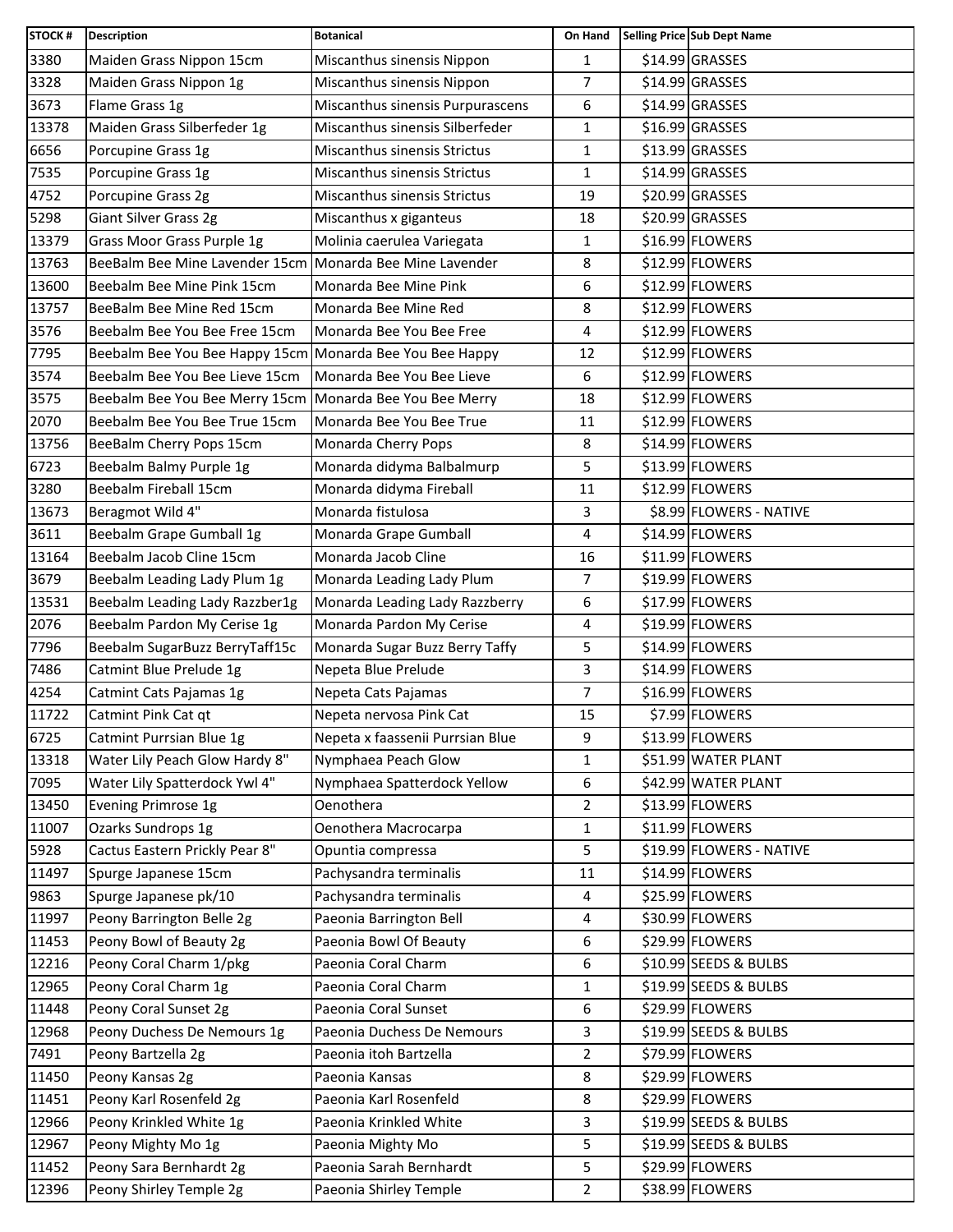| <b>STOCK#</b> | <b>Description</b>             | <b>Botanical</b>                        | On Hand        | Selling Price Sub Dept Name |
|---------------|--------------------------------|-----------------------------------------|----------------|-----------------------------|
| 11862         | Peony Tree Kae 2g              | Paeonia suffruticosa Kao                | 1              | \$56.99 FLOWERS             |
| 6938          | PeonyTree Red 1g               | Paeonia suffruticosa Red                | 1              | \$43.99 FLOWERS             |
| 11864         | Peony Tree Renkaku 2g          | Paeonia suffruticosa Renkaku            | 1              | \$56.99 FLOWERS             |
| 12223         | Peony Tree Shima Nishiki 1g    | Paeonia suffruticosa Shima Nishiki      | 1              | \$45.99 FLOWERS             |
| 6939          | Peony Tree White 1g            | Paeonia suffruticosa White              | 3              | \$43.99 FLOWERS             |
| 3207          | Peony Fernleaf 1g              | Paeonia tenuifolia                      | $\overline{2}$ | \$68.99 FLOWERS             |
| 13622         | Switch Grass Apache Rose 1g    | Panicum Vir Apache Rose                 | 11             | $$17.99$ GRASSES            |
| 13260         | Switchgrass Common 1g          | Panicum Virgatum                        | 25             | \$14.99 GRASSES - NATIVE    |
| 13653         | Switch Grass Cheyenne Sky 1g   | Panicum virgatum Cheyenne               | 10             | \$17.99 GRASSES             |
| 10773         | Switch Grass Cheyenne Sky 1g   | Panicum virgatum Cheyenne               | 16             | \$23.99 GRASSES             |
| 7536          | Switch Grass Heavy Metal 1g    | Panicum virgatum Heavy Metal            | 5              | \$14.99 GRASSES             |
| 10457         | Switch Grass Heavy Metal 2g    | Panicum virgatum Heavy Metal            | 6              | \$19.99 GRASSES             |
| 6657          | Switch Grass Heavy Metal 2g    | Panicum virgatum Heavy Metal            | 6              | \$20.99 GRASSES             |
| 10934         | Switch Grass Northwind 2g      | Panicum virgatum Northwind              | 2              | \$19.99 GRASSES             |
| 13732         | Switch Grass Northwind 2g      | Panicum virgatum Northwind              | 8              | \$36.99 GRASSES             |
| 10772         | Switch Grass Apache Rose       | Panicum virgatum Prairie Winds Apac     | 1              | \$23.99 GRASSES             |
| 11953         | Switch Grass Shenandoah 1g     | Panicum virgatum Shenandoah             | 3              | \$14.99 GRASSES             |
| 7539          | Switch Grass Shenandoah 1g     | Panicum virgatum Shenandoah             | $\mathbf{1}$   | \$16.99 GRASSES             |
| 11954         | Switch Grass Shenandoah 2g     | Panicum virgatum Shenandoah             | 1              | \$20.99 GRASSES             |
| 10975         | Switch Grass Shenandoah 2g     | Panicum virgatum Shenandoah             | $\overline{2}$ | \$21.99 GRASSES             |
| 13543         | Poppy Iceland Garden Gnome Lt  | Papaver Iceland Garden Gnome            | $\overline{7}$ | \$7.99 FLOWERS              |
| 2172          | Poppy Champ Bubbles Orange 1g  | Papaver nudicaule Champagne Bubble      | 9              | \$13.99 FLOWERS             |
| 2173          | Poppy Champ Bubbles Scarlet 1g | Papaver nudicaule Champagne Bubble      | $\overline{2}$ | \$13.99 FLOWERS             |
| 2174          | Poppy Champ Bubbles Yellow 1g  | Papaver nudicaule Champagne Bubble      | 14             | \$13.99 FLOWERS             |
| 7496          | Poppy Royal Wedding 1g         | Papaver orientale Royal Wedding         | $\overline{2}$ | \$13.99 FLOWERS             |
| 13540         | Poppy Oriental Pizzicato Lt    | Papaver Pizzicato Mix                   | $\overline{2}$ | \$7.99 FLOWERS              |
| 13380         | Fountain Grass Hameln 1g       | Pennisetum alopecuroides Hameln         | 6              | \$16.99 GRASSES             |
| 11067         | Fountain Grass Hameln 2g       | Pennisetum alopecuroides Hameln         | 5              | \$20.99 FLOWERS             |
| 11952         | Fountain Grass Red Head 1g     | Pennisetum alopecuroides Red Head       | 1              | \$14.99 GRASSES             |
| 7540          | Fountain Grass Red Head 2g     | Pennisetum alopecuroides Red Head       | 5              | \$23.99 GRASSES             |
| 3304          | Beard Tongue Deep Rose15cm     | Penstemon barbatus Pristine Deep Rd     | $\overline{2}$ | \$13.99 FLOWERS             |
| 3303          | Beard Tongue Pristine Lilac15c | Penstemon barbatus Pristine Lilac       | 8              | \$13.99 FLOWERS             |
| 8832          | Beard Tongue 15cm              | Penstemon Blackbeard                    | 3              | \$17.99 FLOWERS             |
| 10127         | Beard Tongue 1g                | Penstemon digitalis                     | 1              | \$16.00 FLOWERS             |
| 11994         | Beard Tongue Dark Towers 1g    | Penstemon digitalis Dark Towers         | 2              | \$13.99 FLOWERS             |
| 10126         | Beards Tongue Husker Red 1g    | Penstemon digitalis Husker Red          | 1              | \$18.00 FLOWERS             |
| 11995         | Beard Tongue Cherry Sparks 1g  | Penstemon hybrida Cherry Sparks         | 3              | \$13.99 FLOWERS             |
| 3277          | Beard Tongue Onyx&Pearls 15cm  | Penstemon Onyx and Pearls               | 1              | \$17.99 FLOWERS             |
| 13289         | Penstemon Pristine Blue 15cm   | Penstemon Pristine Blue                 | 8              | \$13.99 FLOWERS             |
| 13049         | Beard Tongue PristineScar15cm  | Penstemon Pristine Scarlet              | 5              | \$13.99 FLOWERS             |
| 4252          | Russian Sage BlueJeanBaby 1g   | Perovskia atriplicifolia Blue Jean Baby | 6              | \$13.99 FLOWERS             |
| 13686         | Sage Baby Blue Jeans 2g        | Perovskia atriplicifolia Blue Jean Baby | 3              | \$22.99 FLOWERS             |
| 6734          | Russian Sage Denim&Lace 1g     | Perovskia atriplicifolia Denim n Lace   | 1              | \$19.99 FLOWERS             |
| 7499          | Russian Sage Sage Advice 1g    | Perovskia atriplicifolia Sage Advice    | 5              | \$22.99 FLOWERS             |
| 5301          | Russian Sage Little Spire 1g   | Perovskia Little Spire                  | 6              | \$13.99 FLOWERS             |
| 13570         | Russian Sage Little Spire 1g   | Perovskia Little Spire                  | 3              | \$13.99 FLOWERS             |
| 13382         | Phlox Blue Moon 1g             | Phlox divaricata Blue Moon              | 11             | \$13.99 FLOWERS             |
| 9556          | Phlox Cherry Cream 1g          | Phlox paniculata Cherry Cream           | 1              | \$13.99 FLOWERS             |
| 9941          | Phlox Coral Creme Drop 1g      | Phlox paniculata Coral Creme Drop       | 8              | \$15.99 FLOWERS             |
| 6736          | Phlox Pink Improved 1g         | Phlox paniculata Early Summer Pink In   | 5              | \$15.99 FLOWERS             |
| 10774         | Phlox Fashion Early Crystal 15 | Phlox paniculata Fashionably Early Cry  | $\mathbf{1}$   | \$20.99 FLOWERS             |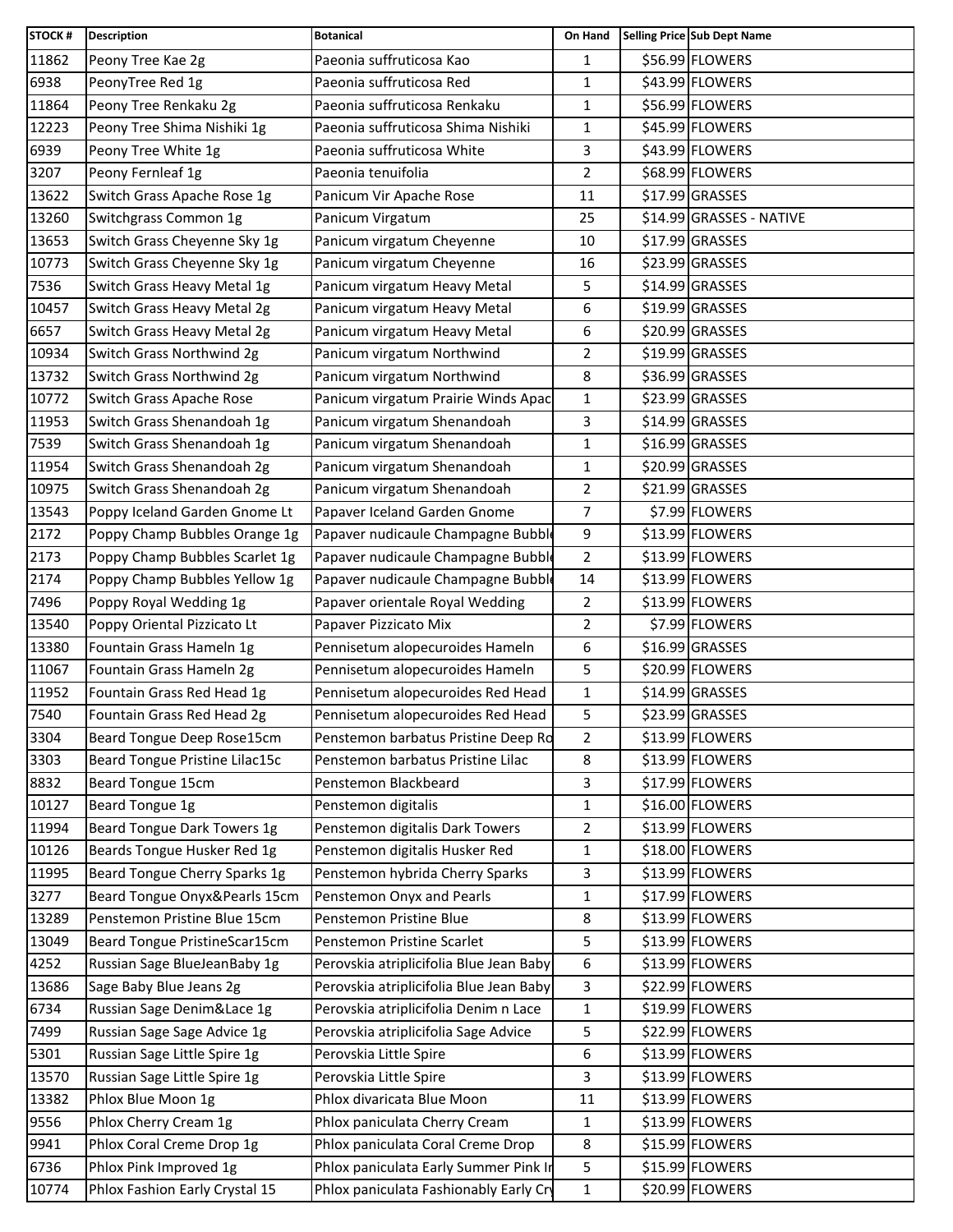| <b>STOCK#</b> | <b>Description</b>                    | <b>Botanical</b>                      | On Hand        |               | <b>Selling Price Sub Dept Name</b> |
|---------------|---------------------------------------|---------------------------------------|----------------|---------------|------------------------------------|
| 13422         | Phlox Flame Pro Cerise 15cm           | Phlox paniculata Flame Pro Cerise     | $\overline{2}$ |               | \$13.99 FLOWERS                    |
| 13421         | Phlox Flame Red 15cm                  | Phlox paniculata Flame Red            | $\mathbf{1}$   |               | \$14.99 FLOWERS                    |
| 9773          | Phlox Glamour Girl 1g                 | Phlox paniculata Glamour Girl         | 5              |               | \$15.99 FLOWERS                    |
| 7501          | Phlox Laura 1g                        | Phlox paniculata Laura                | 5              |               | \$14.99 FLOWERS                    |
| 11283         | Phlox Party Girl 1.5g                 | Phlox paniculata Party Girl           | 8              |               | \$19.99 FLOWERS                    |
| 13335         | Phlox Peacock White 15cm              | Phlox paniculata Peacock White        | 3              |               | \$13.99 FLOWERS                    |
| 12001         | Phlox Red 1g                          | Phlox paniculata Red Flame            | 3              |               | \$15.99 FLOWERS                    |
| 2220          | Phlox Red Riding Hood 1g              | Phlox paniculata Red Riding Hood      | 6              |               | \$14.99 FLOWERS                    |
| 8938          | Phlox SweetSummerSnow 15cm            | Phlox paniculata Sweet Summer Snow    | 3              |               | \$14.99 FLOWERS                    |
| 11724         | Phlox Uptown Girl 1g                  | Phlox paniculata Uptown Girl          | 1              |               | \$15.99 FLOWERS                    |
| 2223          | Phlox Drummonds Pink qt               | Phlox subulata Drummonds Pink         | $\mathbf{1}$   |               | \$8.99 FLOWERS                     |
| 13648         | Horned Rampion 9cm                    | Phyteuma Scheuchzeri                  | $\overline{2}$ |               | \$8.99 FLOWERS                     |
| 3905          | <b>Balloon Flower SentimentalBl1g</b> | Platycodon grandiflorus Sentimental   | 5              |               | \$13.99 FLOWERS                    |
| 13084         | Jacobs Ladder Filigree Skies1g        | Polemonium Filigree Skies             | 1              |               | \$14.99 FLOWERS                    |
| 11364         | Solomon Seal Dwarf 1g                 | Polygonatum humile                    | 3              |               | \$11.99 FLOWERS                    |
| 11228         | Solomons Seal Variegated 1g           | Polygonum odoratum Variegatum         | 6              |               | \$12.99 FLOWERS                    |
| 11916         | Fern Christmas 1g                     | Polystichum acrostichoides            | 8              |               | \$14.99 FERN - NATIVE              |
| 11073         | Fern Christmas 1g                     | Polystichum acrostichoides            | 1              |               | \$16.99 FERN - NATIVE              |
| 11917         | Fern Soft Shield 1g                   | Polystichum setiferum                 | 12             | \$14.99 FERNS |                                    |
| 7505          | Primrose Drumstick Rosdorf Qt         | Primula denticulata Ronsdorf hybids   | 5              |               | \$7.99 FLOWERS                     |
| 12911         | Primula Buttercup 1g                  | Primula vulgaris Kerbelnec Buttercup  | 3              |               | \$14.99 FLOWERS                    |
| 12912         | Primula Nectarine 1g                  | Primula vulgaris Kerbelnec Nectarine  | $\overline{2}$ |               | \$14.99 FLOWERS                    |
| 2429          | Self Heal Under The Sea 1g            | Prunella vulgaris Under the Sea       | 4              |               | \$10.99 FLOWERS                    |
| 7507          | Lungwort Mrs Moon qt                  | Pulmonaria saccharata Mrs Moon        | 5              |               | \$18.99 FLOWERS                    |
| 12003         | Lungwort Trevi Fountain 1g            | Pulmonaria Trevi Fountain             | 1              |               | \$21.99 FLOWERS                    |
| 7508          | Pasqueflower qt                       | Pulsatilla vulgaris                   | 3              |               | \$7.99 FLOWERS                     |
| 7120          | Spearwort 4"                          | Ranunculus lingua grandiflora         | $\overline{2}$ |               | \$10.99 WATER PLANT                |
| 13720         | Prairie Coneflower 1g                 | Rattibida columifera                  | 8              |               | \$13.99 FLOWERS - NATIVE           |
| 13565         | Black Eyed Susan 1g                   | Redbeckia hirta                       | 12             |               | \$13.99 FLOWERS - NATIVE           |
| 13721         | Black Eyed Susan 1g                   | Rubbeckia hirta                       | 7              |               | \$13.99 FLOWERS - NATIVE           |
| 7509          | Bl Eyed Sus GoldRush 1g               | Rudbeckia American Gold Rush          | 1              |               | \$16.99 FLOWERS                    |
| 7510          | Bl Eyed Sus Autumn Sun 2g             | Rudbeckia Autumn Sun                  | 10             |               | \$20.99 FLOWERS                    |
| 8735          | Bl Eyed Sus Goldstrum 1g              | Rudbeckia fulgida Goldsturm           | 5              |               | \$13.99 FLOWERS                    |
| 2530          | Bl Eyed Sus Goldsturm 15cm            | Rudbeckia fulgida Goldsturm           | 9              |               | \$11.99 FLOWERS                    |
| 4765          | Bl Eyed Sus Goldsturm 1g              | Rudbeckia fulgida Goldsturm           | $\mathbf{1}$   |               | \$13.99 FLOWERS                    |
| 13569         | Bl Eyed Sus Goldsturm 1g              | Rudbeckia fulgida Goldsturm           | 11             |               | \$11.99 FLOWERS                    |
| 4559          | Bl Eyed Sus Viettes Lt Su 1g          | Rudbeckia fulgida Viettes Little Suzy | 5              |               | \$14.99 FLOWERS                    |
| 10933         | Bl Eyed Sus Irish Eyes 2g             | Rudbeckia hirta Irish Eyes            | 2              |               | \$22.99 FLOWERS                    |
| 13573         | Bl Eyed Sus Lemon Daisy Toto1g        | Rudbeckia hirta Lemon Daisy           | 1              |               | \$11.99 FLOWERS                    |
| 13572         | Bl Eyed Sus RusticDaisy Toto1g        | Rudbeckia hirta Rustic Daisy          | $\overline{2}$ |               | \$11.99 FLOWERS                    |
| 13657         | Coneflower Green Headed 1g            | Rudbeckia laciniata                   | 12             |               | \$12.99 FLOWERS - NATIVE           |
| 7108          | Bloody Dock 4"                        | Rumex sanguineus Bloody Dock          | 3              |               | \$10.99 WATER PLANT                |
| 9557          | Scotch Moss 1qt                       | Sagina subulata Aurea                 | 6              |               | \$7.99 FLOWERS                     |
| 7804          | Sage Back to The Fuschia 1g           | Salvia Back to the Fuchsia            | 2              |               | \$17.99 FLOWERS                    |
| 13601         | Sage caramia 15cm                     | Salvia Caramia                        | 7              |               | \$12.99 FLOWERS                    |
| 3169          | Sage Midnight Model 2g                | Salvia Fashionista Midnight Model     | $\overline{2}$ |               | \$19.99 FLOWERS                    |
| 4249          | Sage Bumbleberry 1g                   | Salvia nemorosa Bumbleberry           | $\mathbf 1$    |               | \$21.99 FLOWERS                    |
| 11728         | Sage Bumbleberry 1g                   | Salvia nemorosa Bumbleberry           | 3              |               | \$14.99 FLOWERS                    |
| 13568         | Sage New Dimen Blue 1g                | Salvia nemorosa New Dimension Blue    | 10             |               | \$11.99 FLOWERS                    |
| 12439         | Sage Pink Dawn 1g                     | Salvia nemorosa Pink Dawn             | 1              |               | \$22.99 FLOWERS                    |
| 12440         | Sage Violet Riot 1g                   | Salvia nemorosa Violet Riot           | 2              |               | \$22.99 FLOWERS                    |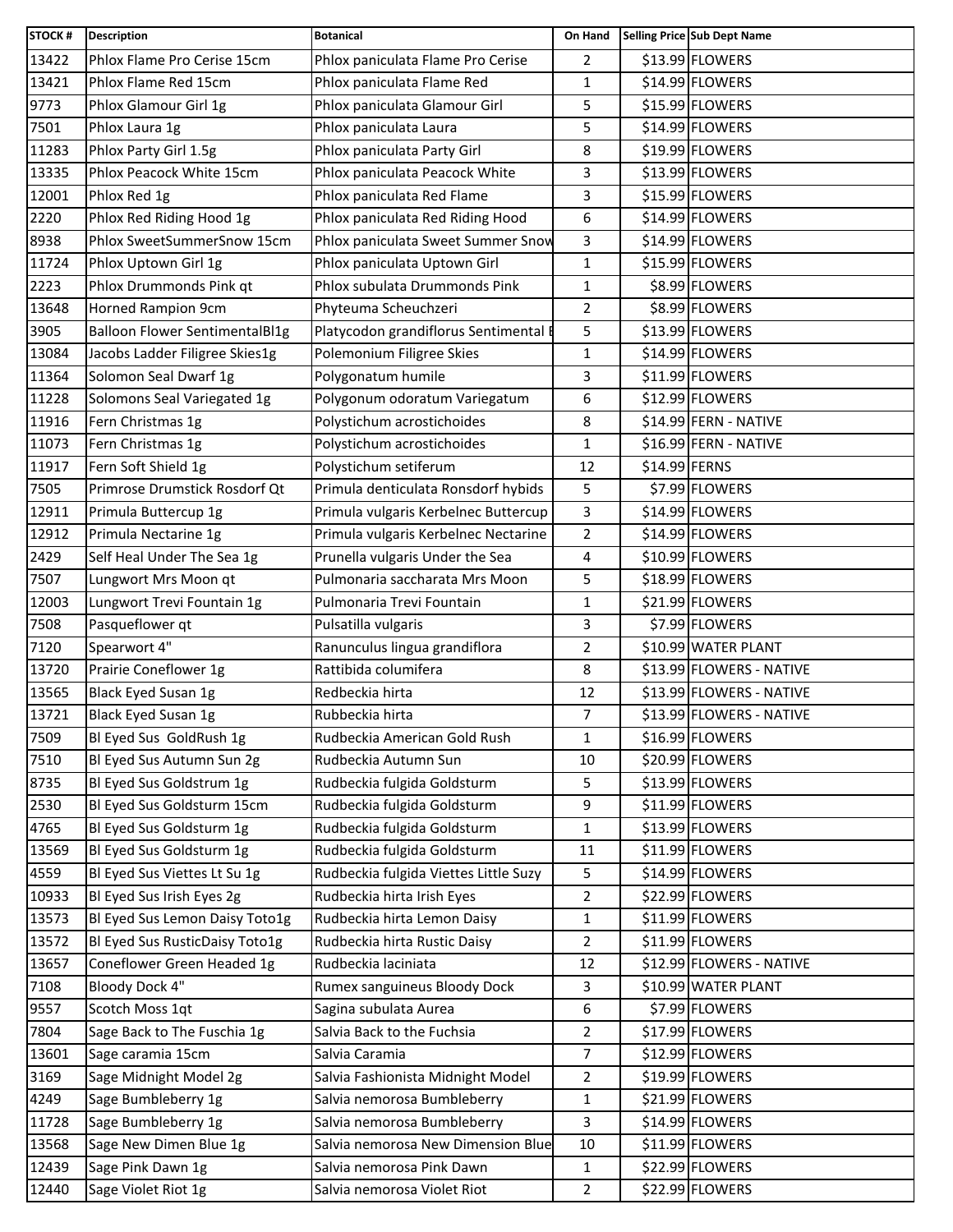| \$16.99 FLOWERS<br>Sage Evening Attire 1g<br>Salvia pratensis Evening Attire<br>4<br>\$16.99 FLOWERS<br>Sage Moulin Rouge 1g<br>Salvia pratensis Moulin Rouge<br>1<br>\$20.99 FLOWERS<br>Sage Tidal Pool 2g<br>Salvia Tidal Pool<br>3<br>Pincushion Butterfly Blue 15cm<br>Scabiosa Butterfly Blue<br>\$11.99 FLOWERS<br>3<br>7<br>\$11.99 FLOWERS<br>Pincushion Flut Deep Blue 15cm<br>Scabiosa columbaria Balfluttdelu<br>\$11.99 FLOWERS<br>Pincushion Rose Pink 15cm<br>Scabiosa Flutter Rose Pink<br>8<br>5<br>\$11.99 FLOWERS<br>Pincushion Pink Mist 15cm<br>Scabiosa Pink Mist<br>\$19.99 GRASSES<br>Bluestem Little Standing Ov1g<br>Schizachyrium scoparium Standing Ov<br>5<br>\$18.99 GRASSES<br>Little Blue Stem The Blues 1g<br>Schizachyrium scoparium The Blues<br>15<br>\$10.99 WATER PLANT<br><b>Bullrush</b><br>Scirpus lacustris<br>4<br>$\overline{7}$<br>\$13.99 FLOWERS<br>Red Birds In A Tree 1g<br>Scrophularia macrantha<br>\$12.99 FLOWERS<br>Stonecrop Autumn Joy 15cm<br>Sedum Autumn Joy<br>16<br>\$13.99 FLOWERS<br>Stonecrop Autumn Joy 1g<br>Sedum Autumn Joy<br>$\mathbf{1}$<br>\$24.99 FLOWERS<br>1<br>Stonecrop Autumn Joy 2g<br>Sedum Autumn Joy<br>\$17.99 FLOWERS<br>Stonecrop Autumn Joy 2g<br>Sedum Autumn Joy<br>$\overline{2}$<br>Stonecrop Boogie Woogie 1g<br>$\mathbf{1}$<br>\$16.99 FLOWERS<br>Sedum Boogie Woogie<br>\$13.99 FLOWERS<br>Sedum Dazzleberry<br>Stonecrop Dazzleberry 1g<br>10<br>\$21.99 FLOWERS<br>Stonecrop Jewels Diamond 15cm<br>Sedum Mojave Jewels Diamand<br>1<br>\$22.99 FLOWERS<br>Stonecrop Pure Joy<br>Sedum Pure Joy<br>4<br>Sedum reflexum Blue Spruce<br>\$6.99 FLOWERS<br>Stonecrop Blue Spruce qt<br>11<br>Stonecrop Angelina Prima 1g<br>Sedum rupestre Anelina Prima<br>\$13.99 FLOWERS<br>15<br>\$21.99 FLOWERS<br>Stonecrop Autumn Fire 2g<br>Sedum spectabile Autumn Fire<br>9<br>Sedum spectabile Neon<br>\$12.99 FLOWERS<br>Stonecrop Neon 1g<br>$\mathbf{1}$<br>\$18.99 FLOWERS<br>Sedum spectabile Neon<br>8<br>Stonecrop Neon 1g<br>\$15.99 FLOWERS<br><b>Stonecrop Dragons Blood 1g</b><br>Sedum spurium Dragons Blood<br>$\overline{2}$<br>7<br>\$16.99 FLOWERS<br>Stonecrop SS Angelinas Teacu1g<br>Sedum SS Angelinas Teacup<br>\$13.99 FLOWERS<br>Stonecrop Cherry Tart 1g<br>Sedum SunSparkler Cherry Tart<br>6<br>Sedum SunSparkler Firecracker<br>\$8.99 FLOWERS<br>Stonecrop Firecracker qt<br>4<br>\$12.99 FLOWERS<br>Stonecrop Wildfire 15cm<br>Sedum SunSparkler Wildfire<br>8<br>\$28.99 FLOWERS<br>8<br>Sedum Yellow Brick Road<br>Stonecrop Yellow Brick Road 1g<br>\$13.99 FLOWERS<br>Hens&Chicks Red Rubin 1g<br>Sempervivium Red Rubin<br>10<br>\$13.99 FLOWERS<br>Hens&Chicks Big Blue 15cm<br>Sempervivum Belladonna<br>$\mathbf{1}$<br>\$14.99 FLOWERS<br>Hens&Chicks Chocolate Kiss 1g<br>Sempervivum Chocolate Kiss<br>2<br>Goldenrod Blue Stemmed 4"<br>\$8.99 FLOWERS - NATIVE<br>9<br>Solidaga caesia<br>Goldenrod Grass Leaved 1g<br>Solidago lanceolata<br>\$12.99 FLOWERS - NATIVE<br>9<br>Goldenrod Grey 4"<br>\$8.99 FLOWERS - NATIVE<br>Solidago nemoralis<br>9<br>\$12.99 FLOWERS - NATIVE<br>Goldenrod Ohio 1g<br>Solidago ohioensis<br>3<br>Goldenrod Ohio 4"<br>Solidago ohioensis<br>\$8.99 FLOWERS - NATIVE<br>1<br>Goldenrod Stiff Leaved 1g<br>Solidago rigida<br>\$15.99 FLOWERS - NATIVE<br>12<br>Goldenrod Zig Zag 4"<br>9<br>\$8.99 FLOWERS - NATIVE<br>Solidgo Flexicaulis<br>\$14.99 GRASSES - NATIVE<br>Indiangrass 1g<br>Sorghastrum nutans<br>9<br>\$14.99 GRASSES - NATIVE<br>Prairie Dropseed 1g<br>Sporobolus heterolepis<br>9<br>\$13.99 FLOWERS<br>Lambs Ears Silver Carpet 1g<br>Stachys byzantina Silver Carpet<br>8<br>\$7.99 FLOWERS<br>Lambs Ears Silver Carpet qt<br>Stachys byzantina Silver Carpet<br>1<br>\$21.99 FLOWERS<br>Lambs Ears Hummelo 2g<br>Stachys monieri Hummelo<br>4<br>\$19.99 FLOWERS<br>Aster Peachies Pick 15cm<br>Stokesia laevis Peachies Pick<br>6<br>Stokesia laevis Peachies Pick<br>$\overline{2}$<br>\$20.99 FLOWERS<br>Aster Peachies Pick 2g<br>Aster New England 4"<br>Symphyotrichum novae-angliae<br>\$8.99 FLOWERS - NATIVE<br>23<br>Aster Sky Blue 4"<br>\$8.99 FLOWERS - NATIVE<br>Symphyotrichum Oolentangiense<br>13<br>\$22.99 FLOWERS<br>Shredded Umbrella 1g<br>Syneilesis aconitifolia<br>5<br>\$10.99 FLOWERS<br>Teucrium Wallgermander<br>Teucrium Cham<br>5 | <b>STOCK#</b> | <b>Description</b> | <b>Botanical</b> | On Hand | Selling Price Sub Dept Name |
|--------------------------------------------------------------------------------------------------------------------------------------------------------------------------------------------------------------------------------------------------------------------------------------------------------------------------------------------------------------------------------------------------------------------------------------------------------------------------------------------------------------------------------------------------------------------------------------------------------------------------------------------------------------------------------------------------------------------------------------------------------------------------------------------------------------------------------------------------------------------------------------------------------------------------------------------------------------------------------------------------------------------------------------------------------------------------------------------------------------------------------------------------------------------------------------------------------------------------------------------------------------------------------------------------------------------------------------------------------------------------------------------------------------------------------------------------------------------------------------------------------------------------------------------------------------------------------------------------------------------------------------------------------------------------------------------------------------------------------------------------------------------------------------------------------------------------------------------------------------------------------------------------------------------------------------------------------------------------------------------------------------------------------------------------------------------------------------------------------------------------------------------------------------------------------------------------------------------------------------------------------------------------------------------------------------------------------------------------------------------------------------------------------------------------------------------------------------------------------------------------------------------------------------------------------------------------------------------------------------------------------------------------------------------------------------------------------------------------------------------------------------------------------------------------------------------------------------------------------------------------------------------------------------------------------------------------------------------------------------------------------------------------------------------------------------------------------------------------------------------------------------------------------------------------------------------------------------------------------------------------------------------------------------------------------------------------------------------------------------------------------------------------------------------------------------------------------------------------------------------------------------------------------------------------------------------------------------------------------------------------------------------------------------------------------------------------------------------------------------------------------------------------------------------------------------------------------------------------------------------------------------------------------------------------------------------------------------------------------------------------------------------------------------------------------------------------------------------------------------------------------------------------------------------------------------------------------------------------------------------------------------------------------------------------------------------------------------------------------------|---------------|--------------------|------------------|---------|-----------------------------|
|                                                                                                                                                                                                                                                                                                                                                                                                                                                                                                                                                                                                                                                                                                                                                                                                                                                                                                                                                                                                                                                                                                                                                                                                                                                                                                                                                                                                                                                                                                                                                                                                                                                                                                                                                                                                                                                                                                                                                                                                                                                                                                                                                                                                                                                                                                                                                                                                                                                                                                                                                                                                                                                                                                                                                                                                                                                                                                                                                                                                                                                                                                                                                                                                                                                                                                                                                                                                                                                                                                                                                                                                                                                                                                                                                                                                                                                                                                                                                                                                                                                                                                                                                                                                                                                                                                                                                              | 11730         |                    |                  |         |                             |
|                                                                                                                                                                                                                                                                                                                                                                                                                                                                                                                                                                                                                                                                                                                                                                                                                                                                                                                                                                                                                                                                                                                                                                                                                                                                                                                                                                                                                                                                                                                                                                                                                                                                                                                                                                                                                                                                                                                                                                                                                                                                                                                                                                                                                                                                                                                                                                                                                                                                                                                                                                                                                                                                                                                                                                                                                                                                                                                                                                                                                                                                                                                                                                                                                                                                                                                                                                                                                                                                                                                                                                                                                                                                                                                                                                                                                                                                                                                                                                                                                                                                                                                                                                                                                                                                                                                                                              | 11731         |                    |                  |         |                             |
|                                                                                                                                                                                                                                                                                                                                                                                                                                                                                                                                                                                                                                                                                                                                                                                                                                                                                                                                                                                                                                                                                                                                                                                                                                                                                                                                                                                                                                                                                                                                                                                                                                                                                                                                                                                                                                                                                                                                                                                                                                                                                                                                                                                                                                                                                                                                                                                                                                                                                                                                                                                                                                                                                                                                                                                                                                                                                                                                                                                                                                                                                                                                                                                                                                                                                                                                                                                                                                                                                                                                                                                                                                                                                                                                                                                                                                                                                                                                                                                                                                                                                                                                                                                                                                                                                                                                                              | 13050         |                    |                  |         |                             |
|                                                                                                                                                                                                                                                                                                                                                                                                                                                                                                                                                                                                                                                                                                                                                                                                                                                                                                                                                                                                                                                                                                                                                                                                                                                                                                                                                                                                                                                                                                                                                                                                                                                                                                                                                                                                                                                                                                                                                                                                                                                                                                                                                                                                                                                                                                                                                                                                                                                                                                                                                                                                                                                                                                                                                                                                                                                                                                                                                                                                                                                                                                                                                                                                                                                                                                                                                                                                                                                                                                                                                                                                                                                                                                                                                                                                                                                                                                                                                                                                                                                                                                                                                                                                                                                                                                                                                              | 8950          |                    |                  |         |                             |
|                                                                                                                                                                                                                                                                                                                                                                                                                                                                                                                                                                                                                                                                                                                                                                                                                                                                                                                                                                                                                                                                                                                                                                                                                                                                                                                                                                                                                                                                                                                                                                                                                                                                                                                                                                                                                                                                                                                                                                                                                                                                                                                                                                                                                                                                                                                                                                                                                                                                                                                                                                                                                                                                                                                                                                                                                                                                                                                                                                                                                                                                                                                                                                                                                                                                                                                                                                                                                                                                                                                                                                                                                                                                                                                                                                                                                                                                                                                                                                                                                                                                                                                                                                                                                                                                                                                                                              | 3698          |                    |                  |         |                             |
|                                                                                                                                                                                                                                                                                                                                                                                                                                                                                                                                                                                                                                                                                                                                                                                                                                                                                                                                                                                                                                                                                                                                                                                                                                                                                                                                                                                                                                                                                                                                                                                                                                                                                                                                                                                                                                                                                                                                                                                                                                                                                                                                                                                                                                                                                                                                                                                                                                                                                                                                                                                                                                                                                                                                                                                                                                                                                                                                                                                                                                                                                                                                                                                                                                                                                                                                                                                                                                                                                                                                                                                                                                                                                                                                                                                                                                                                                                                                                                                                                                                                                                                                                                                                                                                                                                                                                              | 13423         |                    |                  |         |                             |
|                                                                                                                                                                                                                                                                                                                                                                                                                                                                                                                                                                                                                                                                                                                                                                                                                                                                                                                                                                                                                                                                                                                                                                                                                                                                                                                                                                                                                                                                                                                                                                                                                                                                                                                                                                                                                                                                                                                                                                                                                                                                                                                                                                                                                                                                                                                                                                                                                                                                                                                                                                                                                                                                                                                                                                                                                                                                                                                                                                                                                                                                                                                                                                                                                                                                                                                                                                                                                                                                                                                                                                                                                                                                                                                                                                                                                                                                                                                                                                                                                                                                                                                                                                                                                                                                                                                                                              | 3567          |                    |                  |         |                             |
|                                                                                                                                                                                                                                                                                                                                                                                                                                                                                                                                                                                                                                                                                                                                                                                                                                                                                                                                                                                                                                                                                                                                                                                                                                                                                                                                                                                                                                                                                                                                                                                                                                                                                                                                                                                                                                                                                                                                                                                                                                                                                                                                                                                                                                                                                                                                                                                                                                                                                                                                                                                                                                                                                                                                                                                                                                                                                                                                                                                                                                                                                                                                                                                                                                                                                                                                                                                                                                                                                                                                                                                                                                                                                                                                                                                                                                                                                                                                                                                                                                                                                                                                                                                                                                                                                                                                                              | 13397         |                    |                  |         |                             |
|                                                                                                                                                                                                                                                                                                                                                                                                                                                                                                                                                                                                                                                                                                                                                                                                                                                                                                                                                                                                                                                                                                                                                                                                                                                                                                                                                                                                                                                                                                                                                                                                                                                                                                                                                                                                                                                                                                                                                                                                                                                                                                                                                                                                                                                                                                                                                                                                                                                                                                                                                                                                                                                                                                                                                                                                                                                                                                                                                                                                                                                                                                                                                                                                                                                                                                                                                                                                                                                                                                                                                                                                                                                                                                                                                                                                                                                                                                                                                                                                                                                                                                                                                                                                                                                                                                                                                              | 13507         |                    |                  |         |                             |
|                                                                                                                                                                                                                                                                                                                                                                                                                                                                                                                                                                                                                                                                                                                                                                                                                                                                                                                                                                                                                                                                                                                                                                                                                                                                                                                                                                                                                                                                                                                                                                                                                                                                                                                                                                                                                                                                                                                                                                                                                                                                                                                                                                                                                                                                                                                                                                                                                                                                                                                                                                                                                                                                                                                                                                                                                                                                                                                                                                                                                                                                                                                                                                                                                                                                                                                                                                                                                                                                                                                                                                                                                                                                                                                                                                                                                                                                                                                                                                                                                                                                                                                                                                                                                                                                                                                                                              | 9515          |                    |                  |         |                             |
|                                                                                                                                                                                                                                                                                                                                                                                                                                                                                                                                                                                                                                                                                                                                                                                                                                                                                                                                                                                                                                                                                                                                                                                                                                                                                                                                                                                                                                                                                                                                                                                                                                                                                                                                                                                                                                                                                                                                                                                                                                                                                                                                                                                                                                                                                                                                                                                                                                                                                                                                                                                                                                                                                                                                                                                                                                                                                                                                                                                                                                                                                                                                                                                                                                                                                                                                                                                                                                                                                                                                                                                                                                                                                                                                                                                                                                                                                                                                                                                                                                                                                                                                                                                                                                                                                                                                                              | 10220         |                    |                  |         |                             |
|                                                                                                                                                                                                                                                                                                                                                                                                                                                                                                                                                                                                                                                                                                                                                                                                                                                                                                                                                                                                                                                                                                                                                                                                                                                                                                                                                                                                                                                                                                                                                                                                                                                                                                                                                                                                                                                                                                                                                                                                                                                                                                                                                                                                                                                                                                                                                                                                                                                                                                                                                                                                                                                                                                                                                                                                                                                                                                                                                                                                                                                                                                                                                                                                                                                                                                                                                                                                                                                                                                                                                                                                                                                                                                                                                                                                                                                                                                                                                                                                                                                                                                                                                                                                                                                                                                                                                              | 4475          |                    |                  |         |                             |
|                                                                                                                                                                                                                                                                                                                                                                                                                                                                                                                                                                                                                                                                                                                                                                                                                                                                                                                                                                                                                                                                                                                                                                                                                                                                                                                                                                                                                                                                                                                                                                                                                                                                                                                                                                                                                                                                                                                                                                                                                                                                                                                                                                                                                                                                                                                                                                                                                                                                                                                                                                                                                                                                                                                                                                                                                                                                                                                                                                                                                                                                                                                                                                                                                                                                                                                                                                                                                                                                                                                                                                                                                                                                                                                                                                                                                                                                                                                                                                                                                                                                                                                                                                                                                                                                                                                                                              | 5335          |                    |                  |         |                             |
|                                                                                                                                                                                                                                                                                                                                                                                                                                                                                                                                                                                                                                                                                                                                                                                                                                                                                                                                                                                                                                                                                                                                                                                                                                                                                                                                                                                                                                                                                                                                                                                                                                                                                                                                                                                                                                                                                                                                                                                                                                                                                                                                                                                                                                                                                                                                                                                                                                                                                                                                                                                                                                                                                                                                                                                                                                                                                                                                                                                                                                                                                                                                                                                                                                                                                                                                                                                                                                                                                                                                                                                                                                                                                                                                                                                                                                                                                                                                                                                                                                                                                                                                                                                                                                                                                                                                                              | 9241          |                    |                  |         |                             |
|                                                                                                                                                                                                                                                                                                                                                                                                                                                                                                                                                                                                                                                                                                                                                                                                                                                                                                                                                                                                                                                                                                                                                                                                                                                                                                                                                                                                                                                                                                                                                                                                                                                                                                                                                                                                                                                                                                                                                                                                                                                                                                                                                                                                                                                                                                                                                                                                                                                                                                                                                                                                                                                                                                                                                                                                                                                                                                                                                                                                                                                                                                                                                                                                                                                                                                                                                                                                                                                                                                                                                                                                                                                                                                                                                                                                                                                                                                                                                                                                                                                                                                                                                                                                                                                                                                                                                              | 4100          |                    |                  |         |                             |
|                                                                                                                                                                                                                                                                                                                                                                                                                                                                                                                                                                                                                                                                                                                                                                                                                                                                                                                                                                                                                                                                                                                                                                                                                                                                                                                                                                                                                                                                                                                                                                                                                                                                                                                                                                                                                                                                                                                                                                                                                                                                                                                                                                                                                                                                                                                                                                                                                                                                                                                                                                                                                                                                                                                                                                                                                                                                                                                                                                                                                                                                                                                                                                                                                                                                                                                                                                                                                                                                                                                                                                                                                                                                                                                                                                                                                                                                                                                                                                                                                                                                                                                                                                                                                                                                                                                                                              | 10311         |                    |                  |         |                             |
|                                                                                                                                                                                                                                                                                                                                                                                                                                                                                                                                                                                                                                                                                                                                                                                                                                                                                                                                                                                                                                                                                                                                                                                                                                                                                                                                                                                                                                                                                                                                                                                                                                                                                                                                                                                                                                                                                                                                                                                                                                                                                                                                                                                                                                                                                                                                                                                                                                                                                                                                                                                                                                                                                                                                                                                                                                                                                                                                                                                                                                                                                                                                                                                                                                                                                                                                                                                                                                                                                                                                                                                                                                                                                                                                                                                                                                                                                                                                                                                                                                                                                                                                                                                                                                                                                                                                                              | 11070         |                    |                  |         |                             |
|                                                                                                                                                                                                                                                                                                                                                                                                                                                                                                                                                                                                                                                                                                                                                                                                                                                                                                                                                                                                                                                                                                                                                                                                                                                                                                                                                                                                                                                                                                                                                                                                                                                                                                                                                                                                                                                                                                                                                                                                                                                                                                                                                                                                                                                                                                                                                                                                                                                                                                                                                                                                                                                                                                                                                                                                                                                                                                                                                                                                                                                                                                                                                                                                                                                                                                                                                                                                                                                                                                                                                                                                                                                                                                                                                                                                                                                                                                                                                                                                                                                                                                                                                                                                                                                                                                                                                              | 7809          |                    |                  |         |                             |
|                                                                                                                                                                                                                                                                                                                                                                                                                                                                                                                                                                                                                                                                                                                                                                                                                                                                                                                                                                                                                                                                                                                                                                                                                                                                                                                                                                                                                                                                                                                                                                                                                                                                                                                                                                                                                                                                                                                                                                                                                                                                                                                                                                                                                                                                                                                                                                                                                                                                                                                                                                                                                                                                                                                                                                                                                                                                                                                                                                                                                                                                                                                                                                                                                                                                                                                                                                                                                                                                                                                                                                                                                                                                                                                                                                                                                                                                                                                                                                                                                                                                                                                                                                                                                                                                                                                                                              | 12443         |                    |                  |         |                             |
|                                                                                                                                                                                                                                                                                                                                                                                                                                                                                                                                                                                                                                                                                                                                                                                                                                                                                                                                                                                                                                                                                                                                                                                                                                                                                                                                                                                                                                                                                                                                                                                                                                                                                                                                                                                                                                                                                                                                                                                                                                                                                                                                                                                                                                                                                                                                                                                                                                                                                                                                                                                                                                                                                                                                                                                                                                                                                                                                                                                                                                                                                                                                                                                                                                                                                                                                                                                                                                                                                                                                                                                                                                                                                                                                                                                                                                                                                                                                                                                                                                                                                                                                                                                                                                                                                                                                                              | 7515          |                    |                  |         |                             |
|                                                                                                                                                                                                                                                                                                                                                                                                                                                                                                                                                                                                                                                                                                                                                                                                                                                                                                                                                                                                                                                                                                                                                                                                                                                                                                                                                                                                                                                                                                                                                                                                                                                                                                                                                                                                                                                                                                                                                                                                                                                                                                                                                                                                                                                                                                                                                                                                                                                                                                                                                                                                                                                                                                                                                                                                                                                                                                                                                                                                                                                                                                                                                                                                                                                                                                                                                                                                                                                                                                                                                                                                                                                                                                                                                                                                                                                                                                                                                                                                                                                                                                                                                                                                                                                                                                                                                              | 6744          |                    |                  |         |                             |
|                                                                                                                                                                                                                                                                                                                                                                                                                                                                                                                                                                                                                                                                                                                                                                                                                                                                                                                                                                                                                                                                                                                                                                                                                                                                                                                                                                                                                                                                                                                                                                                                                                                                                                                                                                                                                                                                                                                                                                                                                                                                                                                                                                                                                                                                                                                                                                                                                                                                                                                                                                                                                                                                                                                                                                                                                                                                                                                                                                                                                                                                                                                                                                                                                                                                                                                                                                                                                                                                                                                                                                                                                                                                                                                                                                                                                                                                                                                                                                                                                                                                                                                                                                                                                                                                                                                                                              | 10630         |                    |                  |         |                             |
|                                                                                                                                                                                                                                                                                                                                                                                                                                                                                                                                                                                                                                                                                                                                                                                                                                                                                                                                                                                                                                                                                                                                                                                                                                                                                                                                                                                                                                                                                                                                                                                                                                                                                                                                                                                                                                                                                                                                                                                                                                                                                                                                                                                                                                                                                                                                                                                                                                                                                                                                                                                                                                                                                                                                                                                                                                                                                                                                                                                                                                                                                                                                                                                                                                                                                                                                                                                                                                                                                                                                                                                                                                                                                                                                                                                                                                                                                                                                                                                                                                                                                                                                                                                                                                                                                                                                                              | 9558          |                    |                  |         |                             |
|                                                                                                                                                                                                                                                                                                                                                                                                                                                                                                                                                                                                                                                                                                                                                                                                                                                                                                                                                                                                                                                                                                                                                                                                                                                                                                                                                                                                                                                                                                                                                                                                                                                                                                                                                                                                                                                                                                                                                                                                                                                                                                                                                                                                                                                                                                                                                                                                                                                                                                                                                                                                                                                                                                                                                                                                                                                                                                                                                                                                                                                                                                                                                                                                                                                                                                                                                                                                                                                                                                                                                                                                                                                                                                                                                                                                                                                                                                                                                                                                                                                                                                                                                                                                                                                                                                                                                              | 9242          |                    |                  |         |                             |
|                                                                                                                                                                                                                                                                                                                                                                                                                                                                                                                                                                                                                                                                                                                                                                                                                                                                                                                                                                                                                                                                                                                                                                                                                                                                                                                                                                                                                                                                                                                                                                                                                                                                                                                                                                                                                                                                                                                                                                                                                                                                                                                                                                                                                                                                                                                                                                                                                                                                                                                                                                                                                                                                                                                                                                                                                                                                                                                                                                                                                                                                                                                                                                                                                                                                                                                                                                                                                                                                                                                                                                                                                                                                                                                                                                                                                                                                                                                                                                                                                                                                                                                                                                                                                                                                                                                                                              | 9837          |                    |                  |         |                             |
|                                                                                                                                                                                                                                                                                                                                                                                                                                                                                                                                                                                                                                                                                                                                                                                                                                                                                                                                                                                                                                                                                                                                                                                                                                                                                                                                                                                                                                                                                                                                                                                                                                                                                                                                                                                                                                                                                                                                                                                                                                                                                                                                                                                                                                                                                                                                                                                                                                                                                                                                                                                                                                                                                                                                                                                                                                                                                                                                                                                                                                                                                                                                                                                                                                                                                                                                                                                                                                                                                                                                                                                                                                                                                                                                                                                                                                                                                                                                                                                                                                                                                                                                                                                                                                                                                                                                                              | 13508         |                    |                  |         |                             |
|                                                                                                                                                                                                                                                                                                                                                                                                                                                                                                                                                                                                                                                                                                                                                                                                                                                                                                                                                                                                                                                                                                                                                                                                                                                                                                                                                                                                                                                                                                                                                                                                                                                                                                                                                                                                                                                                                                                                                                                                                                                                                                                                                                                                                                                                                                                                                                                                                                                                                                                                                                                                                                                                                                                                                                                                                                                                                                                                                                                                                                                                                                                                                                                                                                                                                                                                                                                                                                                                                                                                                                                                                                                                                                                                                                                                                                                                                                                                                                                                                                                                                                                                                                                                                                                                                                                                                              | 6746          |                    |                  |         |                             |
|                                                                                                                                                                                                                                                                                                                                                                                                                                                                                                                                                                                                                                                                                                                                                                                                                                                                                                                                                                                                                                                                                                                                                                                                                                                                                                                                                                                                                                                                                                                                                                                                                                                                                                                                                                                                                                                                                                                                                                                                                                                                                                                                                                                                                                                                                                                                                                                                                                                                                                                                                                                                                                                                                                                                                                                                                                                                                                                                                                                                                                                                                                                                                                                                                                                                                                                                                                                                                                                                                                                                                                                                                                                                                                                                                                                                                                                                                                                                                                                                                                                                                                                                                                                                                                                                                                                                                              | 7517          |                    |                  |         |                             |
|                                                                                                                                                                                                                                                                                                                                                                                                                                                                                                                                                                                                                                                                                                                                                                                                                                                                                                                                                                                                                                                                                                                                                                                                                                                                                                                                                                                                                                                                                                                                                                                                                                                                                                                                                                                                                                                                                                                                                                                                                                                                                                                                                                                                                                                                                                                                                                                                                                                                                                                                                                                                                                                                                                                                                                                                                                                                                                                                                                                                                                                                                                                                                                                                                                                                                                                                                                                                                                                                                                                                                                                                                                                                                                                                                                                                                                                                                                                                                                                                                                                                                                                                                                                                                                                                                                                                                              | 13051         |                    |                  |         |                             |
|                                                                                                                                                                                                                                                                                                                                                                                                                                                                                                                                                                                                                                                                                                                                                                                                                                                                                                                                                                                                                                                                                                                                                                                                                                                                                                                                                                                                                                                                                                                                                                                                                                                                                                                                                                                                                                                                                                                                                                                                                                                                                                                                                                                                                                                                                                                                                                                                                                                                                                                                                                                                                                                                                                                                                                                                                                                                                                                                                                                                                                                                                                                                                                                                                                                                                                                                                                                                                                                                                                                                                                                                                                                                                                                                                                                                                                                                                                                                                                                                                                                                                                                                                                                                                                                                                                                                                              | 13737         |                    |                  |         |                             |
|                                                                                                                                                                                                                                                                                                                                                                                                                                                                                                                                                                                                                                                                                                                                                                                                                                                                                                                                                                                                                                                                                                                                                                                                                                                                                                                                                                                                                                                                                                                                                                                                                                                                                                                                                                                                                                                                                                                                                                                                                                                                                                                                                                                                                                                                                                                                                                                                                                                                                                                                                                                                                                                                                                                                                                                                                                                                                                                                                                                                                                                                                                                                                                                                                                                                                                                                                                                                                                                                                                                                                                                                                                                                                                                                                                                                                                                                                                                                                                                                                                                                                                                                                                                                                                                                                                                                                              | 9862          |                    |                  |         |                             |
|                                                                                                                                                                                                                                                                                                                                                                                                                                                                                                                                                                                                                                                                                                                                                                                                                                                                                                                                                                                                                                                                                                                                                                                                                                                                                                                                                                                                                                                                                                                                                                                                                                                                                                                                                                                                                                                                                                                                                                                                                                                                                                                                                                                                                                                                                                                                                                                                                                                                                                                                                                                                                                                                                                                                                                                                                                                                                                                                                                                                                                                                                                                                                                                                                                                                                                                                                                                                                                                                                                                                                                                                                                                                                                                                                                                                                                                                                                                                                                                                                                                                                                                                                                                                                                                                                                                                                              | 11500         |                    |                  |         |                             |
|                                                                                                                                                                                                                                                                                                                                                                                                                                                                                                                                                                                                                                                                                                                                                                                                                                                                                                                                                                                                                                                                                                                                                                                                                                                                                                                                                                                                                                                                                                                                                                                                                                                                                                                                                                                                                                                                                                                                                                                                                                                                                                                                                                                                                                                                                                                                                                                                                                                                                                                                                                                                                                                                                                                                                                                                                                                                                                                                                                                                                                                                                                                                                                                                                                                                                                                                                                                                                                                                                                                                                                                                                                                                                                                                                                                                                                                                                                                                                                                                                                                                                                                                                                                                                                                                                                                                                              | 6741          |                    |                  |         |                             |
|                                                                                                                                                                                                                                                                                                                                                                                                                                                                                                                                                                                                                                                                                                                                                                                                                                                                                                                                                                                                                                                                                                                                                                                                                                                                                                                                                                                                                                                                                                                                                                                                                                                                                                                                                                                                                                                                                                                                                                                                                                                                                                                                                                                                                                                                                                                                                                                                                                                                                                                                                                                                                                                                                                                                                                                                                                                                                                                                                                                                                                                                                                                                                                                                                                                                                                                                                                                                                                                                                                                                                                                                                                                                                                                                                                                                                                                                                                                                                                                                                                                                                                                                                                                                                                                                                                                                                              | 13658         |                    |                  |         |                             |
|                                                                                                                                                                                                                                                                                                                                                                                                                                                                                                                                                                                                                                                                                                                                                                                                                                                                                                                                                                                                                                                                                                                                                                                                                                                                                                                                                                                                                                                                                                                                                                                                                                                                                                                                                                                                                                                                                                                                                                                                                                                                                                                                                                                                                                                                                                                                                                                                                                                                                                                                                                                                                                                                                                                                                                                                                                                                                                                                                                                                                                                                                                                                                                                                                                                                                                                                                                                                                                                                                                                                                                                                                                                                                                                                                                                                                                                                                                                                                                                                                                                                                                                                                                                                                                                                                                                                                              | 13683         |                    |                  |         |                             |
|                                                                                                                                                                                                                                                                                                                                                                                                                                                                                                                                                                                                                                                                                                                                                                                                                                                                                                                                                                                                                                                                                                                                                                                                                                                                                                                                                                                                                                                                                                                                                                                                                                                                                                                                                                                                                                                                                                                                                                                                                                                                                                                                                                                                                                                                                                                                                                                                                                                                                                                                                                                                                                                                                                                                                                                                                                                                                                                                                                                                                                                                                                                                                                                                                                                                                                                                                                                                                                                                                                                                                                                                                                                                                                                                                                                                                                                                                                                                                                                                                                                                                                                                                                                                                                                                                                                                                              | 13662         |                    |                  |         |                             |
|                                                                                                                                                                                                                                                                                                                                                                                                                                                                                                                                                                                                                                                                                                                                                                                                                                                                                                                                                                                                                                                                                                                                                                                                                                                                                                                                                                                                                                                                                                                                                                                                                                                                                                                                                                                                                                                                                                                                                                                                                                                                                                                                                                                                                                                                                                                                                                                                                                                                                                                                                                                                                                                                                                                                                                                                                                                                                                                                                                                                                                                                                                                                                                                                                                                                                                                                                                                                                                                                                                                                                                                                                                                                                                                                                                                                                                                                                                                                                                                                                                                                                                                                                                                                                                                                                                                                                              | 13660         |                    |                  |         |                             |
|                                                                                                                                                                                                                                                                                                                                                                                                                                                                                                                                                                                                                                                                                                                                                                                                                                                                                                                                                                                                                                                                                                                                                                                                                                                                                                                                                                                                                                                                                                                                                                                                                                                                                                                                                                                                                                                                                                                                                                                                                                                                                                                                                                                                                                                                                                                                                                                                                                                                                                                                                                                                                                                                                                                                                                                                                                                                                                                                                                                                                                                                                                                                                                                                                                                                                                                                                                                                                                                                                                                                                                                                                                                                                                                                                                                                                                                                                                                                                                                                                                                                                                                                                                                                                                                                                                                                                              | 13661         |                    |                  |         |                             |
|                                                                                                                                                                                                                                                                                                                                                                                                                                                                                                                                                                                                                                                                                                                                                                                                                                                                                                                                                                                                                                                                                                                                                                                                                                                                                                                                                                                                                                                                                                                                                                                                                                                                                                                                                                                                                                                                                                                                                                                                                                                                                                                                                                                                                                                                                                                                                                                                                                                                                                                                                                                                                                                                                                                                                                                                                                                                                                                                                                                                                                                                                                                                                                                                                                                                                                                                                                                                                                                                                                                                                                                                                                                                                                                                                                                                                                                                                                                                                                                                                                                                                                                                                                                                                                                                                                                                                              | 13564         |                    |                  |         |                             |
|                                                                                                                                                                                                                                                                                                                                                                                                                                                                                                                                                                                                                                                                                                                                                                                                                                                                                                                                                                                                                                                                                                                                                                                                                                                                                                                                                                                                                                                                                                                                                                                                                                                                                                                                                                                                                                                                                                                                                                                                                                                                                                                                                                                                                                                                                                                                                                                                                                                                                                                                                                                                                                                                                                                                                                                                                                                                                                                                                                                                                                                                                                                                                                                                                                                                                                                                                                                                                                                                                                                                                                                                                                                                                                                                                                                                                                                                                                                                                                                                                                                                                                                                                                                                                                                                                                                                                              | 13679         |                    |                  |         |                             |
|                                                                                                                                                                                                                                                                                                                                                                                                                                                                                                                                                                                                                                                                                                                                                                                                                                                                                                                                                                                                                                                                                                                                                                                                                                                                                                                                                                                                                                                                                                                                                                                                                                                                                                                                                                                                                                                                                                                                                                                                                                                                                                                                                                                                                                                                                                                                                                                                                                                                                                                                                                                                                                                                                                                                                                                                                                                                                                                                                                                                                                                                                                                                                                                                                                                                                                                                                                                                                                                                                                                                                                                                                                                                                                                                                                                                                                                                                                                                                                                                                                                                                                                                                                                                                                                                                                                                                              | 13271         |                    |                  |         |                             |
|                                                                                                                                                                                                                                                                                                                                                                                                                                                                                                                                                                                                                                                                                                                                                                                                                                                                                                                                                                                                                                                                                                                                                                                                                                                                                                                                                                                                                                                                                                                                                                                                                                                                                                                                                                                                                                                                                                                                                                                                                                                                                                                                                                                                                                                                                                                                                                                                                                                                                                                                                                                                                                                                                                                                                                                                                                                                                                                                                                                                                                                                                                                                                                                                                                                                                                                                                                                                                                                                                                                                                                                                                                                                                                                                                                                                                                                                                                                                                                                                                                                                                                                                                                                                                                                                                                                                                              | 11957         |                    |                  |         |                             |
|                                                                                                                                                                                                                                                                                                                                                                                                                                                                                                                                                                                                                                                                                                                                                                                                                                                                                                                                                                                                                                                                                                                                                                                                                                                                                                                                                                                                                                                                                                                                                                                                                                                                                                                                                                                                                                                                                                                                                                                                                                                                                                                                                                                                                                                                                                                                                                                                                                                                                                                                                                                                                                                                                                                                                                                                                                                                                                                                                                                                                                                                                                                                                                                                                                                                                                                                                                                                                                                                                                                                                                                                                                                                                                                                                                                                                                                                                                                                                                                                                                                                                                                                                                                                                                                                                                                                                              | 6745          |                    |                  |         |                             |
|                                                                                                                                                                                                                                                                                                                                                                                                                                                                                                                                                                                                                                                                                                                                                                                                                                                                                                                                                                                                                                                                                                                                                                                                                                                                                                                                                                                                                                                                                                                                                                                                                                                                                                                                                                                                                                                                                                                                                                                                                                                                                                                                                                                                                                                                                                                                                                                                                                                                                                                                                                                                                                                                                                                                                                                                                                                                                                                                                                                                                                                                                                                                                                                                                                                                                                                                                                                                                                                                                                                                                                                                                                                                                                                                                                                                                                                                                                                                                                                                                                                                                                                                                                                                                                                                                                                                                              | 7522          |                    |                  |         |                             |
|                                                                                                                                                                                                                                                                                                                                                                                                                                                                                                                                                                                                                                                                                                                                                                                                                                                                                                                                                                                                                                                                                                                                                                                                                                                                                                                                                                                                                                                                                                                                                                                                                                                                                                                                                                                                                                                                                                                                                                                                                                                                                                                                                                                                                                                                                                                                                                                                                                                                                                                                                                                                                                                                                                                                                                                                                                                                                                                                                                                                                                                                                                                                                                                                                                                                                                                                                                                                                                                                                                                                                                                                                                                                                                                                                                                                                                                                                                                                                                                                                                                                                                                                                                                                                                                                                                                                                              | 9952          |                    |                  |         |                             |
|                                                                                                                                                                                                                                                                                                                                                                                                                                                                                                                                                                                                                                                                                                                                                                                                                                                                                                                                                                                                                                                                                                                                                                                                                                                                                                                                                                                                                                                                                                                                                                                                                                                                                                                                                                                                                                                                                                                                                                                                                                                                                                                                                                                                                                                                                                                                                                                                                                                                                                                                                                                                                                                                                                                                                                                                                                                                                                                                                                                                                                                                                                                                                                                                                                                                                                                                                                                                                                                                                                                                                                                                                                                                                                                                                                                                                                                                                                                                                                                                                                                                                                                                                                                                                                                                                                                                                              | 13654         |                    |                  |         |                             |
|                                                                                                                                                                                                                                                                                                                                                                                                                                                                                                                                                                                                                                                                                                                                                                                                                                                                                                                                                                                                                                                                                                                                                                                                                                                                                                                                                                                                                                                                                                                                                                                                                                                                                                                                                                                                                                                                                                                                                                                                                                                                                                                                                                                                                                                                                                                                                                                                                                                                                                                                                                                                                                                                                                                                                                                                                                                                                                                                                                                                                                                                                                                                                                                                                                                                                                                                                                                                                                                                                                                                                                                                                                                                                                                                                                                                                                                                                                                                                                                                                                                                                                                                                                                                                                                                                                                                                              | 10833         |                    |                  |         |                             |
|                                                                                                                                                                                                                                                                                                                                                                                                                                                                                                                                                                                                                                                                                                                                                                                                                                                                                                                                                                                                                                                                                                                                                                                                                                                                                                                                                                                                                                                                                                                                                                                                                                                                                                                                                                                                                                                                                                                                                                                                                                                                                                                                                                                                                                                                                                                                                                                                                                                                                                                                                                                                                                                                                                                                                                                                                                                                                                                                                                                                                                                                                                                                                                                                                                                                                                                                                                                                                                                                                                                                                                                                                                                                                                                                                                                                                                                                                                                                                                                                                                                                                                                                                                                                                                                                                                                                                              | 13674         |                    |                  |         |                             |
|                                                                                                                                                                                                                                                                                                                                                                                                                                                                                                                                                                                                                                                                                                                                                                                                                                                                                                                                                                                                                                                                                                                                                                                                                                                                                                                                                                                                                                                                                                                                                                                                                                                                                                                                                                                                                                                                                                                                                                                                                                                                                                                                                                                                                                                                                                                                                                                                                                                                                                                                                                                                                                                                                                                                                                                                                                                                                                                                                                                                                                                                                                                                                                                                                                                                                                                                                                                                                                                                                                                                                                                                                                                                                                                                                                                                                                                                                                                                                                                                                                                                                                                                                                                                                                                                                                                                                              | 13675         |                    |                  |         |                             |
|                                                                                                                                                                                                                                                                                                                                                                                                                                                                                                                                                                                                                                                                                                                                                                                                                                                                                                                                                                                                                                                                                                                                                                                                                                                                                                                                                                                                                                                                                                                                                                                                                                                                                                                                                                                                                                                                                                                                                                                                                                                                                                                                                                                                                                                                                                                                                                                                                                                                                                                                                                                                                                                                                                                                                                                                                                                                                                                                                                                                                                                                                                                                                                                                                                                                                                                                                                                                                                                                                                                                                                                                                                                                                                                                                                                                                                                                                                                                                                                                                                                                                                                                                                                                                                                                                                                                                              | 13687         |                    |                  |         |                             |
|                                                                                                                                                                                                                                                                                                                                                                                                                                                                                                                                                                                                                                                                                                                                                                                                                                                                                                                                                                                                                                                                                                                                                                                                                                                                                                                                                                                                                                                                                                                                                                                                                                                                                                                                                                                                                                                                                                                                                                                                                                                                                                                                                                                                                                                                                                                                                                                                                                                                                                                                                                                                                                                                                                                                                                                                                                                                                                                                                                                                                                                                                                                                                                                                                                                                                                                                                                                                                                                                                                                                                                                                                                                                                                                                                                                                                                                                                                                                                                                                                                                                                                                                                                                                                                                                                                                                                              | 9412          |                    |                  |         |                             |